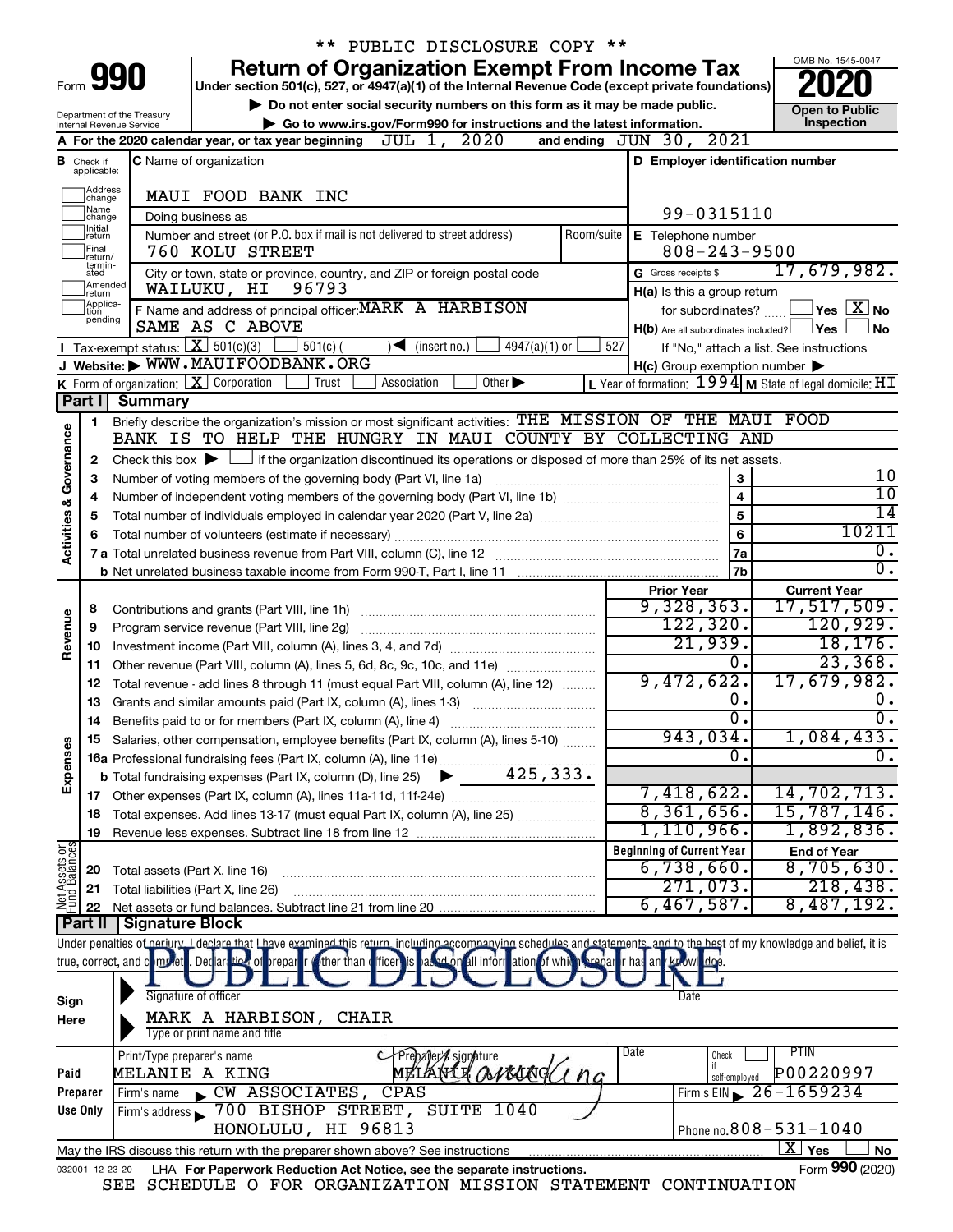|              | MAUI FOOD BANK INC<br>Form 990 (2020)                                                                                                                     | 99-0315110                             | Page 2 |
|--------------|-----------------------------------------------------------------------------------------------------------------------------------------------------------|----------------------------------------|--------|
|              | <b>Part III   Statement of Program Service Accomplishments</b>                                                                                            |                                        |        |
|              |                                                                                                                                                           |                                        |        |
| 1            | Briefly describe the organization's mission:<br>THE MISSION OF THE MAUI FOOD BANK IS TO HELP THE HUNGRY IN MAUI COUNTY                                    |                                        |        |
|              | BY COLLECTING AND DISTRIBUTING FOOD THROUGH COMMUNITY PARTNERSHIPS.                                                                                       |                                        |        |
|              |                                                                                                                                                           |                                        |        |
|              |                                                                                                                                                           |                                        |        |
| $\mathbf{2}$ | Did the organization undertake any significant program services during the year which were not listed on the                                              |                                        |        |
|              |                                                                                                                                                           | $\overline{X}$ Yes $\overline{X}$ No   |        |
|              | If "Yes," describe these new services on Schedule O.                                                                                                      |                                        |        |
| 3            |                                                                                                                                                           | $\sqrt{}$ Yes $\sqrt{}$ X $\sqrt{}$ No |        |
|              | If "Yes," describe these changes on Schedule O.                                                                                                           |                                        |        |
| 4            | Describe the organization's program service accomplishments for each of its three largest program services, as measured by expenses.                      |                                        |        |
|              | Section 501(c)(3) and 501(c)(4) organizations are required to report the amount of grants and allocations to others, the total expenses, and              |                                        |        |
|              | revenue, if any, for each program service reported.                                                                                                       | 144, 297.                              |        |
| 4a           | 15, 106, 407. including grants of \$<br>) (Revenue \$<br>) (Expenses \$<br>(Code:<br>THE MAUI FOOD BANK IS THE ONLY NON-PROFIT AGENCY IN MAUI COUNTY THAT |                                        |        |
|              | COLLECTS, WAREHOUSES AND DISTRIBUTES MASS QUANTITIES OF BOTH PERISHABLE                                                                                   |                                        |        |
|              | AND NON-PERISHABLE FOOD.<br>THE MAUI FOOD BANK COORDINATES SERVICE                                                                                        |                                        |        |
|              | DELIVERY OF DONATED FOOD TO NEEDY INDIVIDUALS AND FAMILIES THROUGH A                                                                                      |                                        |        |
|              | NETWORK OF OVER 120 AGENCIES THAT ARE MEMBERS OF THE FOOD BANK IN MAUI                                                                                    |                                        |        |
|              | COUNTY INCLUDING AGENCIES ON THE ISLANDS OF LANAI AND MOLOKAI.                                                                                            | THE                                    |        |
|              | MAUI FOOD BANK PROVIDES A CHARITABLE SAFETY NET THAT THOUSANDS OF                                                                                         |                                        |        |
|              | LOW-INCOME MAUI COUNTY RESIDENTS RELY ON TO MAKE IT THROUGH EACH MONTH.                                                                                   |                                        |        |
|              |                                                                                                                                                           |                                        |        |
|              |                                                                                                                                                           |                                        |        |
|              |                                                                                                                                                           |                                        |        |
|              |                                                                                                                                                           |                                        |        |
| 4b           |                                                                                                                                                           |                                        |        |
|              |                                                                                                                                                           |                                        |        |
|              |                                                                                                                                                           |                                        |        |
|              |                                                                                                                                                           |                                        |        |
|              |                                                                                                                                                           |                                        |        |
|              |                                                                                                                                                           |                                        |        |
|              |                                                                                                                                                           |                                        |        |
|              |                                                                                                                                                           |                                        |        |
|              |                                                                                                                                                           |                                        |        |
|              |                                                                                                                                                           |                                        |        |
|              |                                                                                                                                                           |                                        |        |
|              |                                                                                                                                                           |                                        |        |
| 4с           | ) (Revenue \$<br>$\left(\text{Code:}\right)$ $\left(\text{Expenses $}\right)$<br>including grants of \$                                                   |                                        |        |
|              |                                                                                                                                                           |                                        |        |
|              |                                                                                                                                                           |                                        |        |
|              |                                                                                                                                                           |                                        |        |
|              |                                                                                                                                                           |                                        |        |
|              |                                                                                                                                                           |                                        |        |
|              |                                                                                                                                                           |                                        |        |
|              |                                                                                                                                                           |                                        |        |
|              |                                                                                                                                                           |                                        |        |
|              |                                                                                                                                                           |                                        |        |
|              |                                                                                                                                                           |                                        |        |
|              |                                                                                                                                                           |                                        |        |
| 4d           | Other program services (Describe on Schedule O.)                                                                                                          |                                        |        |
|              | (Revenue \$<br>(Expenses \$<br>including grants of \$                                                                                                     |                                        |        |
| 4е —         | 15, 106, 407.<br>Total program service expenses                                                                                                           |                                        |        |
|              |                                                                                                                                                           | Form 990 (2020)                        |        |
|              | 032002 12-23-20                                                                                                                                           |                                        |        |
|              | 2                                                                                                                                                         |                                        |        |
|              | 11410516 139010 2046<br>2020.05094 MAUI FOOD BANK INC                                                                                                     | 2046                                   |        |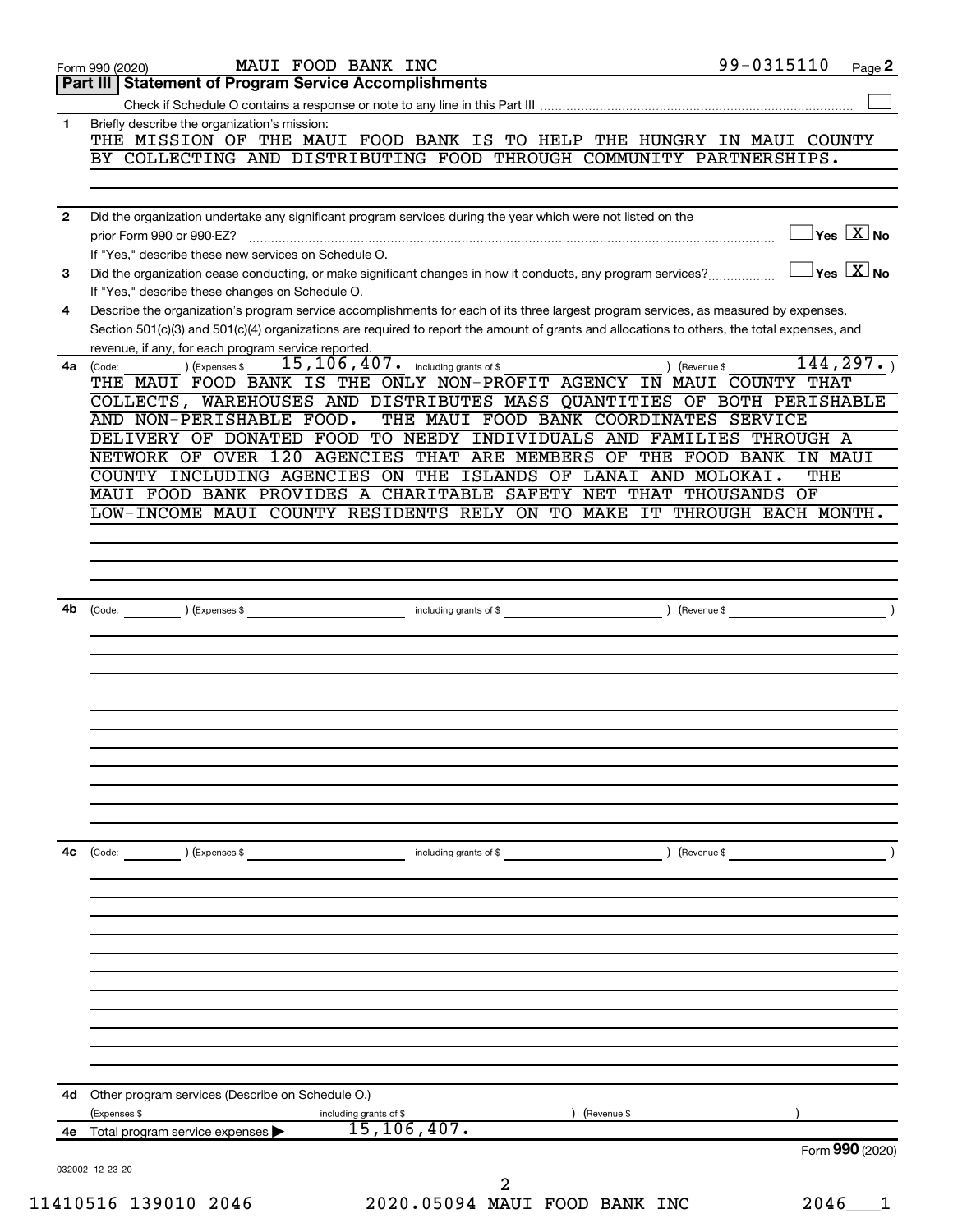|  | Form 990 (2020) |
|--|-----------------|

Form 990 (2020) **MAUI FOOD BANK INC**  $99-0315110$   $Page$ 

**Part IV Checklist of Required Schedules** 

| 1.  | Is the organization described in section 501(c)(3) or 4947(a)(1) (other than a private foundation)?                                                                                                                                                            |                          |                         |                              |  |  |  |  |
|-----|----------------------------------------------------------------------------------------------------------------------------------------------------------------------------------------------------------------------------------------------------------------|--------------------------|-------------------------|------------------------------|--|--|--|--|
|     | If "Yes," complete Schedule A                                                                                                                                                                                                                                  |                          |                         |                              |  |  |  |  |
| 2   |                                                                                                                                                                                                                                                                | $\mathbf{2}$             | $\overline{\textbf{x}}$ |                              |  |  |  |  |
| 3   | Did the organization engage in direct or indirect political campaign activities on behalf of or in opposition to candidates for                                                                                                                                | 3                        |                         | x                            |  |  |  |  |
|     |                                                                                                                                                                                                                                                                |                          |                         |                              |  |  |  |  |
| 4   | Section 501(c)(3) organizations. Did the organization engage in lobbying activities, or have a section 501(h) election in effect                                                                                                                               |                          |                         |                              |  |  |  |  |
| 5   | Is the organization a section 501(c)(4), 501(c)(5), or 501(c)(6) organization that receives membership dues, assessments, or                                                                                                                                   |                          |                         |                              |  |  |  |  |
|     |                                                                                                                                                                                                                                                                |                          |                         |                              |  |  |  |  |
| 6   | Did the organization maintain any donor advised funds or any similar funds or accounts for which donors have the right to                                                                                                                                      |                          |                         |                              |  |  |  |  |
|     | provide advice on the distribution or investment of amounts in such funds or accounts? If "Yes," complete Schedule D, Part I                                                                                                                                   |                          |                         |                              |  |  |  |  |
| 7   | Did the organization receive or hold a conservation easement, including easements to preserve open space,                                                                                                                                                      |                          |                         |                              |  |  |  |  |
|     |                                                                                                                                                                                                                                                                | $\overline{\phantom{a}}$ |                         | x                            |  |  |  |  |
| 8   | Did the organization maintain collections of works of art, historical treasures, or other similar assets? If "Yes," complete                                                                                                                                   |                          |                         |                              |  |  |  |  |
|     | Schedule D, Part III <b>www.community.community.community.community.community.community.com</b>                                                                                                                                                                | 8                        |                         | x                            |  |  |  |  |
| 9   | Did the organization report an amount in Part X, line 21, for escrow or custodial account liability, serve as a custodian for                                                                                                                                  |                          |                         |                              |  |  |  |  |
|     | amounts not listed in Part X; or provide credit counseling, debt management, credit repair, or debt negotiation services?                                                                                                                                      |                          |                         |                              |  |  |  |  |
|     |                                                                                                                                                                                                                                                                | 9                        |                         | x                            |  |  |  |  |
| 10  | Did the organization, directly or through a related organization, hold assets in donor-restricted endowments                                                                                                                                                   |                          |                         | x                            |  |  |  |  |
|     | If the organization's answer to any of the following questions is "Yes," then complete Schedule D, Parts VI, VII, VIII, IX, or X                                                                                                                               | 10                       |                         |                              |  |  |  |  |
| 11  | as applicable.                                                                                                                                                                                                                                                 |                          |                         |                              |  |  |  |  |
|     | a Did the organization report an amount for land, buildings, and equipment in Part X, line 10? If "Yes," complete Schedule D,                                                                                                                                  |                          |                         |                              |  |  |  |  |
|     | Part VI                                                                                                                                                                                                                                                        | 11a                      | X                       |                              |  |  |  |  |
|     | <b>b</b> Did the organization report an amount for investments - other securities in Part X, line 12, that is 5% or more of its total                                                                                                                          |                          |                         |                              |  |  |  |  |
|     |                                                                                                                                                                                                                                                                |                          |                         | x                            |  |  |  |  |
|     | c Did the organization report an amount for investments - program related in Part X, line 13, that is 5% or more of its total                                                                                                                                  | 11c                      |                         | x                            |  |  |  |  |
|     | d Did the organization report an amount for other assets in Part X, line 15, that is 5% or more of its total assets reported in                                                                                                                                |                          |                         |                              |  |  |  |  |
|     |                                                                                                                                                                                                                                                                | 11d                      |                         | х                            |  |  |  |  |
|     |                                                                                                                                                                                                                                                                | 11e                      |                         | X                            |  |  |  |  |
| f   | Did the organization's separate or consolidated financial statements for the tax year include a footnote that addresses                                                                                                                                        |                          |                         |                              |  |  |  |  |
|     | the organization's liability for uncertain tax positions under FIN 48 (ASC 740)? If "Yes," complete Schedule D, Part X                                                                                                                                         | 11f                      | х                       |                              |  |  |  |  |
|     | 12a Did the organization obtain separate, independent audited financial statements for the tax year? If "Yes," complete                                                                                                                                        |                          |                         |                              |  |  |  |  |
|     |                                                                                                                                                                                                                                                                | 12a                      | X                       |                              |  |  |  |  |
|     | b Was the organization included in consolidated, independent audited financial statements for the tax year?                                                                                                                                                    |                          |                         |                              |  |  |  |  |
|     | If "Yes." and if the organization answered "No" to line 12a, then completing Schedule D. Parts XI and XII is optional                                                                                                                                          | 12 <sub>b</sub>          |                         | х                            |  |  |  |  |
| 13  |                                                                                                                                                                                                                                                                | 13                       |                         | $\overline{\textbf{x}}$<br>x |  |  |  |  |
| 14a |                                                                                                                                                                                                                                                                | 14a                      |                         |                              |  |  |  |  |
|     | <b>b</b> Did the organization have aggregate revenues or expenses of more than \$10,000 from grantmaking, fundraising, business,<br>investment, and program service activities outside the United States, or aggregate foreign investments valued at \$100,000 |                          |                         |                              |  |  |  |  |
|     |                                                                                                                                                                                                                                                                | 14b                      |                         | х                            |  |  |  |  |
| 15  | Did the organization report on Part IX, column (A), line 3, more than \$5,000 of grants or other assistance to or for any                                                                                                                                      |                          |                         |                              |  |  |  |  |
|     |                                                                                                                                                                                                                                                                | 15                       |                         | х                            |  |  |  |  |
| 16  | Did the organization report on Part IX, column (A), line 3, more than \$5,000 of aggregate grants or other assistance to                                                                                                                                       |                          |                         |                              |  |  |  |  |
|     |                                                                                                                                                                                                                                                                |                          |                         | х                            |  |  |  |  |
| 17  | Did the organization report a total of more than \$15,000 of expenses for professional fundraising services on Part IX,                                                                                                                                        |                          |                         |                              |  |  |  |  |
|     |                                                                                                                                                                                                                                                                | 17                       |                         | х                            |  |  |  |  |
| 18  | Did the organization report more than \$15,000 total of fundraising event gross income and contributions on Part VIII, lines                                                                                                                                   | 18                       |                         | х                            |  |  |  |  |
| 19  | Did the organization report more than \$15,000 of gross income from gaming activities on Part VIII, line 9a? If "Yes,"                                                                                                                                         |                          |                         |                              |  |  |  |  |
|     |                                                                                                                                                                                                                                                                | 19                       |                         | х                            |  |  |  |  |
|     |                                                                                                                                                                                                                                                                | 20a                      |                         | х                            |  |  |  |  |
|     |                                                                                                                                                                                                                                                                | 20 <sub>b</sub>          |                         |                              |  |  |  |  |
| 21  | Did the organization report more than \$5,000 of grants or other assistance to any domestic organization or                                                                                                                                                    |                          |                         |                              |  |  |  |  |
|     |                                                                                                                                                                                                                                                                | 21                       |                         | x                            |  |  |  |  |
|     | 032003 12-23-20                                                                                                                                                                                                                                                |                          |                         | Form 990 (2020)              |  |  |  |  |

11410516 139010 2046 2020.05094 MAUI FOOD BANK INC 2046\_\_\_1 3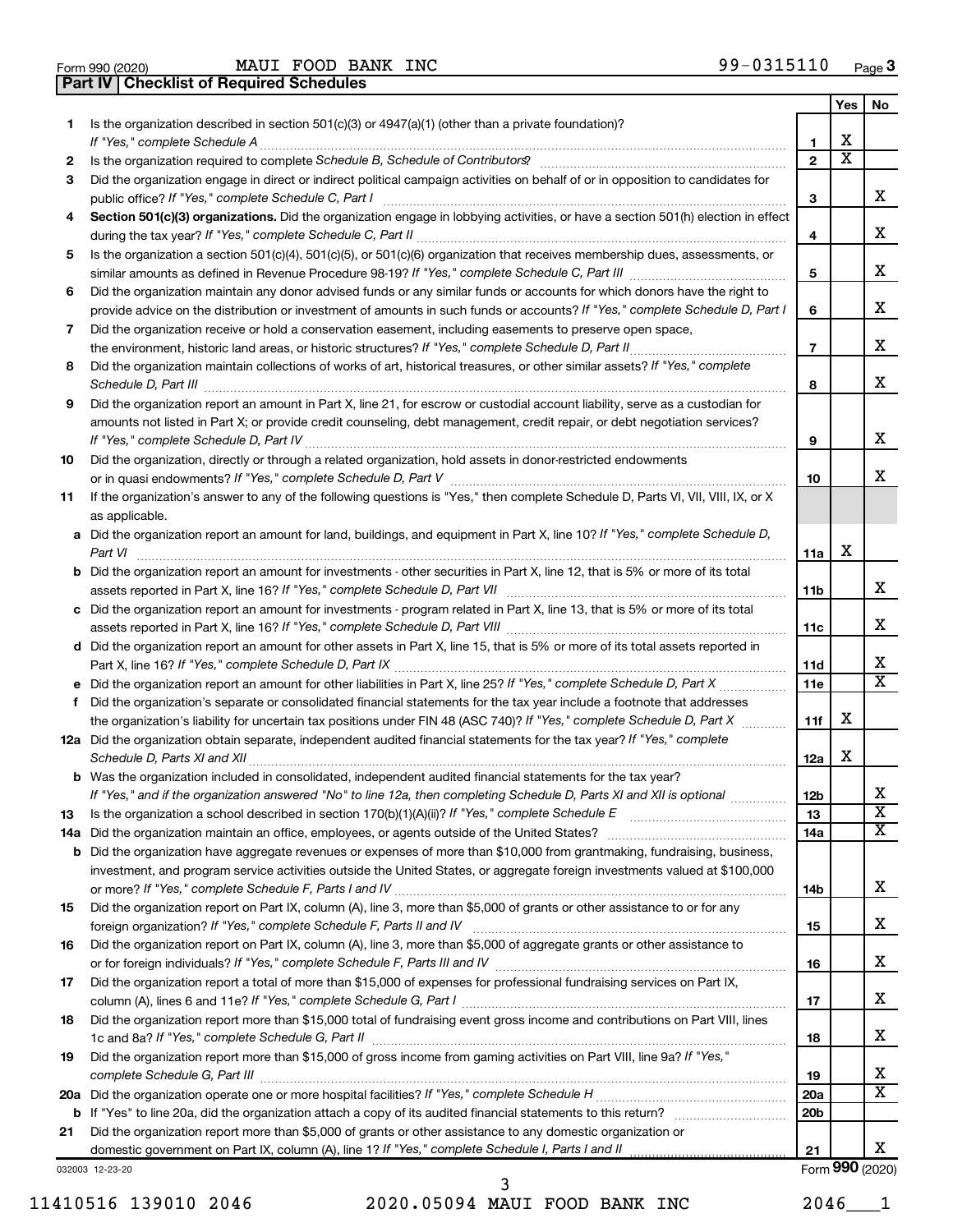|  | Form 990 (2020) |
|--|-----------------|
|  |                 |

Form 990 (2020) **MAUI FOOD BANK INC**  $99-0315110$   $Page$ 

Part IV | Checklist of Required Schedules (continued)

| 22 | Did the organization report more than \$5,000 of grants or other assistance to or for domestic individuals on                                                                                                                                                                                                                                           |                 | Yes   | No                      |  |
|----|---------------------------------------------------------------------------------------------------------------------------------------------------------------------------------------------------------------------------------------------------------------------------------------------------------------------------------------------------------|-----------------|-------|-------------------------|--|
|    |                                                                                                                                                                                                                                                                                                                                                         | 22              |       | X                       |  |
| 23 | Did the organization answer "Yes" to Part VII, Section A, line 3, 4, or 5 about compensation of the organization's current                                                                                                                                                                                                                              |                 |       |                         |  |
|    | and former officers, directors, trustees, key employees, and highest compensated employees? If "Yes," complete                                                                                                                                                                                                                                          |                 | X     |                         |  |
|    | Schedule J <b>Execute Schedule Schedule Schedule Schedule</b> J <b>Execute Schedule J Execute Schedule J</b>                                                                                                                                                                                                                                            | 23              |       |                         |  |
|    | 24a Did the organization have a tax-exempt bond issue with an outstanding principal amount of more than \$100,000 as of the<br>last day of the year, that was issued after December 31, 2002? If "Yes," answer lines 24b through 24d and complete                                                                                                       |                 |       |                         |  |
|    |                                                                                                                                                                                                                                                                                                                                                         | 24a             |       | x                       |  |
|    |                                                                                                                                                                                                                                                                                                                                                         | 24 <sub>b</sub> |       |                         |  |
|    | c Did the organization maintain an escrow account other than a refunding escrow at any time during the year to defease                                                                                                                                                                                                                                  |                 |       |                         |  |
|    |                                                                                                                                                                                                                                                                                                                                                         | 24c             |       |                         |  |
|    |                                                                                                                                                                                                                                                                                                                                                         | 24d             |       |                         |  |
|    | 25a Section 501(c)(3), 501(c)(4), and 501(c)(29) organizations. Did the organization engage in an excess benefit                                                                                                                                                                                                                                        |                 |       |                         |  |
|    |                                                                                                                                                                                                                                                                                                                                                         | 25a             |       | x                       |  |
|    | <b>b</b> Is the organization aware that it engaged in an excess benefit transaction with a disqualified person in a prior year, and                                                                                                                                                                                                                     |                 |       |                         |  |
|    | that the transaction has not been reported on any of the organization's prior Forms 990 or 990-EZ? If "Yes," complete<br>Schedule L, Part I                                                                                                                                                                                                             | 25b             |       | x                       |  |
| 26 | Did the organization report any amount on Part X, line 5 or 22, for receivables from or payables to any current                                                                                                                                                                                                                                         |                 |       |                         |  |
|    | or former officer, director, trustee, key employee, creator or founder, substantial contributor, or 35%                                                                                                                                                                                                                                                 |                 |       |                         |  |
|    |                                                                                                                                                                                                                                                                                                                                                         | 26              |       | x                       |  |
| 27 | Did the organization provide a grant or other assistance to any current or former officer, director, trustee, key employee,                                                                                                                                                                                                                             |                 |       |                         |  |
|    | creator or founder, substantial contributor or employee thereof, a grant selection committee member, or to a 35% controlled                                                                                                                                                                                                                             |                 |       |                         |  |
|    | entity (including an employee thereof) or family member of any of these persons? If "Yes," complete Schedule L, Part III                                                                                                                                                                                                                                | 27              |       | x                       |  |
| 28 | Was the organization a party to a business transaction with one of the following parties (see Schedule L, Part IV                                                                                                                                                                                                                                       |                 |       |                         |  |
|    | instructions, for applicable filing thresholds, conditions, and exceptions):                                                                                                                                                                                                                                                                            |                 |       |                         |  |
|    | a A current or former officer, director, trustee, key employee, creator or founder, or substantial contributor? If                                                                                                                                                                                                                                      | 28a             |       | х                       |  |
|    |                                                                                                                                                                                                                                                                                                                                                         | 28b             |       | $\overline{\mathbf{X}}$ |  |
|    | c A 35% controlled entity of one or more individuals and/or organizations described in lines 28a or 28b?/f                                                                                                                                                                                                                                              |                 |       |                         |  |
|    |                                                                                                                                                                                                                                                                                                                                                         |                 |       |                         |  |
|    |                                                                                                                                                                                                                                                                                                                                                         | 29              | X     |                         |  |
|    | Did the organization receive contributions of art, historical treasures, or other similar assets, or qualified conservation                                                                                                                                                                                                                             |                 |       |                         |  |
|    |                                                                                                                                                                                                                                                                                                                                                         | 30              |       | х                       |  |
|    |                                                                                                                                                                                                                                                                                                                                                         | 31              |       | $\overline{\textbf{X}}$ |  |
|    | Did the organization sell, exchange, dispose of, or transfer more than 25% of its net assets? If "Yes," complete<br>Schedule N, Part II <b>Election Construction Construction</b> Construction Construction Construction Construction Construction Construction Construction Construction Construction Construction Construction Construction Construct | 32              |       | х                       |  |
| 33 | Did the organization own 100% of an entity disregarded as separate from the organization under Regulations                                                                                                                                                                                                                                              |                 |       |                         |  |
|    |                                                                                                                                                                                                                                                                                                                                                         | 33              |       | x                       |  |
| 34 | Was the organization related to any tax-exempt or taxable entity? If "Yes," complete Schedule R, Part II, III, or IV, and                                                                                                                                                                                                                               |                 |       |                         |  |
|    | Part V, line 1                                                                                                                                                                                                                                                                                                                                          | 34              |       | х                       |  |
|    |                                                                                                                                                                                                                                                                                                                                                         | 35a             |       | $\overline{\mathbf{X}}$ |  |
|    | <b>b</b> If "Yes" to line 35a, did the organization receive any payment from or engage in any transaction with a controlled entity                                                                                                                                                                                                                      |                 |       |                         |  |
|    |                                                                                                                                                                                                                                                                                                                                                         | 35b             |       |                         |  |
| 36 | Section 501(c)(3) organizations. Did the organization make any transfers to an exempt non-charitable related organization?                                                                                                                                                                                                                              | 36              |       | х                       |  |
| 37 | Did the organization conduct more than 5% of its activities through an entity that is not a related organization                                                                                                                                                                                                                                        |                 |       |                         |  |
|    |                                                                                                                                                                                                                                                                                                                                                         | 37              |       | х                       |  |
| 38 | Did the organization complete Schedule O and provide explanations in Schedule O for Part VI, lines 11b and 19?                                                                                                                                                                                                                                          |                 | X     |                         |  |
|    | Note: All Form 990 filers are required to complete Schedule O<br>Statements Regarding Other IRS Filings and Tax Compliance<br>Part V                                                                                                                                                                                                                    | 38              |       |                         |  |
|    |                                                                                                                                                                                                                                                                                                                                                         |                 |       |                         |  |
|    |                                                                                                                                                                                                                                                                                                                                                         |                 | Yes l | No                      |  |
|    | 3<br>1a                                                                                                                                                                                                                                                                                                                                                 |                 |       |                         |  |
|    | 0<br>1 <sub>b</sub>                                                                                                                                                                                                                                                                                                                                     |                 |       |                         |  |
|    | c Did the organization comply with backup withholding rules for reportable payments to vendors and reportable gaming                                                                                                                                                                                                                                    |                 |       |                         |  |
|    |                                                                                                                                                                                                                                                                                                                                                         | 1c              |       |                         |  |
|    | 032004 12-23-20                                                                                                                                                                                                                                                                                                                                         |                 |       | Form 990 (2020)         |  |
|    |                                                                                                                                                                                                                                                                                                                                                         |                 |       |                         |  |
|    | 11410516 139010 2046<br>2020.05094 MAUI FOOD BANK INC                                                                                                                                                                                                                                                                                                   | 2046            |       |                         |  |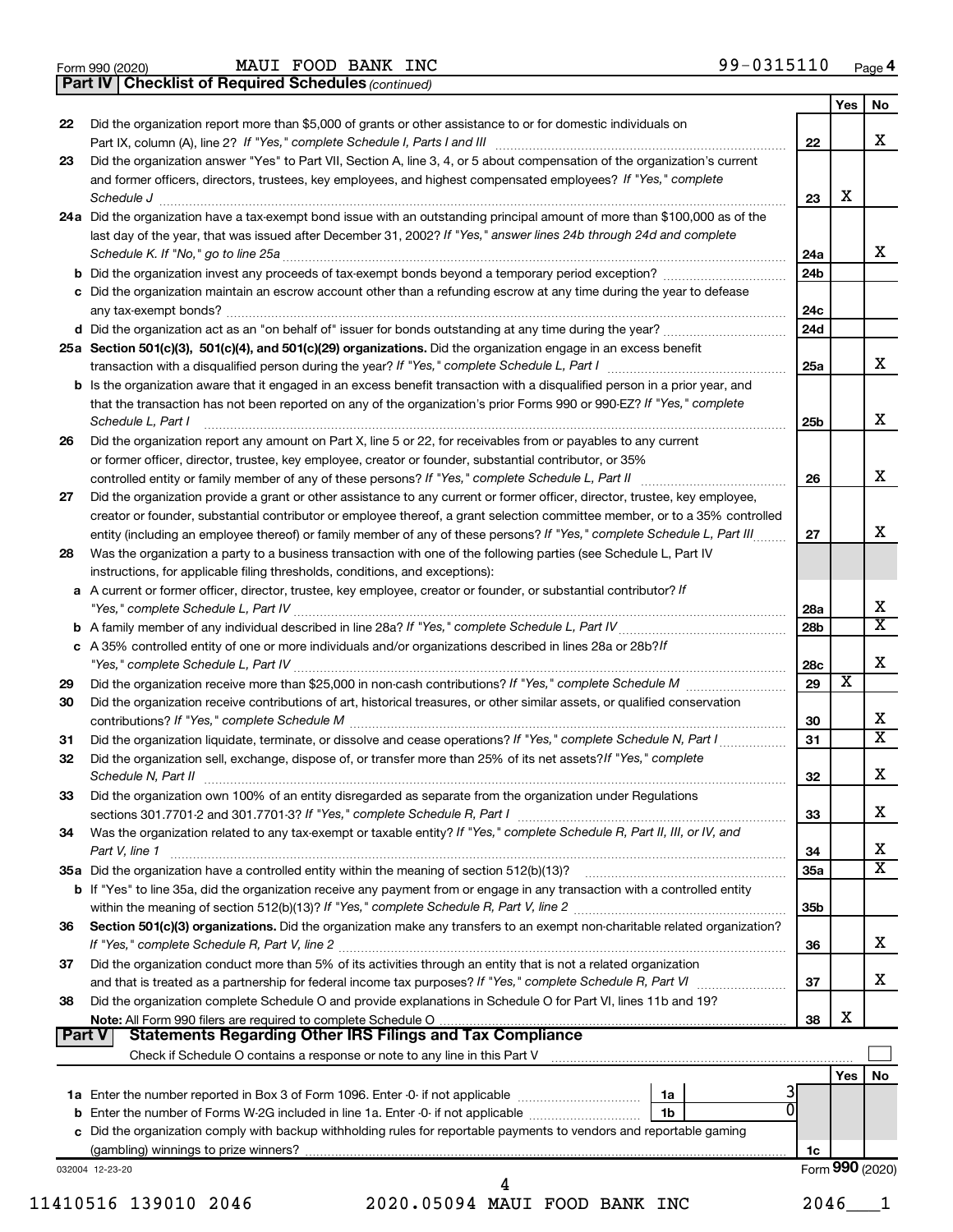|    | 99-0315110<br>MAUI FOOD BANK INC<br>Form 990 (2020)                                                                                                                           |                 |     | Page 5                       |  |  |  |  |  |  |  |  |
|----|-------------------------------------------------------------------------------------------------------------------------------------------------------------------------------|-----------------|-----|------------------------------|--|--|--|--|--|--|--|--|
|    | Statements Regarding Other IRS Filings and Tax Compliance (continued)<br><b>Part V</b>                                                                                        |                 |     |                              |  |  |  |  |  |  |  |  |
|    |                                                                                                                                                                               |                 | Yes | No                           |  |  |  |  |  |  |  |  |
|    | 2a Enter the number of employees reported on Form W-3, Transmittal of Wage and Tax Statements,                                                                                |                 |     |                              |  |  |  |  |  |  |  |  |
|    | 14<br>filed for the calendar year ending with or within the year covered by this return <i>[[[[[[[[[[[[[[]]]]</i> ]]<br>2a                                                    |                 | X   |                              |  |  |  |  |  |  |  |  |
|    | <b>b</b> If at least one is reported on line 2a, did the organization file all required federal employment tax returns?                                                       |                 |     |                              |  |  |  |  |  |  |  |  |
|    | <b>Note:</b> If the sum of lines 1a and 2a is greater than 250, you may be required to e-file (see instructions)                                                              |                 |     |                              |  |  |  |  |  |  |  |  |
|    | 3a Did the organization have unrelated business gross income of \$1,000 or more during the year?                                                                              |                 |     |                              |  |  |  |  |  |  |  |  |
|    | <b>b</b> If "Yes," has it filed a Form 990-T for this year? If "No" to line 3b, provide an explanation on Schedule O                                                          |                 |     |                              |  |  |  |  |  |  |  |  |
|    | 4a At any time during the calendar year, did the organization have an interest in, or a signature or other authority over, a                                                  |                 |     |                              |  |  |  |  |  |  |  |  |
|    | financial account in a foreign country (such as a bank account, securities account, or other financial account)?                                                              |                 |     |                              |  |  |  |  |  |  |  |  |
|    | <b>b</b> If "Yes," enter the name of the foreign country $\blacktriangleright$                                                                                                |                 |     |                              |  |  |  |  |  |  |  |  |
|    | See instructions for filing requirements for FinCEN Form 114, Report of Foreign Bank and Financial Accounts (FBAR).                                                           |                 |     |                              |  |  |  |  |  |  |  |  |
|    |                                                                                                                                                                               |                 |     |                              |  |  |  |  |  |  |  |  |
| b  |                                                                                                                                                                               |                 |     |                              |  |  |  |  |  |  |  |  |
| с  |                                                                                                                                                                               | 5 <sub>c</sub>  |     |                              |  |  |  |  |  |  |  |  |
|    | 6a Does the organization have annual gross receipts that are normally greater than \$100,000, and did the organization solicit                                                |                 |     |                              |  |  |  |  |  |  |  |  |
|    | any contributions that were not tax deductible as charitable contributions?                                                                                                   | 6а              |     | x                            |  |  |  |  |  |  |  |  |
|    | <b>b</b> If "Yes," did the organization include with every solicitation an express statement that such contributions or gifts                                                 |                 |     |                              |  |  |  |  |  |  |  |  |
|    | were not tax deductible?                                                                                                                                                      | 6b              |     |                              |  |  |  |  |  |  |  |  |
| 7  | Organizations that may receive deductible contributions under section 170(c).                                                                                                 |                 |     |                              |  |  |  |  |  |  |  |  |
| a  | Did the organization receive a payment in excess of \$75 made partly as a contribution and partly for goods and services provided to the payor?                               | 7а              |     | x                            |  |  |  |  |  |  |  |  |
| b  | If "Yes," did the organization notify the donor of the value of the goods or services provided?                                                                               | 7b              |     |                              |  |  |  |  |  |  |  |  |
| с  | Did the organization sell, exchange, or otherwise dispose of tangible personal property for which it was required                                                             |                 |     |                              |  |  |  |  |  |  |  |  |
|    | to file Form 8282?                                                                                                                                                            | 7с              |     | х                            |  |  |  |  |  |  |  |  |
|    | 7d                                                                                                                                                                            |                 |     |                              |  |  |  |  |  |  |  |  |
| е  | Did the organization receive any funds, directly or indirectly, to pay premiums on a personal benefit contract?                                                               | 7е<br>7f        |     | х<br>$\overline{\mathtt{x}}$ |  |  |  |  |  |  |  |  |
| Ť  | Did the organization, during the year, pay premiums, directly or indirectly, on a personal benefit contract?                                                                  |                 |     |                              |  |  |  |  |  |  |  |  |
| g  | If the organization received a contribution of qualified intellectual property, did the organization file Form 8899 as required?                                              |                 |     |                              |  |  |  |  |  |  |  |  |
| h. | If the organization received a contribution of cars, boats, airplanes, or other vehicles, did the organization file a Form 1098-C?                                            | 7h              |     |                              |  |  |  |  |  |  |  |  |
| 8  | Sponsoring organizations maintaining donor advised funds. Did a donor advised fund maintained by the                                                                          |                 |     |                              |  |  |  |  |  |  |  |  |
|    | N/A<br>sponsoring organization have excess business holdings at any time during the year?                                                                                     | 8               |     |                              |  |  |  |  |  |  |  |  |
| 9  | Sponsoring organizations maintaining donor advised funds.                                                                                                                     |                 |     |                              |  |  |  |  |  |  |  |  |
| а  | N/A<br>Did the sponsoring organization make any taxable distributions under section 4966?                                                                                     | 9a              |     |                              |  |  |  |  |  |  |  |  |
| b  | N/A                                                                                                                                                                           | 9b              |     |                              |  |  |  |  |  |  |  |  |
| 10 | Section 501(c)(7) organizations. Enter:                                                                                                                                       |                 |     |                              |  |  |  |  |  |  |  |  |
|    | N/A<br>10a                                                                                                                                                                    |                 |     |                              |  |  |  |  |  |  |  |  |
|    | b Gross receipts, included on Form 990, Part VIII, line 12, for public use of club facilities<br>10b                                                                          |                 |     |                              |  |  |  |  |  |  |  |  |
| 11 | Section 501(c)(12) organizations. Enter:                                                                                                                                      |                 |     |                              |  |  |  |  |  |  |  |  |
| a  | N/A<br>11a                                                                                                                                                                    |                 |     |                              |  |  |  |  |  |  |  |  |
|    | b Gross income from other sources (Do not net amounts due or paid to other sources against                                                                                    |                 |     |                              |  |  |  |  |  |  |  |  |
|    | 11b                                                                                                                                                                           |                 |     |                              |  |  |  |  |  |  |  |  |
|    | 12a Section 4947(a)(1) non-exempt charitable trusts. Is the organization filing Form 990 in lieu of Form 1041?                                                                | 12a             |     |                              |  |  |  |  |  |  |  |  |
|    | <b>b</b> If "Yes," enter the amount of tax-exempt interest received or accrued during the year $\ldots$ $\frac{N}{A}$ .<br>12b                                                |                 |     |                              |  |  |  |  |  |  |  |  |
| 13 | Section 501(c)(29) qualified nonprofit health insurance issuers.<br>N/A                                                                                                       |                 |     |                              |  |  |  |  |  |  |  |  |
|    |                                                                                                                                                                               | 13a             |     |                              |  |  |  |  |  |  |  |  |
|    | Note: See the instructions for additional information the organization must report on Schedule O.                                                                             |                 |     |                              |  |  |  |  |  |  |  |  |
|    | <b>b</b> Enter the amount of reserves the organization is required to maintain by the states in which the                                                                     |                 |     |                              |  |  |  |  |  |  |  |  |
|    | 13 <sub>b</sub>                                                                                                                                                               |                 |     |                              |  |  |  |  |  |  |  |  |
|    | 13c                                                                                                                                                                           |                 |     | $\overline{\text{X}}$        |  |  |  |  |  |  |  |  |
|    | 14a Did the organization receive any payments for indoor tanning services during the tax year?                                                                                | 14a             |     |                              |  |  |  |  |  |  |  |  |
|    | b If "Yes," has it filed a Form 720 to report these payments? If "No," provide an explanation on Schedule O                                                                   | 14 <sub>b</sub> |     |                              |  |  |  |  |  |  |  |  |
| 15 | Is the organization subject to the section 4960 tax on payment(s) of more than \$1,000,000 in remuneration or                                                                 |                 |     | х                            |  |  |  |  |  |  |  |  |
|    |                                                                                                                                                                               | 15              |     |                              |  |  |  |  |  |  |  |  |
| 16 | If "Yes," see instructions and file Form 4720, Schedule N.<br>Is the organization an educational institution subject to the section 4968 excise tax on net investment income? | 16              |     | х                            |  |  |  |  |  |  |  |  |
|    | If "Yes," complete Form 4720, Schedule O.                                                                                                                                     |                 |     |                              |  |  |  |  |  |  |  |  |
|    |                                                                                                                                                                               |                 |     |                              |  |  |  |  |  |  |  |  |

Form 990 (2020)

032005 12-23-20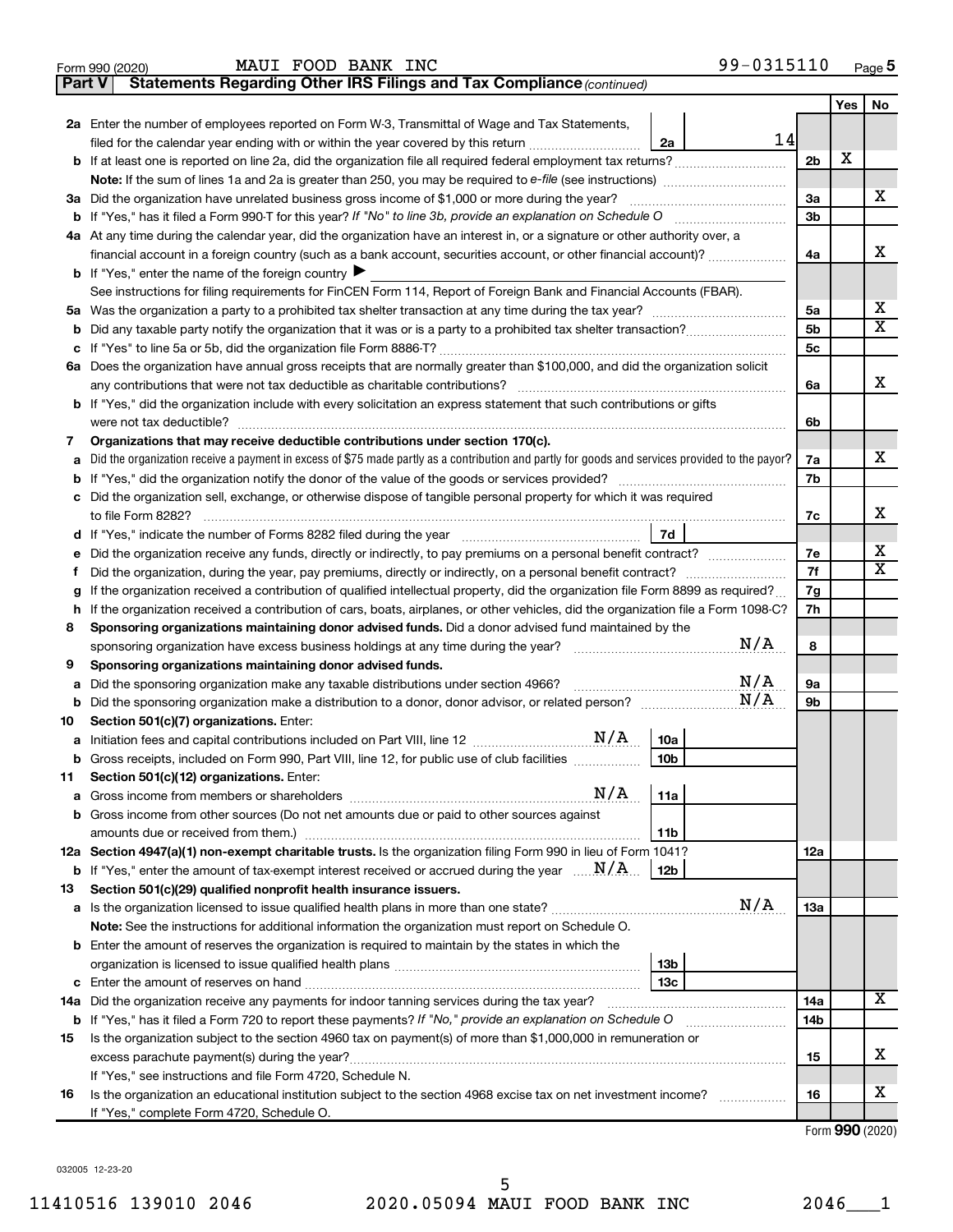| Form 990 (2020) |
|-----------------|
|-----------------|

Form 990 (2020) **MAUI FOOD BANK INC**  $99-0315110$   $Page$ 

Part VI | Governance, Management, and Disclosure For each "Yes" response to lines 2 through 7b below, and for a "No" response to line 8a, 8b, or 10b below, describe the circumstances, processes, or changes on Schedule O. See instructions.

|     | Check if Schedule O contains a response or note to any line in this Part VI [11] [12] Check if Schedule O contains a response or note to any line in this Part VI               |                               |                         |                         | $\overline{\mathbf{X}}$ |  |  |  |  |  |  |
|-----|---------------------------------------------------------------------------------------------------------------------------------------------------------------------------------|-------------------------------|-------------------------|-------------------------|-------------------------|--|--|--|--|--|--|
|     | <b>Section A. Governing Body and Management</b>                                                                                                                                 |                               |                         |                         |                         |  |  |  |  |  |  |
|     |                                                                                                                                                                                 |                               |                         | <b>Yes</b>              | No                      |  |  |  |  |  |  |
|     | 1a Enter the number of voting members of the governing body at the end of the tax year                                                                                          | 1a                            | 10 <sub>l</sub>         |                         |                         |  |  |  |  |  |  |
|     | If there are material differences in voting rights among members of the governing body, or if the governing                                                                     |                               |                         |                         |                         |  |  |  |  |  |  |
|     | body delegated broad authority to an executive committee or similar committee, explain on Schedule O.                                                                           |                               |                         |                         |                         |  |  |  |  |  |  |
|     | <b>b</b> Enter the number of voting members included on line 1a, above, who are independent <i>maching community</i>                                                            | 1b                            | 10                      |                         |                         |  |  |  |  |  |  |
| 2   | Did any officer, director, trustee, or key employee have a family relationship or a business relationship with any other                                                        |                               |                         |                         |                         |  |  |  |  |  |  |
|     |                                                                                                                                                                                 |                               | $\mathbf{2}$            |                         |                         |  |  |  |  |  |  |
| З   | Did the organization delegate control over management duties customarily performed by or under the direct supervision                                                           |                               |                         |                         |                         |  |  |  |  |  |  |
|     |                                                                                                                                                                                 |                               | 3                       |                         |                         |  |  |  |  |  |  |
| 4   | Did the organization make any significant changes to its governing documents since the prior Form 990 was filed?                                                                |                               | $\overline{\mathbf{4}}$ |                         |                         |  |  |  |  |  |  |
| 5   |                                                                                                                                                                                 |                               |                         |                         |                         |  |  |  |  |  |  |
| 6   |                                                                                                                                                                                 |                               |                         |                         |                         |  |  |  |  |  |  |
| 7a  | Did the organization have members, stockholders, or other persons who had the power to elect or appoint one or                                                                  |                               |                         |                         |                         |  |  |  |  |  |  |
|     |                                                                                                                                                                                 |                               |                         |                         |                         |  |  |  |  |  |  |
|     | <b>b</b> Are any governance decisions of the organization reserved to (or subject to approval by) members, stockholders, or                                                     |                               |                         |                         |                         |  |  |  |  |  |  |
|     | persons other than the governing body?                                                                                                                                          |                               | 7b                      | X                       |                         |  |  |  |  |  |  |
| 8   | Did the organization contemporaneously document the meetings held or written actions undertaken during the year by the following:                                               |                               |                         |                         |                         |  |  |  |  |  |  |
|     |                                                                                                                                                                                 |                               | 8а                      | х                       |                         |  |  |  |  |  |  |
|     |                                                                                                                                                                                 |                               | 8b                      | $\overline{\textbf{x}}$ |                         |  |  |  |  |  |  |
| 9   | Is there any officer, director, trustee, or key employee listed in Part VII, Section A, who cannot be reached at the                                                            |                               |                         |                         |                         |  |  |  |  |  |  |
|     |                                                                                                                                                                                 |                               | 9                       |                         |                         |  |  |  |  |  |  |
|     | Section B. Policies (This Section B requests information about policies not required by the Internal Revenue Code.)                                                             |                               |                         |                         |                         |  |  |  |  |  |  |
|     |                                                                                                                                                                                 |                               |                         | Yes                     |                         |  |  |  |  |  |  |
|     |                                                                                                                                                                                 |                               | 10a                     |                         |                         |  |  |  |  |  |  |
|     | b If "Yes," did the organization have written policies and procedures governing the activities of such chapters, affiliates,                                                    |                               |                         |                         |                         |  |  |  |  |  |  |
|     |                                                                                                                                                                                 |                               | 10 <sub>b</sub>         |                         |                         |  |  |  |  |  |  |
|     | 11a Has the organization provided a complete copy of this Form 990 to all members of its governing body before filing the form?                                                 |                               | 11a                     | $\overline{\mathbf{X}}$ |                         |  |  |  |  |  |  |
|     | <b>b</b> Describe in Schedule O the process, if any, used by the organization to review this Form 990.                                                                          |                               |                         |                         |                         |  |  |  |  |  |  |
| 12a |                                                                                                                                                                                 |                               |                         |                         |                         |  |  |  |  |  |  |
|     |                                                                                                                                                                                 |                               |                         |                         |                         |  |  |  |  |  |  |
|     | c Did the organization regularly and consistently monitor and enforce compliance with the policy? If "Yes," describe                                                            |                               |                         |                         |                         |  |  |  |  |  |  |
|     | in Schedule O how this was done manufactured and continuum and contact the way to have a set of the state of t                                                                  |                               | 12c                     | х                       |                         |  |  |  |  |  |  |
| 13  |                                                                                                                                                                                 |                               | 13                      | $\overline{\textbf{x}}$ |                         |  |  |  |  |  |  |
| 14  | Did the organization have a written document retention and destruction policy? [11] manufaction manufaction in                                                                  |                               | 14                      | $\overline{\textbf{x}}$ |                         |  |  |  |  |  |  |
| 15  | Did the process for determining compensation of the following persons include a review and approval by independent                                                              |                               |                         |                         |                         |  |  |  |  |  |  |
|     | persons, comparability data, and contemporaneous substantiation of the deliberation and decision?                                                                               |                               |                         |                         |                         |  |  |  |  |  |  |
|     |                                                                                                                                                                                 |                               | 15a                     | x                       |                         |  |  |  |  |  |  |
|     |                                                                                                                                                                                 |                               | 15b                     |                         |                         |  |  |  |  |  |  |
|     | If "Yes" to line 15a or 15b, describe the process in Schedule O (see instructions).                                                                                             |                               |                         |                         |                         |  |  |  |  |  |  |
|     | 16a Did the organization invest in, contribute assets to, or participate in a joint venture or similar arrangement with a                                                       |                               |                         |                         |                         |  |  |  |  |  |  |
|     | taxable entity during the year?                                                                                                                                                 |                               | 16a                     |                         |                         |  |  |  |  |  |  |
|     | <b>b</b> If "Yes," did the organization follow a written policy or procedure requiring the organization to evaluate its participation                                           |                               |                         |                         |                         |  |  |  |  |  |  |
|     | in joint venture arrangements under applicable federal tax law, and take steps to safeguard the organization's                                                                  |                               |                         |                         |                         |  |  |  |  |  |  |
|     | exempt status with respect to such arrangements?                                                                                                                                |                               | 16b                     |                         |                         |  |  |  |  |  |  |
|     | <b>Section C. Disclosure</b>                                                                                                                                                    |                               |                         |                         |                         |  |  |  |  |  |  |
| 17  | List the states with which a copy of this Form 990 is required to be filed $\blacktriangleright$ HT                                                                             |                               |                         |                         |                         |  |  |  |  |  |  |
| 18  | Section 6104 requires an organization to make its Forms 1023 (1024 or 1024-A, if applicable), 990, and 990-T (Section 501(c)(3)s only) available                                |                               |                         |                         |                         |  |  |  |  |  |  |
|     | for public inspection. Indicate how you made these available. Check all that apply.<br>$\lfloor x \rfloor$ Upon request<br>$\lfloor X \rfloor$ Own website<br>Another's website | Other (explain on Schedule O) |                         |                         |                         |  |  |  |  |  |  |
| 19  | Describe on Schedule O whether (and if so, how) the organization made its governing documents, conflict of interest policy, and financial                                       |                               |                         |                         |                         |  |  |  |  |  |  |
|     | statements available to the public during the tax year.                                                                                                                         |                               |                         |                         |                         |  |  |  |  |  |  |
| 20  | State the name, address, and telephone number of the person who possesses the organization's books and records                                                                  |                               |                         |                         |                         |  |  |  |  |  |  |
|     | RICHARD YUST - 808-243-9500                                                                                                                                                     |                               |                         |                         |                         |  |  |  |  |  |  |
|     | 760 KOLU STREET, WAILUKU, HI<br>96793                                                                                                                                           |                               |                         |                         |                         |  |  |  |  |  |  |
|     | 032006 12-23-20                                                                                                                                                                 |                               |                         | Form 990 (2020)         |                         |  |  |  |  |  |  |
|     |                                                                                                                                                                                 |                               |                         |                         |                         |  |  |  |  |  |  |
|     | 6                                                                                                                                                                               |                               |                         |                         |                         |  |  |  |  |  |  |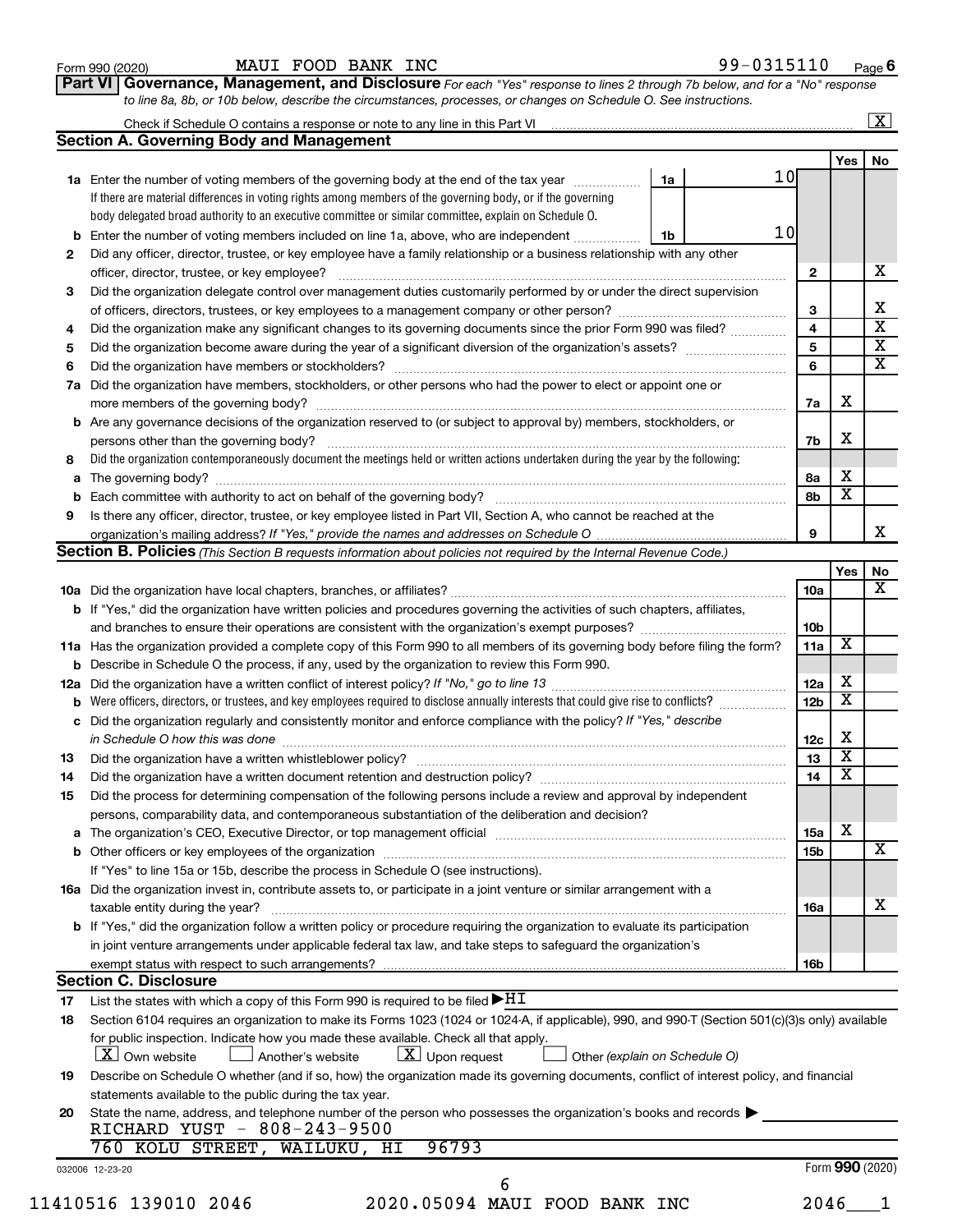$\Box$ 

| Part VII Compensation of Officers, Directors, Trustees, Key Employees, Highest Compensated |  |  |
|--------------------------------------------------------------------------------------------|--|--|
| <b>Employees, and Independent Contractors</b>                                              |  |  |

Check if Schedule O contains a response or note to any line in this Part VII

Section A. Officers, Directors, Trustees, Key Employees, and Highest Compensated Employees

1a Complete this table for all persons required to be listed. Report compensation for the calendar year ending with or within the organization's tax year.  $\bullet$  List all of the organization's current officers, directors, trustees (whether individuals or organizations), regardless of amount of compensation.

Enter -0- in columns (D), (E), and (F) if no compensation was paid.

**•** List all of the organization's current key employees, if any. See instructions for definition of "key employee."

• List the organization's five current highest compensated employees (other than an officer, director, trustee, or key employee) who received reportable compensation (Box 5 of Form W-2 and/or Box 7 of Form 1099-MISC) of more than \$100,000 from the organization and any related organizations.

 $\bullet$  List all of the organization's former officers, key employees, and highest compensated employees who received more than \$100,000 of reportable compensation from the organization and any related organizations.

• List all of the organization's former directors or trustees that received, in the capacity as a former director or trustee of the organization, more than \$10,000 of reportable compensation from the organization and any related organizations.

See instructions for the order in which to list the persons above.

Check this box if neither the organization nor any related organization compensated any current officer, director, or trustee.  $\overline{a}$ 

| (A)                          | (B)                    |                               |                                 | (C)                   |              |                                 |        | (D)             | (E)             | (F)                          |
|------------------------------|------------------------|-------------------------------|---------------------------------|-----------------------|--------------|---------------------------------|--------|-----------------|-----------------|------------------------------|
| Name and title               | Average                |                               | (do not check more than one     | Position              |              |                                 |        | Reportable      | Reportable      | Estimated                    |
|                              | hours per              |                               | box, unless person is both an   |                       |              |                                 |        | compensation    | compensation    | amount of                    |
|                              | week                   |                               | officer and a director/trustee) |                       |              |                                 |        | from            | from related    | other                        |
|                              | (list any              |                               |                                 |                       |              |                                 |        | the             | organizations   | compensation                 |
|                              | hours for              |                               |                                 |                       |              |                                 |        | organization    | (W-2/1099-MISC) | from the                     |
|                              | related                |                               |                                 |                       |              |                                 |        | (W-2/1099-MISC) |                 | organization                 |
|                              | organizations<br>below |                               |                                 |                       |              |                                 |        |                 |                 | and related<br>organizations |
|                              | line)                  | ndividual trustee or director | Institutional trustee           | Officer               | Key employee | Highest compensated<br>employee | Former |                 |                 |                              |
| RICHARD YUST<br>(1)          | 60.00                  |                               |                                 |                       |              |                                 |        |                 |                 |                              |
| EXECUTIVE DIRECTOR           |                        |                               |                                 | $\overline{\text{X}}$ |              |                                 |        | 139,832.        | 0.              | 26,982.                      |
| (2)<br>MARK HARBISON         | 1.00                   |                               |                                 |                       |              |                                 |        |                 |                 |                              |
| <b>BOARD CHAIR</b>           |                        | $\mathbf X$                   |                                 | $\rm X$               |              |                                 |        | $\mathbf 0$ .   | 0.              | $\boldsymbol{0}$ .           |
| KARIN CARLSON<br>(3)         | 1.00                   |                               |                                 |                       |              |                                 |        |                 |                 |                              |
| <b>BOARD SECRETARY</b>       |                        | X                             |                                 | $\mathbf x$           |              |                                 |        | $\mathbf 0$ .   | $\mathbf 0$ .   | $\mathbf 0$ .                |
| JORGE TIRONA<br>(4)          | 1.00                   |                               |                                 |                       |              |                                 |        |                 |                 |                              |
| <b>BOARD TREASURER</b>       |                        | $\mathbf X$                   |                                 | $\mathbf X$           |              |                                 |        | $\mathbf 0$ .   | $\mathbf 0$ .   | $\mathbf 0$ .                |
| GLENN BROOKING<br>(5)        | 1.00                   |                               |                                 |                       |              |                                 |        |                 |                 |                              |
| <b>BOARD MEMBER</b>          |                        | X                             |                                 |                       |              |                                 |        | $\mathbf 0$ .   | $\mathbf 0$ .   | $\mathbf 0$ .                |
| (6)<br>MALIKA DUDLEY         | 1.00                   |                               |                                 |                       |              |                                 |        |                 |                 |                              |
| BOARD MEMBER                 |                        | X                             |                                 |                       |              |                                 |        | $\mathbf 0$ .   | 0.              | $\mathbf 0$ .                |
| <b>JASON ECONOMOU</b><br>(7) | 1.00                   |                               |                                 |                       |              |                                 |        |                 |                 |                              |
| <b>BOARD MEMBER</b>          |                        | X                             |                                 |                       |              |                                 |        | $\mathbf 0$ .   | 0.              | $\mathbf 0$ .                |
| MOANA LUTEY<br>(8)           | 1.00                   |                               |                                 |                       |              |                                 |        |                 |                 |                              |
| BOARD MEMBER                 |                        | X                             |                                 |                       |              |                                 |        | 0.              | $\mathbf{0}$ .  | $\mathbf 0$ .                |
| GREG PICK<br>(9)             | 1.00                   |                               |                                 |                       |              |                                 |        |                 |                 |                              |
| BOARD MEMBER                 |                        | X                             |                                 |                       |              |                                 |        | $\mathbf 0$ .   | 0.              | $\mathbf 0$ .                |
| (10) DANO SAYLES             | 1.00                   |                               |                                 |                       |              |                                 |        |                 |                 |                              |
| <b>BOARD MEMBER</b>          |                        | $\mathbf X$                   |                                 |                       |              |                                 |        | 0.              | 0.              | $\mathbf 0$ .                |
| (11) MARSHA SHARPE           | 1.00                   |                               |                                 |                       |              |                                 |        |                 |                 |                              |
| BOARD MEMBER                 |                        | X                             |                                 |                       |              |                                 |        | $\mathbf 0$ .   | 0.              | $\mathbf 0$ .                |
|                              |                        |                               |                                 |                       |              |                                 |        |                 |                 |                              |
|                              |                        |                               |                                 |                       |              |                                 |        |                 |                 |                              |
|                              |                        |                               |                                 |                       |              |                                 |        |                 |                 |                              |
|                              |                        |                               |                                 |                       |              |                                 |        |                 |                 |                              |
|                              |                        |                               |                                 |                       |              |                                 |        |                 |                 |                              |
|                              |                        |                               |                                 |                       |              |                                 |        |                 |                 |                              |
|                              |                        |                               |                                 |                       |              |                                 |        |                 |                 |                              |
|                              |                        |                               |                                 |                       |              |                                 |        |                 |                 |                              |
|                              |                        |                               |                                 |                       |              |                                 |        |                 |                 |                              |
|                              |                        |                               |                                 |                       |              |                                 |        |                 |                 |                              |
|                              |                        |                               |                                 |                       |              |                                 |        |                 |                 |                              |
|                              |                        |                               |                                 |                       |              |                                 |        |                 |                 | $000 \, \text{km}$           |

032007 12-23-20

7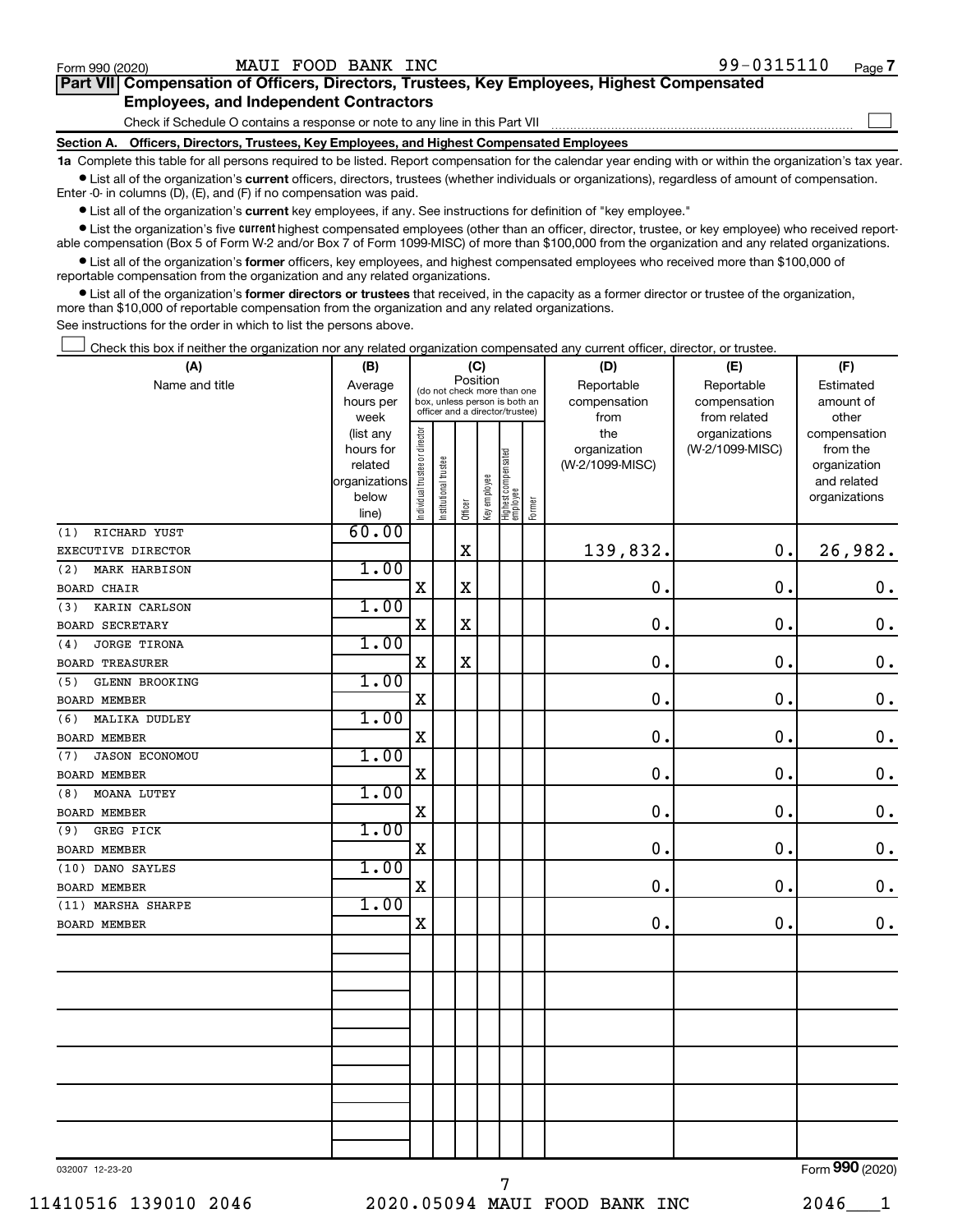|        | MAUI FOOD BANK INC<br>Form 990 (2020)                                                                                                                                                                                                                                                                                                                         |                                                               |                                |                       |                 |              |                                                                                                 |        |                                                                  | 99-0315110                                                                            |                              |                 |                                                                    | Page 8                   |
|--------|---------------------------------------------------------------------------------------------------------------------------------------------------------------------------------------------------------------------------------------------------------------------------------------------------------------------------------------------------------------|---------------------------------------------------------------|--------------------------------|-----------------------|-----------------|--------------|-------------------------------------------------------------------------------------------------|--------|------------------------------------------------------------------|---------------------------------------------------------------------------------------|------------------------------|-----------------|--------------------------------------------------------------------|--------------------------|
|        | <b>Part VII</b><br>Section A. Officers, Directors, Trustees, Key Employees, and Highest Compensated Employees (continued)                                                                                                                                                                                                                                     |                                                               |                                |                       |                 |              |                                                                                                 |        |                                                                  |                                                                                       |                              |                 |                                                                    |                          |
|        | (A)<br>Name and title                                                                                                                                                                                                                                                                                                                                         | (B)<br>Average<br>hours per<br>week<br>(list any<br>hours for |                                |                       | (C)<br>Position |              | (do not check more than one<br>box, unless person is both an<br>officer and a director/trustee) |        | (D)<br>Reportable<br>compensation<br>from<br>the<br>organization | (E)<br>Reportable<br>compensation<br>from related<br>organizations<br>(W-2/1099-MISC) |                              |                 | (F)<br>Estimated<br>amount of<br>other<br>compensation<br>from the |                          |
|        |                                                                                                                                                                                                                                                                                                                                                               | related<br>organizations<br>below<br>line)                    | Individual trustee or director | Institutional trustee | Officer         | Key employee | Highest compensated<br>  employee                                                               | Former | (W-2/1099-MISC)                                                  |                                                                                       |                              |                 | organization<br>and related<br>organizations                       |                          |
|        |                                                                                                                                                                                                                                                                                                                                                               |                                                               |                                |                       |                 |              |                                                                                                 |        |                                                                  |                                                                                       |                              |                 |                                                                    |                          |
|        |                                                                                                                                                                                                                                                                                                                                                               |                                                               |                                |                       |                 |              |                                                                                                 |        |                                                                  |                                                                                       |                              |                 |                                                                    |                          |
|        |                                                                                                                                                                                                                                                                                                                                                               |                                                               |                                |                       |                 |              |                                                                                                 |        |                                                                  |                                                                                       |                              |                 |                                                                    |                          |
|        |                                                                                                                                                                                                                                                                                                                                                               |                                                               |                                |                       |                 |              |                                                                                                 |        |                                                                  |                                                                                       |                              |                 |                                                                    |                          |
|        |                                                                                                                                                                                                                                                                                                                                                               |                                                               |                                |                       |                 |              |                                                                                                 |        |                                                                  |                                                                                       |                              |                 |                                                                    |                          |
|        | 1b Subtotal                                                                                                                                                                                                                                                                                                                                                   |                                                               |                                |                       |                 |              |                                                                                                 |        | 139,832.<br>0.<br>139,832.                                       |                                                                                       | $\overline{0}$ .<br>σ.<br>σ. |                 |                                                                    | 26,982.<br>0.<br>26,982. |
| 2      | Total number of individuals (including but not limited to those listed above) who received more than \$100,000 of reportable<br>compensation from the organization $\blacktriangleright$                                                                                                                                                                      |                                                               |                                |                       |                 |              |                                                                                                 |        |                                                                  |                                                                                       |                              |                 |                                                                    |                          |
| З      | Did the organization list any former officer, director, trustee, key employee, or highest compensated employee on<br>line 1a? If "Yes," complete Schedule J for such individual                                                                                                                                                                               |                                                               |                                |                       |                 |              |                                                                                                 |        |                                                                  |                                                                                       |                              | З               | Yes                                                                | No<br>x                  |
| 4<br>5 | For any individual listed on line 1a, is the sum of reportable compensation and other compensation from the organization<br>and related organizations greater than \$150,000? If "Yes," complete Schedule J for such individual<br>Did any person listed on line 1a receive or accrue compensation from any unrelated organization or individual for services |                                                               |                                |                       |                 |              |                                                                                                 |        |                                                                  |                                                                                       |                              | 4               | х                                                                  |                          |
|        | rendered to the organization? If "Yes," complete Schedule J for such person manufacture content content content<br><b>Section B. Independent Contractors</b>                                                                                                                                                                                                  |                                                               |                                |                       |                 |              |                                                                                                 |        |                                                                  |                                                                                       |                              | 5               |                                                                    | x                        |
| 1      | Complete this table for your five highest compensated independent contractors that received more than \$100,000 of compensation from                                                                                                                                                                                                                          |                                                               |                                |                       |                 |              |                                                                                                 |        |                                                                  |                                                                                       |                              |                 |                                                                    |                          |
|        | the organization. Report compensation for the calendar year ending with or within the organization's tax year.<br>(A)<br>(B)<br>Name and business address<br>Description of services<br><b>NONE</b>                                                                                                                                                           |                                                               |                                |                       |                 |              |                                                                                                 |        |                                                                  |                                                                                       | (C)<br>Compensation          |                 |                                                                    |                          |
|        |                                                                                                                                                                                                                                                                                                                                                               |                                                               |                                |                       |                 |              |                                                                                                 |        |                                                                  |                                                                                       |                              |                 |                                                                    |                          |
|        |                                                                                                                                                                                                                                                                                                                                                               |                                                               |                                |                       |                 |              |                                                                                                 |        |                                                                  |                                                                                       |                              |                 |                                                                    |                          |
|        |                                                                                                                                                                                                                                                                                                                                                               |                                                               |                                |                       |                 |              |                                                                                                 |        |                                                                  |                                                                                       |                              |                 |                                                                    |                          |
| 2      | Total number of independent contractors (including but not limited to those listed above) who received more than<br>\$100,000 of compensation from the organization                                                                                                                                                                                           |                                                               |                                |                       |                 |              | 0                                                                                               |        |                                                                  |                                                                                       |                              |                 |                                                                    |                          |
|        |                                                                                                                                                                                                                                                                                                                                                               |                                                               |                                |                       |                 |              |                                                                                                 |        |                                                                  |                                                                                       |                              | Form 990 (2020) |                                                                    |                          |

032008 12-23-20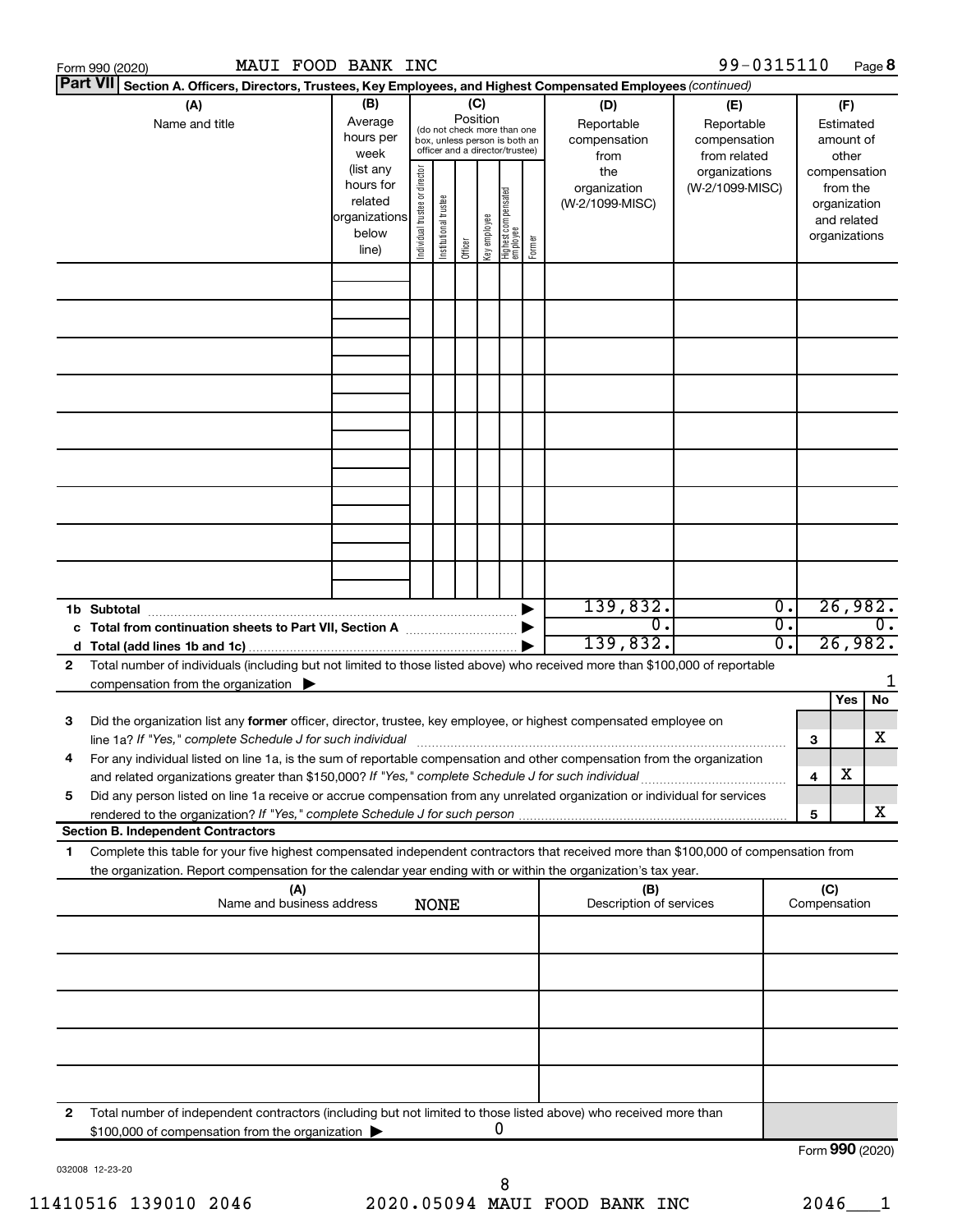| <b>Part VIII</b>                                          |        |      | <b>Statement of Revenue</b>                                                                                                                                                                  |                          |                |                |                      |               |                                       |                               |                                                                 |
|-----------------------------------------------------------|--------|------|----------------------------------------------------------------------------------------------------------------------------------------------------------------------------------------------|--------------------------|----------------|----------------|----------------------|---------------|---------------------------------------|-------------------------------|-----------------------------------------------------------------|
|                                                           |        |      |                                                                                                                                                                                              |                          |                |                |                      |               |                                       |                               |                                                                 |
|                                                           |        |      |                                                                                                                                                                                              |                          |                |                |                      | Total revenue | Related or exempt<br>function revenue | Unrelated<br>business revenue | (D)<br>Revenue excluded<br>from tax under<br>sections 512 - 514 |
|                                                           |        |      | <b>1 a</b> Federated campaigns                                                                                                                                                               |                          | 1a             |                |                      |               |                                       |                               |                                                                 |
| Contributions, Gifts, Grants<br>and Other Similar Amounts |        | b    | Membership dues                                                                                                                                                                              |                          | 1 <sub>b</sub> |                |                      |               |                                       |                               |                                                                 |
|                                                           |        |      | c Fundraising events                                                                                                                                                                         |                          | 1 <sub>c</sub> |                |                      |               |                                       |                               |                                                                 |
|                                                           |        |      | d Related organizations                                                                                                                                                                      | $\overline{\phantom{a}}$ | 1 <sub>d</sub> |                |                      |               |                                       |                               |                                                                 |
|                                                           |        |      | Government grants (contributions)                                                                                                                                                            |                          | 1e             |                | 3,301,789.           |               |                                       |                               |                                                                 |
|                                                           |        |      | All other contributions, gifts, grants, and                                                                                                                                                  |                          |                |                |                      |               |                                       |                               |                                                                 |
|                                                           |        |      | similar amounts not included above                                                                                                                                                           |                          | 1f             |                | 14, 215, 720.        |               |                                       |                               |                                                                 |
|                                                           |        | g    | Noncash contributions included in lines 1a-1f                                                                                                                                                |                          | 1g  \$         |                | 8, 147, 335.         |               |                                       |                               |                                                                 |
|                                                           |        |      |                                                                                                                                                                                              |                          |                |                |                      | 17,517,509.   |                                       |                               |                                                                 |
|                                                           |        |      |                                                                                                                                                                                              |                          |                |                | <b>Business Code</b> |               |                                       |                               |                                                                 |
|                                                           |        | 2a   | SHARED MAINTENANCE COSTS                                                                                                                                                                     |                          |                |                | 624200               | 120,929.      | 120,929.                              |                               |                                                                 |
|                                                           |        | b    |                                                                                                                                                                                              |                          |                |                |                      |               |                                       |                               |                                                                 |
|                                                           |        | с    | the control of the control of the control of the control of the control of                                                                                                                   |                          |                |                |                      |               |                                       |                               |                                                                 |
| Program Service<br>Revenue                                |        | d    | <u> 1989 - Johann Barbara, martin a bhann an t-Alban an t-Alban an t-Alban an t-Alban an t-Alban an t-Alban an t-</u>                                                                        |                          |                |                |                      |               |                                       |                               |                                                                 |
|                                                           |        |      |                                                                                                                                                                                              |                          |                |                |                      |               |                                       |                               |                                                                 |
|                                                           |        | f.   |                                                                                                                                                                                              |                          |                |                |                      |               |                                       |                               |                                                                 |
|                                                           |        |      |                                                                                                                                                                                              |                          |                |                |                      | 120,929.      |                                       |                               |                                                                 |
|                                                           | 3      |      | Investment income (including dividends, interest, and                                                                                                                                        |                          |                |                |                      | 18,176.       |                                       |                               | 18,176.                                                         |
|                                                           |        |      | Income from investment of tax-exempt bond proceeds                                                                                                                                           |                          |                |                |                      |               |                                       |                               |                                                                 |
|                                                           | 4<br>5 |      |                                                                                                                                                                                              |                          |                |                |                      |               |                                       |                               |                                                                 |
|                                                           |        |      |                                                                                                                                                                                              |                          | (i) Real       |                | (ii) Personal        |               |                                       |                               |                                                                 |
|                                                           |        | 6а   | Gross rents                                                                                                                                                                                  | 6a                       |                |                |                      |               |                                       |                               |                                                                 |
|                                                           |        | b    | $\overline{\phantom{a}}$<br>Less: rental expenses                                                                                                                                            | 6b                       |                |                |                      |               |                                       |                               |                                                                 |
|                                                           |        | с    | Rental income or (loss)                                                                                                                                                                      | 6c                       |                |                |                      |               |                                       |                               |                                                                 |
|                                                           |        |      | d Net rental income or (loss)                                                                                                                                                                |                          |                |                |                      |               |                                       |                               |                                                                 |
|                                                           |        |      | 7 a Gross amount from sales of                                                                                                                                                               |                          | (i) Securities |                | (ii) Other           |               |                                       |                               |                                                                 |
|                                                           |        |      | assets other than inventory                                                                                                                                                                  | 7a                       |                |                |                      |               |                                       |                               |                                                                 |
|                                                           |        |      | <b>b</b> Less: cost or other basis                                                                                                                                                           |                          |                |                |                      |               |                                       |                               |                                                                 |
|                                                           |        |      | and sales expenses                                                                                                                                                                           | 7b                       |                |                |                      |               |                                       |                               |                                                                 |
| Revenue                                                   |        |      | c Gain or (loss)                                                                                                                                                                             | 7c                       |                |                |                      |               |                                       |                               |                                                                 |
|                                                           |        |      |                                                                                                                                                                                              |                          |                |                |                      |               |                                       |                               |                                                                 |
| ৯                                                         |        |      | 8 a Gross income from fundraising events (not                                                                                                                                                |                          |                |                |                      |               |                                       |                               |                                                                 |
| š                                                         |        |      | including \$<br>$\mathcal{L}^{\mathcal{L}}(\mathcal{L}^{\mathcal{L}})$ and $\mathcal{L}^{\mathcal{L}}(\mathcal{L}^{\mathcal{L}})$ and $\mathcal{L}^{\mathcal{L}}(\mathcal{L}^{\mathcal{L}})$ |                          | οf             |                |                      |               |                                       |                               |                                                                 |
|                                                           |        |      | contributions reported on line 1c). See                                                                                                                                                      |                          |                |                |                      |               |                                       |                               |                                                                 |
|                                                           |        |      |                                                                                                                                                                                              |                          |                | 8a             |                      |               |                                       |                               |                                                                 |
|                                                           |        |      | <b>b</b> Less: direct expenses <b>contained b</b>                                                                                                                                            |                          |                | 8b             |                      |               |                                       |                               |                                                                 |
|                                                           |        |      | c Net income or (loss) from fundraising events                                                                                                                                               |                          |                |                | .                    |               |                                       |                               |                                                                 |
|                                                           |        |      | 9 a Gross income from gaming activities. See                                                                                                                                                 |                          |                |                |                      |               |                                       |                               |                                                                 |
|                                                           |        |      |                                                                                                                                                                                              |                          |                | 9a             |                      |               |                                       |                               |                                                                 |
|                                                           |        |      | <b>b</b> Less: direct expenses <b>manually</b>                                                                                                                                               |                          |                | 9 <sub>b</sub> |                      |               |                                       |                               |                                                                 |
|                                                           |        |      | c Net income or (loss) from gaming activities                                                                                                                                                |                          |                |                |                      |               |                                       |                               |                                                                 |
|                                                           |        |      | 10 a Gross sales of inventory, less returns                                                                                                                                                  |                          |                |                |                      |               |                                       |                               |                                                                 |
|                                                           |        |      |                                                                                                                                                                                              |                          |                | <b>10a</b>     |                      |               |                                       |                               |                                                                 |
|                                                           |        |      | <b>b</b> Less: cost of goods sold                                                                                                                                                            |                          |                | l10bl          |                      |               |                                       |                               |                                                                 |
|                                                           |        |      | c Net income or (loss) from sales of inventory                                                                                                                                               |                          |                |                |                      |               |                                       |                               |                                                                 |
|                                                           |        |      |                                                                                                                                                                                              |                          |                |                | <b>Business Code</b> |               |                                       |                               |                                                                 |
| Miscellaneous<br>Revenue                                  |        | 11 a | OTHER INCOME                                                                                                                                                                                 |                          |                |                | 900099               | 23,368.       | 23,368.                               |                               |                                                                 |
|                                                           |        | b    |                                                                                                                                                                                              |                          |                |                |                      |               |                                       |                               |                                                                 |
|                                                           |        |      |                                                                                                                                                                                              |                          |                |                |                      |               |                                       |                               |                                                                 |
|                                                           |        |      |                                                                                                                                                                                              |                          |                |                |                      | 23,368.       |                                       |                               |                                                                 |
|                                                           |        |      |                                                                                                                                                                                              |                          |                |                |                      | 17,679,982.   | 144,297.                              | 0.                            | 18, 176.                                                        |
|                                                           | 12     |      |                                                                                                                                                                                              |                          |                |                |                      |               |                                       |                               | $Form$ QQ $\Omega$ (2020)                                       |

Form 990 (2020) **MAUL FOOD BANK INC** 99-0315110 Page

MAUI FOOD BANK INC

032009 12-23-20

11410516 139010 2046 2020.05094 MAUI FOOD BANK INC 2046\_\_\_1

Form 990 (2020)

99-0315110 Page 9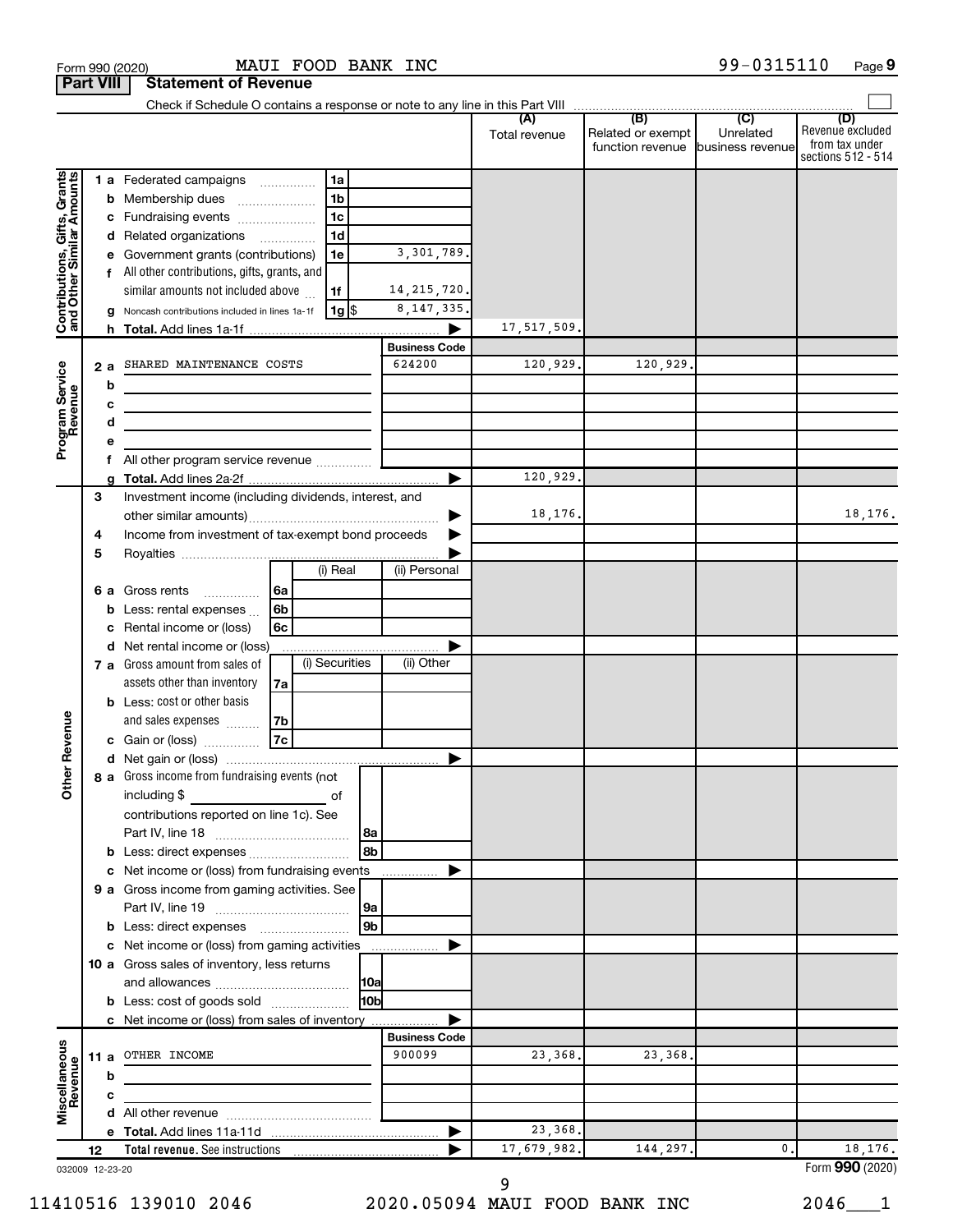|  | Form 990 (2020) |
|--|-----------------|
|  |                 |

|          | MAUI FOOD BANK INC<br>Form 990 (2020)                                                                                                                      |                       |                                    |                                                             | 99-0315110<br>Page 10          |
|----------|------------------------------------------------------------------------------------------------------------------------------------------------------------|-----------------------|------------------------------------|-------------------------------------------------------------|--------------------------------|
|          | Part IX   Statement of Functional Expenses                                                                                                                 |                       |                                    |                                                             |                                |
|          | Section 501(c)(3) and 501(c)(4) organizations must complete all columns. All other organizations must complete column (A).                                 |                       |                                    |                                                             |                                |
|          |                                                                                                                                                            |                       |                                    |                                                             |                                |
|          | Do not include amounts reported on lines 6b,<br>7b, 8b, 9b, and 10b of Part VIII.                                                                          | (A)<br>Total expenses | (B)<br>Program service<br>expenses | $\overline{\text{C}}$<br>Management and<br>general expenses | (D)<br>Fundraising<br>expenses |
| 1        | Grants and other assistance to domestic organizations<br>and domestic governments. See Part IV, line 21                                                    |                       |                                    |                                                             |                                |
| 2        | Grants and other assistance to domestic<br>individuals. See Part IV, line 22                                                                               |                       |                                    |                                                             |                                |
| 3        | Grants and other assistance to foreign                                                                                                                     |                       |                                    |                                                             |                                |
|          | organizations, foreign governments, and foreign<br>individuals. See Part IV, lines 15 and 16                                                               |                       |                                    |                                                             |                                |
| 4        | Benefits paid to or for members                                                                                                                            |                       |                                    |                                                             |                                |
| 5        | Compensation of current officers, directors,<br>trustees, and key employees                                                                                | 178,380.              | 35,676.                            | 107,028.                                                    | 35,676.                        |
| 6        | Compensation not included above to disqualified<br>persons (as defined under section 4958(f)(1)) and<br>persons described in section 4958(c)(3)(B)         |                       |                                    |                                                             |                                |
| 7        | Other salaries and wages                                                                                                                                   | 673,071.              | 461,352.                           | 74,707.                                                     | 137,012.                       |
| 8        | Pension plan accruals and contributions (include                                                                                                           |                       |                                    |                                                             |                                |
|          | section 401(k) and 403(b) employer contributions)                                                                                                          | 44,187.               | 34,702.                            | 648.                                                        |                                |
| 9        |                                                                                                                                                            | 116,647.              | 73,663.                            | 21,679.                                                     | $\frac{8,837}{21,305}$         |
| 10       |                                                                                                                                                            | 72, 148.              | 44,010.                            | 13,708.                                                     | 14,430.                        |
| 11       | Fees for services (nonemployees):                                                                                                                          |                       |                                    |                                                             |                                |
|          |                                                                                                                                                            |                       |                                    |                                                             |                                |
|          |                                                                                                                                                            |                       |                                    |                                                             |                                |
|          |                                                                                                                                                            | 172.                  |                                    | 172.                                                        |                                |
|          |                                                                                                                                                            |                       |                                    |                                                             |                                |
| е        | Professional fundraising services. See Part IV, line 17                                                                                                    |                       |                                    |                                                             |                                |
| f        | Investment management fees                                                                                                                                 | 5,209.                |                                    | 5,209.                                                      |                                |
| g        | Other. (If line 11g amount exceeds 10% of line 25,<br>column (A) amount, list line 11g expenses on Sch O.)                                                 | 5,939.                | 5,939.                             |                                                             |                                |
|          |                                                                                                                                                            |                       |                                    |                                                             |                                |
| 12       |                                                                                                                                                            | 617,833.              | 593,590.                           | 9,454.                                                      | 14,789.                        |
| 13       |                                                                                                                                                            | 26,658.               | 6, 260.                            | 1,618.                                                      | 18,780.                        |
| 14       |                                                                                                                                                            |                       |                                    |                                                             |                                |
| 15       |                                                                                                                                                            | 208,696.              | 187,826.                           | 10,435.                                                     | 10,435.                        |
| 16       |                                                                                                                                                            | 187.                  | 187.                               |                                                             |                                |
| 17<br>18 | Travel<br>Payments of travel or entertainment expenses                                                                                                     |                       |                                    |                                                             |                                |
|          | for any federal, state, or local public officials                                                                                                          |                       |                                    |                                                             |                                |
|          | Conferences, conventions, and meetings                                                                                                                     |                       |                                    |                                                             |                                |
| 19       | Interest                                                                                                                                                   |                       |                                    |                                                             |                                |
| 20       |                                                                                                                                                            |                       |                                    |                                                             |                                |
| 21       | Depreciation, depletion, and amortization                                                                                                                  | 191,022.              | 191,022.                           |                                                             |                                |
| 22       |                                                                                                                                                            | 53,522.               | 40, 255.                           | 7,639.                                                      | 5,628.                         |
| 23       | Insurance<br>Other expenses. Itemize expenses not covered                                                                                                  |                       |                                    |                                                             |                                |
| 24       | above (List miscellaneous expenses on line 24e. If<br>line 24e amount exceeds 10% of line 25, column (A)<br>amount, list line 24e expenses on Schedule 0.) |                       |                                    |                                                             |                                |
|          | a FOOD PURCHASES                                                                                                                                           |                       | 13, 207, 221. 13, 207, 221.        |                                                             |                                |

Check here  $\begin{array}{c} \begin{array}{|c} \hline \end{array} \end{array}$  if following SOP 98-2 (ASC 958-720) 032010 12-23-20 Check here

Total functional expenses. Add lines 1 through 24e Joint costs. Complete this line only if the organization

reported in column (B) joint costs from a combined educational campaign and fundraising solicitation.

d REPAIRS AND MAINTENANCE | 53,232. 53,232.

e All other expenses

b c

25 26

11410516 139010 2046 2020.05094 MAUI FOOD BANK INC 2046\_\_\_1 10

37,982. 15,716. 22,266. 15,787,146. 15,106,407. 255,406. 425,333.

COMMUNITY RELATIONS 165,820. 29,645. 136,175.

MISCELLANEOUS 129,220. 126,111. 3,109.

Form 990 (2020)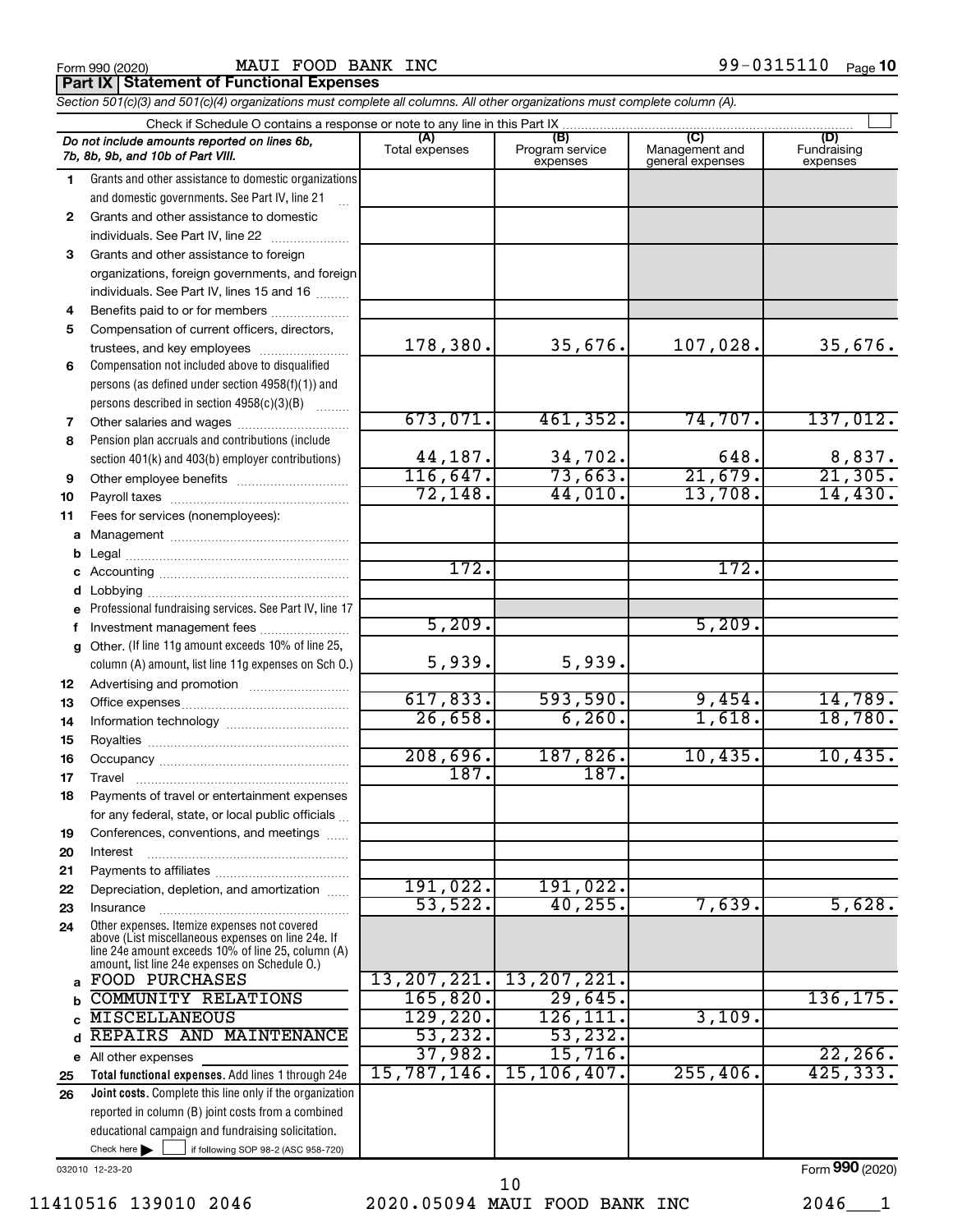Check if Schedule O contains a response or note to any line in this Part X

|                   | з        |                                                                                                        | 40,438.    | $\mathbf{3}$ | 115,800.       |                          |                               |
|-------------------|----------|--------------------------------------------------------------------------------------------------------|------------|--------------|----------------|--------------------------|-------------------------------|
|                   | 4        |                                                                                                        |            | 14,331.      | $\overline{4}$ | 10,417.                  |                               |
|                   | 5        | Loans and other receivables from any current or former officer, director,                              |            |              |                |                          |                               |
|                   |          | trustee, key employee, creator or founder, substantial contributor, or 35%                             |            |              |                |                          |                               |
|                   |          | controlled entity or family member of any of these persons                                             |            | 5            |                |                          |                               |
|                   | 6        | Loans and other receivables from other disqualified persons (as defined                                |            |              |                |                          |                               |
|                   |          | under section $4958(f)(1)$ , and persons described in section $4958(c)(3)(B)$                          |            | $\ldots$     |                | 6                        |                               |
|                   | 7        |                                                                                                        |            |              |                | $\overline{\phantom{a}}$ |                               |
| Assets            | 8        |                                                                                                        |            |              | 270, 424.      | 8                        | 285, 180.                     |
|                   | 9        | Prepaid expenses and deferred charges                                                                  |            |              | 56,627.        | 9                        | 58,720.                       |
|                   |          | 10a Land, buildings, and equipment: cost or other                                                      |            |              |                |                          |                               |
|                   |          | basis. Complete Part VI of Schedule D  10a                                                             |            | 4,509,251.   |                |                          |                               |
|                   |          | <b>b</b> Less: accumulated depreciation                                                                | 10b l      | 2,052,024.   | 2,361,308.     | 10 <sub>c</sub>          | $\frac{2,457,227.}{767,013.}$ |
|                   | 11       |                                                                                                        |            |              | 629,370.       | 11                       |                               |
|                   | 12       |                                                                                                        |            |              |                | 12                       |                               |
|                   | 13       |                                                                                                        |            |              |                | 13                       |                               |
|                   | 14       |                                                                                                        |            |              |                | 14                       |                               |
|                   | 15       |                                                                                                        |            | 15           |                |                          |                               |
|                   | 16       |                                                                                                        | 6,738,660. | 16           | 8,705,630.     |                          |                               |
|                   | 17       |                                                                                                        | 271,073.   | 17           | 218,438.       |                          |                               |
|                   | 18       |                                                                                                        |            | 18           |                |                          |                               |
|                   | 19       |                                                                                                        |            | 19           |                |                          |                               |
|                   | 20       |                                                                                                        |            | 20           |                |                          |                               |
|                   | 21       | Escrow or custodial account liability. Complete Part IV of Schedule D                                  |            | 21           |                |                          |                               |
|                   | 22       | Loans and other payables to any current or former officer, director,                                   |            |              |                |                          |                               |
| Liabilities       |          | trustee, key employee, creator or founder, substantial contributor, or 35%                             |            |              |                |                          |                               |
|                   |          |                                                                                                        |            |              |                | 22                       |                               |
|                   | 23       | Secured mortgages and notes payable to unrelated third parties                                         |            |              |                | 23                       |                               |
|                   | 24       | Unsecured notes and loans payable to unrelated third parties                                           |            |              | 24             |                          |                               |
|                   | 25       | Other liabilities (including federal income tax, payables to related third                             |            |              |                |                          |                               |
|                   |          | parties, and other liabilities not included on lines 17-24). Complete Part X                           |            |              |                |                          |                               |
|                   |          | of Schedule D                                                                                          | 271,073.   | 25           | 218,438.       |                          |                               |
|                   | 26       |                                                                                                        |            |              |                | 26                       |                               |
|                   |          | Organizations that follow FASB ASC 958, check here $\blacktriangleright \lfloor \underline{X} \rfloor$ |            |              |                |                          |                               |
|                   |          | and complete lines 27, 28, 32, and 33.                                                                 |            |              | 5,957,641.     | 27                       | 8,016,024.                    |
| d Balances        | 27<br>28 |                                                                                                        |            |              | 509,946.       | 28                       | 471, 168.                     |
|                   |          | Organizations that do not follow FASB ASC 958, check here ▶ □                                          |            |              |                |                          |                               |
|                   |          | and complete lines 29 through 33.                                                                      |            |              |                |                          |                               |
|                   | 29       |                                                                                                        |            |              |                | 29                       |                               |
|                   | 30       | Paid-in or capital surplus, or land, building, or equipment fund                                       |            |              |                | 30                       |                               |
|                   | 31       | Retained earnings, endowment, accumulated income, or other funds                                       |            |              |                | 31                       |                               |
| Net Assets or Fur | 32       |                                                                                                        |            |              | 6,467,587.     | 32                       | 8,487,192.                    |
|                   | 33       |                                                                                                        | 6,738,660. | 33           | 8,705,630.     |                          |                               |
|                   |          |                                                                                                        |            |              |                |                          | $Form$ 990 (2020)             |

 $\perp$ 

(A) (B)

Beginning of year  $\vert$  | End of year

1 2

 $2,526,293.$   $1$   $4,163,679.$  $839,869$ .  $2$  847,594.

1 2

**Part X | Balance Sheet**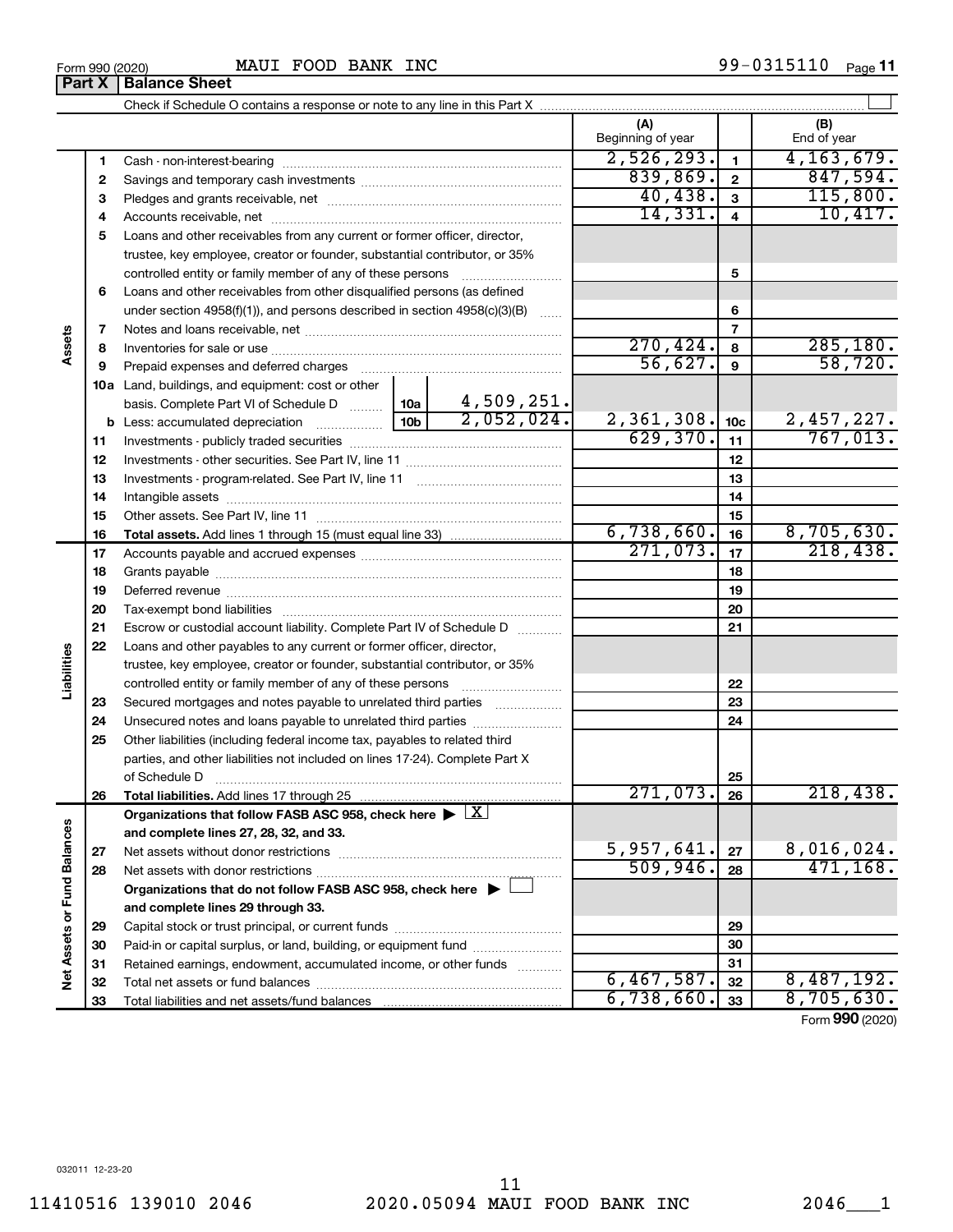|    | MAUI FOOD BANK INC<br>Form 990 (2020)                                                                                                                                                                                          |                         | 99-0315110     |     | Page 12          |
|----|--------------------------------------------------------------------------------------------------------------------------------------------------------------------------------------------------------------------------------|-------------------------|----------------|-----|------------------|
|    | <b>Part XI   Reconciliation of Net Assets</b>                                                                                                                                                                                  |                         |                |     |                  |
|    |                                                                                                                                                                                                                                |                         |                |     |                  |
|    |                                                                                                                                                                                                                                |                         |                |     |                  |
| 1  |                                                                                                                                                                                                                                | 1                       | 17,679,982.    |     |                  |
| 2  |                                                                                                                                                                                                                                | $\mathfrak{p}$          | 15,787,146.    |     |                  |
| З  | Revenue less expenses. Subtract line 2 from line 1                                                                                                                                                                             | 3                       | 1,892,836.     |     |                  |
| 4  |                                                                                                                                                                                                                                | $\overline{\mathbf{4}}$ | 6,467,587.     |     |                  |
| 5  | Net unrealized gains (losses) on investments [11] matter than the control of the state of the state of the state of the state of the state of the state of the state of the state of the state of the state of the state of th | 5                       |                |     | 126,769.         |
| 6  | Donated services and use of facilities [[111] matter contracts and use of facilities [[11] matter contracts and use of facilities [[11] matter contracts and use of facilities [[11] matter contracts and a service contract o | 6                       |                |     |                  |
| 7  | Investment expenses www.communication.com/www.communication.com/www.communication.com/www.com                                                                                                                                  | $\overline{7}$          |                |     |                  |
| 8  |                                                                                                                                                                                                                                | 8                       |                |     |                  |
| 9  | Other changes in net assets or fund balances (explain on Schedule O)                                                                                                                                                           | $\mathbf{Q}$            |                |     | $\overline{0}$ . |
| 10 | Net assets or fund balances at end of year. Combine lines 3 through 9 (must equal Part X, line 32,                                                                                                                             |                         |                |     |                  |
|    |                                                                                                                                                                                                                                | 10                      | 8,487,192.     |     |                  |
|    | Part XII Financial Statements and Reporting                                                                                                                                                                                    |                         |                |     |                  |
|    |                                                                                                                                                                                                                                |                         |                |     |                  |
|    |                                                                                                                                                                                                                                |                         |                | Yes | No               |
| 1  | Accounting method used to prepare the Form 990: $\Box$ Cash $\Box X$ Accrual<br><b>Durier</b>                                                                                                                                  |                         |                |     |                  |
|    | If the organization changed its method of accounting from a prior year or checked "Other," explain in Schedule O.                                                                                                              |                         |                |     |                  |
|    |                                                                                                                                                                                                                                |                         | 2a             |     | x                |
|    | If "Yes," check a box below to indicate whether the financial statements for the year were compiled or reviewed on a                                                                                                           |                         |                |     |                  |
|    | separate basis, consolidated basis, or both:                                                                                                                                                                                   |                         |                |     |                  |
|    | Both consolidated and separate basis<br>Separate basis<br>Consolidated basis                                                                                                                                                   |                         |                |     |                  |
|    |                                                                                                                                                                                                                                |                         | 2 <sub>b</sub> | х   |                  |
|    | If "Yes," check a box below to indicate whether the financial statements for the year were audited on a separate basis,                                                                                                        |                         |                |     |                  |
|    | consolidated basis, or both:                                                                                                                                                                                                   |                         |                |     |                  |
|    | $ \mathbf{X} $ Separate basis<br>Consolidated basis<br>Both consolidated and separate basis                                                                                                                                    |                         |                |     |                  |
|    | c If "Yes" to line 2a or 2b, does the organization have a committee that assumes responsibility for oversight of the audit,                                                                                                    |                         |                |     |                  |
|    | review, or compilation of its financial statements and selection of an independent accountant?                                                                                                                                 |                         | 2c             | х   |                  |
|    | If the organization changed either its oversight process or selection process during the tax year, explain on Schedule O.                                                                                                      |                         |                |     |                  |
|    | 3a As a result of a federal award, was the organization required to undergo an audit or audits as set forth in the Single Audit                                                                                                |                         |                |     |                  |
|    |                                                                                                                                                                                                                                |                         | За             |     | х                |
|    | b If "Yes," did the organization undergo the required audit or audits? If the organization did not undergo the required audit                                                                                                  |                         |                |     |                  |
|    |                                                                                                                                                                                                                                |                         | 3b             |     |                  |

Form 990 (2020)

032012 12-23-20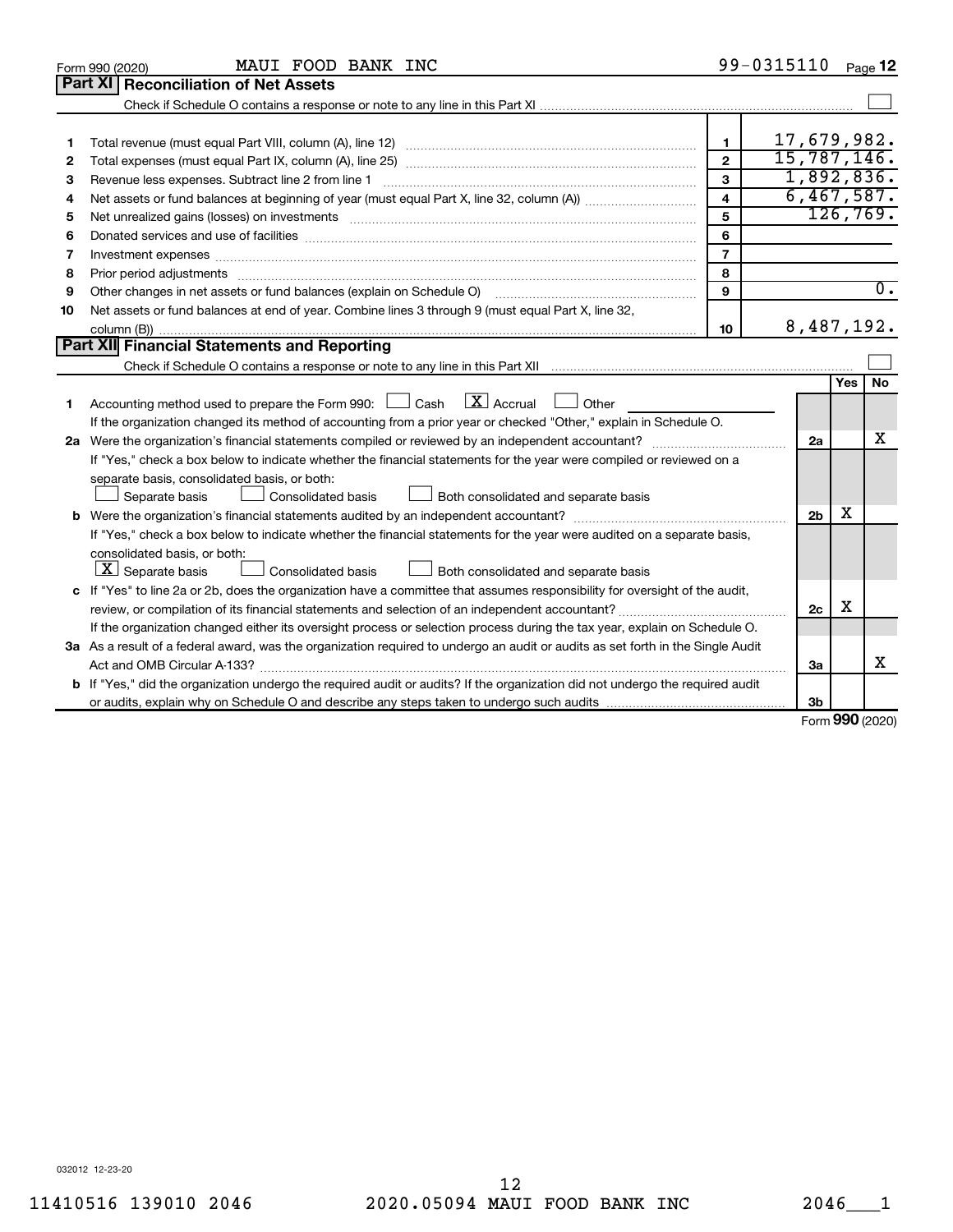| <b>SCHEDULE A</b> |  |
|-------------------|--|
|-------------------|--|

# SCHEDULE A<br>
(Form 990 or 990-EZ) Public Charity Status and Public Support<br>
Complete if the organization is a section 501(c)(3) organization or a section

4947(a)(1) nonexempt charitable trust.

| <b>Open to Public</b><br>Inspection |
|-------------------------------------|
| tificati                            |

OMB No. 1545-0047

| Department of the Treasury<br>Internal Revenue Service |                     |                                                                                                                           |  | Attach to Form 990 or Form 990-EZ.<br>$\blacktriangleright$ Go to www.irs.gov/Form990 for instructions and the latest information. |                                                                                                                                                                                                                      |     |                                                                |                            |  | <b>Open to Public</b><br>Inspection   |  |  |
|--------------------------------------------------------|---------------------|---------------------------------------------------------------------------------------------------------------------------|--|------------------------------------------------------------------------------------------------------------------------------------|----------------------------------------------------------------------------------------------------------------------------------------------------------------------------------------------------------------------|-----|----------------------------------------------------------------|----------------------------|--|---------------------------------------|--|--|
|                                                        |                     | Name of the organization                                                                                                  |  |                                                                                                                                    |                                                                                                                                                                                                                      |     |                                                                |                            |  | <b>Employer identification number</b> |  |  |
|                                                        |                     |                                                                                                                           |  | MAUI FOOD BANK INC                                                                                                                 |                                                                                                                                                                                                                      |     |                                                                |                            |  | 99-0315110                            |  |  |
| Part I                                                 |                     |                                                                                                                           |  |                                                                                                                                    | Reason for Public Charity Status. (All organizations must complete this part.) See instructions.                                                                                                                     |     |                                                                |                            |  |                                       |  |  |
|                                                        |                     |                                                                                                                           |  |                                                                                                                                    | The organization is not a private foundation because it is: (For lines 1 through 12, check only one box.)                                                                                                            |     |                                                                |                            |  |                                       |  |  |
| 1                                                      |                     |                                                                                                                           |  |                                                                                                                                    | A church, convention of churches, or association of churches described in section 170(b)(1)(A)(i).                                                                                                                   |     |                                                                |                            |  |                                       |  |  |
| 2                                                      |                     |                                                                                                                           |  |                                                                                                                                    | A school described in section 170(b)(1)(A)(ii). (Attach Schedule E (Form 990 or 990-EZ).)                                                                                                                            |     |                                                                |                            |  |                                       |  |  |
| 3                                                      |                     |                                                                                                                           |  |                                                                                                                                    | A hospital or a cooperative hospital service organization described in section 170(b)(1)(A)(iii).                                                                                                                    |     |                                                                |                            |  |                                       |  |  |
| 4                                                      |                     |                                                                                                                           |  |                                                                                                                                    | A medical research organization operated in conjunction with a hospital described in section 170(b)(1)(A)(iii). Enter the hospital's name,                                                                           |     |                                                                |                            |  |                                       |  |  |
|                                                        |                     | city, and state:                                                                                                          |  |                                                                                                                                    |                                                                                                                                                                                                                      |     |                                                                |                            |  |                                       |  |  |
| 5                                                      |                     | An organization operated for the benefit of a college or university owned or operated by a governmental unit described in |  |                                                                                                                                    |                                                                                                                                                                                                                      |     |                                                                |                            |  |                                       |  |  |
|                                                        |                     |                                                                                                                           |  | section 170(b)(1)(A)(iv). (Complete Part II.)                                                                                      |                                                                                                                                                                                                                      |     |                                                                |                            |  |                                       |  |  |
| 6                                                      |                     |                                                                                                                           |  |                                                                                                                                    | A federal, state, or local government or governmental unit described in section 170(b)(1)(A)(v).                                                                                                                     |     |                                                                |                            |  |                                       |  |  |
| $\overline{7}$                                         | $\lfloor x \rfloor$ |                                                                                                                           |  |                                                                                                                                    | An organization that normally receives a substantial part of its support from a governmental unit or from the general public described in                                                                            |     |                                                                |                            |  |                                       |  |  |
|                                                        |                     |                                                                                                                           |  | section 170(b)(1)(A)(vi). (Complete Part II.)                                                                                      |                                                                                                                                                                                                                      |     |                                                                |                            |  |                                       |  |  |
| 8                                                      |                     |                                                                                                                           |  |                                                                                                                                    | A community trust described in section 170(b)(1)(A)(vi). (Complete Part II.)                                                                                                                                         |     |                                                                |                            |  |                                       |  |  |
| 9                                                      |                     |                                                                                                                           |  |                                                                                                                                    | An agricultural research organization described in section 170(b)(1)(A)(ix) operated in conjunction with a land-grant college                                                                                        |     |                                                                |                            |  |                                       |  |  |
|                                                        |                     |                                                                                                                           |  |                                                                                                                                    | or university or a non-land-grant college of agriculture (see instructions). Enter the name, city, and state of the college or                                                                                       |     |                                                                |                            |  |                                       |  |  |
|                                                        |                     | university:                                                                                                               |  |                                                                                                                                    |                                                                                                                                                                                                                      |     |                                                                |                            |  |                                       |  |  |
| 10                                                     |                     |                                                                                                                           |  |                                                                                                                                    | An organization that normally receives (1) more than 33 1/3% of its support from contributions, membership fees, and gross receipts from                                                                             |     |                                                                |                            |  |                                       |  |  |
|                                                        |                     |                                                                                                                           |  |                                                                                                                                    | activities related to its exempt functions, subject to certain exceptions; and (2) no more than 33 1/3% of its support from gross investment                                                                         |     |                                                                |                            |  |                                       |  |  |
|                                                        |                     |                                                                                                                           |  |                                                                                                                                    | income and unrelated business taxable income (less section 511 tax) from businesses acquired by the organization after June 30, 1975.                                                                                |     |                                                                |                            |  |                                       |  |  |
|                                                        |                     |                                                                                                                           |  | See section 509(a)(2). (Complete Part III.)                                                                                        |                                                                                                                                                                                                                      |     |                                                                |                            |  |                                       |  |  |
| 11                                                     |                     |                                                                                                                           |  |                                                                                                                                    | An organization organized and operated exclusively to test for public safety. See section 509(a)(4).                                                                                                                 |     |                                                                |                            |  |                                       |  |  |
| 12                                                     |                     |                                                                                                                           |  |                                                                                                                                    | An organization organized and operated exclusively for the benefit of, to perform the functions of, or to carry out the purposes of one or                                                                           |     |                                                                |                            |  |                                       |  |  |
|                                                        |                     |                                                                                                                           |  |                                                                                                                                    | more publicly supported organizations described in section 509(a)(1) or section 509(a)(2). See section 509(a)(3). Check the box in                                                                                   |     |                                                                |                            |  |                                       |  |  |
|                                                        |                     |                                                                                                                           |  |                                                                                                                                    | lines 12a through 12d that describes the type of supporting organization and complete lines 12e, 12f, and 12g.                                                                                                       |     |                                                                |                            |  |                                       |  |  |
| а                                                      |                     |                                                                                                                           |  |                                                                                                                                    | Type I. A supporting organization operated, supervised, or controlled by its supported organization(s), typically by giving                                                                                          |     |                                                                |                            |  |                                       |  |  |
|                                                        |                     |                                                                                                                           |  |                                                                                                                                    | the supported organization(s) the power to regularly appoint or elect a majority of the directors or trustees of the supporting                                                                                      |     |                                                                |                            |  |                                       |  |  |
|                                                        |                     |                                                                                                                           |  | organization. You must complete Part IV, Sections A and B.                                                                         |                                                                                                                                                                                                                      |     |                                                                |                            |  |                                       |  |  |
| b                                                      |                     |                                                                                                                           |  |                                                                                                                                    | Type II. A supporting organization supervised or controlled in connection with its supported organization(s), by having                                                                                              |     |                                                                |                            |  |                                       |  |  |
|                                                        |                     |                                                                                                                           |  |                                                                                                                                    | control or management of the supporting organization vested in the same persons that control or manage the supported                                                                                                 |     |                                                                |                            |  |                                       |  |  |
|                                                        |                     |                                                                                                                           |  | organization(s). You must complete Part IV, Sections A and C.                                                                      |                                                                                                                                                                                                                      |     |                                                                |                            |  |                                       |  |  |
| с                                                      |                     |                                                                                                                           |  |                                                                                                                                    | Type III functionally integrated. A supporting organization operated in connection with, and functionally integrated with,                                                                                           |     |                                                                |                            |  |                                       |  |  |
|                                                        |                     |                                                                                                                           |  |                                                                                                                                    | its supported organization(s) (see instructions). You must complete Part IV, Sections A, D, and E.                                                                                                                   |     |                                                                |                            |  |                                       |  |  |
| d                                                      |                     |                                                                                                                           |  |                                                                                                                                    | Type III non-functionally integrated. A supporting organization operated in connection with its supported organization(s)                                                                                            |     |                                                                |                            |  |                                       |  |  |
|                                                        |                     |                                                                                                                           |  |                                                                                                                                    | that is not functionally integrated. The organization generally must satisfy a distribution requirement and an attentiveness                                                                                         |     |                                                                |                            |  |                                       |  |  |
|                                                        |                     |                                                                                                                           |  |                                                                                                                                    | requirement (see instructions). You must complete Part IV, Sections A and D, and Part V.                                                                                                                             |     |                                                                |                            |  |                                       |  |  |
|                                                        |                     |                                                                                                                           |  |                                                                                                                                    | Check this box if the organization received a written determination from the IRS that it is a Type I, Type II, Type III<br>functionally integrated, or Type III non-functionally integrated supporting organization. |     |                                                                |                            |  |                                       |  |  |
|                                                        |                     |                                                                                                                           |  |                                                                                                                                    |                                                                                                                                                                                                                      |     |                                                                |                            |  |                                       |  |  |
|                                                        |                     |                                                                                                                           |  | Provide the following information about the supported organization(s).                                                             |                                                                                                                                                                                                                      |     |                                                                |                            |  |                                       |  |  |
|                                                        |                     | (i) Name of supported                                                                                                     |  | (ii) EIN                                                                                                                           | (iii) Type of organization                                                                                                                                                                                           |     | (iv) Is the organization listed<br>in your governing document? | (v) Amount of monetary     |  | (vi) Amount of other                  |  |  |
|                                                        |                     | organization                                                                                                              |  |                                                                                                                                    | (described on lines 1-10<br>above (see instructions))                                                                                                                                                                | Yes | No                                                             | support (see instructions) |  | support (see instructions)            |  |  |
|                                                        |                     |                                                                                                                           |  |                                                                                                                                    |                                                                                                                                                                                                                      |     |                                                                |                            |  |                                       |  |  |
|                                                        |                     |                                                                                                                           |  |                                                                                                                                    |                                                                                                                                                                                                                      |     |                                                                |                            |  |                                       |  |  |
|                                                        |                     |                                                                                                                           |  |                                                                                                                                    |                                                                                                                                                                                                                      |     |                                                                |                            |  |                                       |  |  |
|                                                        |                     |                                                                                                                           |  |                                                                                                                                    |                                                                                                                                                                                                                      |     |                                                                |                            |  |                                       |  |  |
|                                                        |                     |                                                                                                                           |  |                                                                                                                                    |                                                                                                                                                                                                                      |     |                                                                |                            |  |                                       |  |  |
|                                                        |                     |                                                                                                                           |  |                                                                                                                                    |                                                                                                                                                                                                                      |     |                                                                |                            |  |                                       |  |  |
|                                                        |                     |                                                                                                                           |  |                                                                                                                                    |                                                                                                                                                                                                                      |     |                                                                |                            |  |                                       |  |  |
|                                                        |                     |                                                                                                                           |  |                                                                                                                                    |                                                                                                                                                                                                                      |     |                                                                |                            |  |                                       |  |  |
|                                                        |                     |                                                                                                                           |  |                                                                                                                                    |                                                                                                                                                                                                                      |     |                                                                |                            |  |                                       |  |  |
|                                                        |                     |                                                                                                                           |  |                                                                                                                                    |                                                                                                                                                                                                                      |     |                                                                |                            |  |                                       |  |  |
| Total                                                  |                     |                                                                                                                           |  |                                                                                                                                    |                                                                                                                                                                                                                      |     |                                                                |                            |  |                                       |  |  |

LHA For Paperwork Reduction Act Notice, see the Instructions for Form 990 or 990-EZ. 032021 01-25-21 Schedule A (Form 990 or 990-EZ) 2020 13

11410516 139010 2046 2020.05094 MAUI FOOD BANK INC 2046\_\_\_1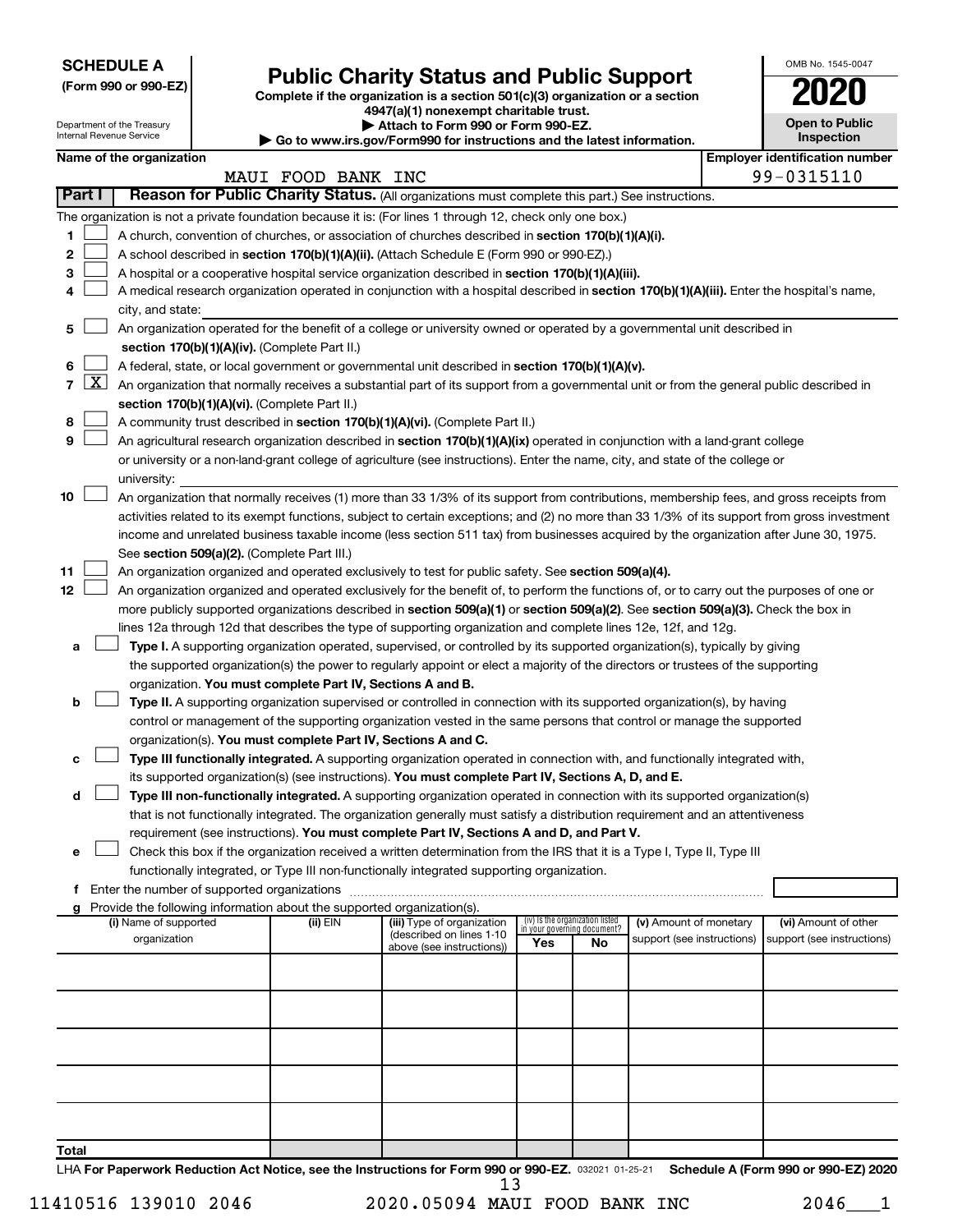### Schedule A (Form 990 or 990-EZ) 2020 MAUI FOOD BANK INC  $99-0315110$  Page

Part II | Support Schedule for Organizations Described in Sections 170(b)(1)(A)(iv) and 170(b)(1)(A)(vi)

(Complete only if you checked the box on line 5, 7, or 8 of Part I or if the organization failed to qualify under Part III. If the organization fails to qualify under the tests listed below, please complete Part III.)

|    | <b>Section A. Public Support</b>                                                                                                                                                                                              |          |                 |            |            |                            |                                          |
|----|-------------------------------------------------------------------------------------------------------------------------------------------------------------------------------------------------------------------------------|----------|-----------------|------------|------------|----------------------------|------------------------------------------|
|    | Calendar year (or fiscal year beginning in)                                                                                                                                                                                   | (a) 2016 | (b) 2017        | $(c)$ 2018 | $(d)$ 2019 | (e) 2020                   | (f) Total                                |
|    | 1 Gifts, grants, contributions, and                                                                                                                                                                                           |          |                 |            |            |                            |                                          |
|    | membership fees received. (Do not                                                                                                                                                                                             |          |                 |            |            |                            |                                          |
|    | include any "unusual grants.")                                                                                                                                                                                                | 6030478. | 6119817.        | 5761571.   |            |                            | 9328363.17517509.44757738.               |
|    | 2 Tax revenues levied for the organ-                                                                                                                                                                                          |          |                 |            |            |                            |                                          |
|    | ization's benefit and either paid to                                                                                                                                                                                          |          |                 |            |            |                            |                                          |
|    | or expended on its behalf                                                                                                                                                                                                     |          |                 |            |            |                            |                                          |
|    | 3 The value of services or facilities                                                                                                                                                                                         |          |                 |            |            |                            |                                          |
|    | furnished by a governmental unit to                                                                                                                                                                                           |          |                 |            |            |                            |                                          |
|    | the organization without charge                                                                                                                                                                                               |          |                 |            |            |                            |                                          |
|    | 4 Total. Add lines 1 through 3                                                                                                                                                                                                | 6030478. | 6119817.        | 5761571    |            | 9328363.17517509.44757738. |                                          |
|    | 5 The portion of total contributions                                                                                                                                                                                          |          |                 |            |            |                            |                                          |
|    | by each person (other than a                                                                                                                                                                                                  |          |                 |            |            |                            |                                          |
|    | governmental unit or publicly                                                                                                                                                                                                 |          |                 |            |            |                            |                                          |
|    | supported organization) included                                                                                                                                                                                              |          |                 |            |            |                            |                                          |
|    | on line 1 that exceeds 2% of the                                                                                                                                                                                              |          |                 |            |            |                            |                                          |
|    | amount shown on line 11,                                                                                                                                                                                                      |          |                 |            |            |                            |                                          |
|    | column (f)                                                                                                                                                                                                                    |          |                 |            |            |                            |                                          |
|    | 6 Public support. Subtract line 5 from line 4.                                                                                                                                                                                |          |                 |            |            |                            | 44757738.                                |
|    | <b>Section B. Total Support</b>                                                                                                                                                                                               |          |                 |            |            |                            |                                          |
|    | Calendar year (or fiscal year beginning in)                                                                                                                                                                                   | (a) 2016 | (b) 2017        | $(c)$ 2018 | $(d)$ 2019 | (e) 2020                   | (f) Total                                |
|    | <b>7</b> Amounts from line 4                                                                                                                                                                                                  | 6030478. | <u>6119817.</u> | 5761571    |            | 9328363.17517509.44757738. |                                          |
|    | 8 Gross income from interest.                                                                                                                                                                                                 |          |                 |            |            |                            |                                          |
|    | dividends, payments received on                                                                                                                                                                                               |          |                 |            |            |                            |                                          |
|    | securities loans, rents, royalties,                                                                                                                                                                                           |          |                 |            |            |                            |                                          |
|    | and income from similar sources                                                                                                                                                                                               | 11,893.  | 14,835.         | 18,050.    | 21,939.    | 18,176.                    | 84,893.                                  |
| 9  | Net income from unrelated business                                                                                                                                                                                            |          |                 |            |            |                            |                                          |
|    | activities, whether or not the                                                                                                                                                                                                |          |                 |            |            |                            |                                          |
|    | business is regularly carried on                                                                                                                                                                                              |          |                 |            |            |                            |                                          |
|    | 10 Other income. Do not include gain                                                                                                                                                                                          |          |                 |            |            |                            |                                          |
|    | or loss from the sale of capital                                                                                                                                                                                              |          |                 |            |            |                            |                                          |
|    | assets (Explain in Part VI.)                                                                                                                                                                                                  |          |                 |            |            | 23, 368.                   | 23,368.                                  |
|    | 11 Total support. Add lines 7 through 10                                                                                                                                                                                      |          |                 |            |            |                            | 44865999.                                |
|    | <b>12</b> Gross receipts from related activities, etc. (see instructions)                                                                                                                                                     |          |                 |            |            | 12                         | 658, 383.                                |
|    | 13 First 5 years. If the Form 990 is for the organization's first, second, third, fourth, or fifth tax year as a section 501(c)(3)                                                                                            |          |                 |            |            |                            |                                          |
|    |                                                                                                                                                                                                                               |          |                 |            |            |                            |                                          |
|    | <b>Section C. Computation of Public Support Percentage</b>                                                                                                                                                                    |          |                 |            |            |                            |                                          |
|    |                                                                                                                                                                                                                               |          |                 |            |            | 14                         | 99.76<br>$\%$                            |
|    |                                                                                                                                                                                                                               |          |                 |            |            | 15                         | 99.75<br>$\%$                            |
|    | 16a 33 1/3% support test - 2020. If the organization did not check the box on line 13, and line 14 is 33 1/3% or more, check this box and                                                                                     |          |                 |            |            |                            |                                          |
|    | stop here. The organization qualifies as a publicly supported organization manufaction manufacture or the organization manufacture or the state of the state of the state of the state of the state of the state of the state |          |                 |            |            |                            | $\blacktriangleright$ $\boxed{\text{X}}$ |
|    | b 33 1/3% support test - 2019. If the organization did not check a box on line 13 or 16a, and line 15 is 33 1/3% or more, check this box                                                                                      |          |                 |            |            |                            |                                          |
|    |                                                                                                                                                                                                                               |          |                 |            |            |                            |                                          |
|    | 17a 10% -facts-and-circumstances test - 2020. If the organization did not check a box on line 13, 16a, or 16b, and line 14 is 10% or more,                                                                                    |          |                 |            |            |                            |                                          |
|    | and if the organization meets the facts-and-circumstances test, check this box and stop here. Explain in Part VI how the organization                                                                                         |          |                 |            |            |                            |                                          |
|    | meets the facts-and-circumstances test. The organization qualifies as a publicly supported organization                                                                                                                       |          |                 |            |            |                            |                                          |
|    | <b>b 10%</b> -facts-and-circumstances test - 2019. If the organization did not check a box on line 13, 16a, 16b, or 17a, and line 15 is 10% or                                                                                |          |                 |            |            |                            |                                          |
|    | more, and if the organization meets the facts-and-circumstances test, check this box and stop here. Explain in Part VI how the                                                                                                |          |                 |            |            |                            |                                          |
|    | organization meets the facts-and-circumstances test. The organization qualifies as a publicly supported organization                                                                                                          |          |                 |            |            |                            |                                          |
| 18 | Private foundation. If the organization did not check a box on line 13, 16a, 16b, 17a, or 17b, check this box and see instructions                                                                                            |          |                 |            |            |                            | Schedule A (Form 990 or 990-F7) 2020     |

Schedule A (Form 990 or 990-EZ) 2020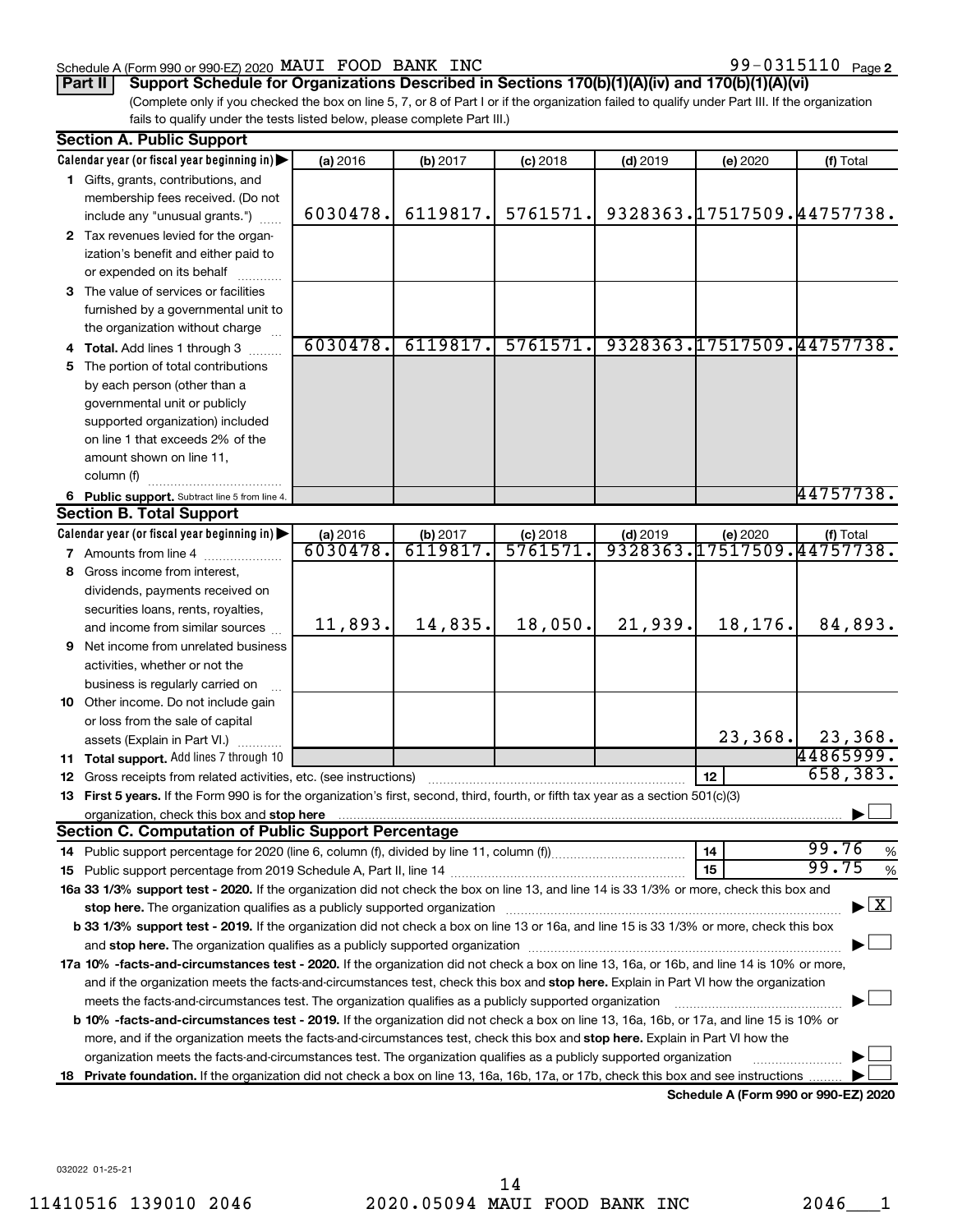### Schedule A (Form 990 or 990-EZ) 2020 MAUI FOOD BANK INC  $99-0315110$  Page

99-0315110 Page 3

(Complete only if you checked the box on line 10 of Part I or if the organization failed to qualify under Part II. If the organization fails to qualify under the tests listed below, please complete Part II.)

| <b>Section A. Public Support</b>                                                                                                                                                                                                    |          |          |          |            |          |                                      |
|-------------------------------------------------------------------------------------------------------------------------------------------------------------------------------------------------------------------------------------|----------|----------|----------|------------|----------|--------------------------------------|
| Calendar year (or fiscal year beginning in) $\blacktriangleright$                                                                                                                                                                   | (a) 2016 | (b) 2017 | (c) 2018 | $(d)$ 2019 | (e) 2020 | (f) Total                            |
| 1 Gifts, grants, contributions, and                                                                                                                                                                                                 |          |          |          |            |          |                                      |
| membership fees received. (Do not                                                                                                                                                                                                   |          |          |          |            |          |                                      |
| include any "unusual grants.")                                                                                                                                                                                                      |          |          |          |            |          |                                      |
| <b>2</b> Gross receipts from admissions,<br>merchandise sold or services per-<br>formed, or facilities furnished in<br>any activity that is related to the<br>organization's tax-exempt purpose                                     |          |          |          |            |          |                                      |
| 3 Gross receipts from activities that<br>are not an unrelated trade or bus-                                                                                                                                                         |          |          |          |            |          |                                      |
| iness under section 513                                                                                                                                                                                                             |          |          |          |            |          |                                      |
| 4 Tax revenues levied for the organ-                                                                                                                                                                                                |          |          |          |            |          |                                      |
| ization's benefit and either paid to<br>or expended on its behalf<br>.                                                                                                                                                              |          |          |          |            |          |                                      |
| 5 The value of services or facilities                                                                                                                                                                                               |          |          |          |            |          |                                      |
| furnished by a governmental unit to                                                                                                                                                                                                 |          |          |          |            |          |                                      |
| the organization without charge                                                                                                                                                                                                     |          |          |          |            |          |                                      |
| <b>6 Total.</b> Add lines 1 through 5                                                                                                                                                                                               |          |          |          |            |          |                                      |
| 7a Amounts included on lines 1, 2, and                                                                                                                                                                                              |          |          |          |            |          |                                      |
| 3 received from disqualified persons                                                                                                                                                                                                |          |          |          |            |          |                                      |
| <b>b</b> Amounts included on lines 2 and 3 received<br>from other than disqualified persons that<br>exceed the greater of \$5,000 or 1% of the<br>amount on line 13 for the year                                                    |          |          |          |            |          |                                      |
| c Add lines 7a and 7b                                                                                                                                                                                                               |          |          |          |            |          |                                      |
| 8 Public support. (Subtract line 7c from line 6.)                                                                                                                                                                                   |          |          |          |            |          |                                      |
| <b>Section B. Total Support</b>                                                                                                                                                                                                     |          |          |          |            |          |                                      |
| Calendar year (or fiscal year beginning in) $\blacktriangleright$                                                                                                                                                                   | (a) 2016 | (b) 2017 | (c) 2018 | $(d)$ 2019 | (e) 2020 | (f) Total                            |
| <b>9</b> Amounts from line 6                                                                                                                                                                                                        |          |          |          |            |          |                                      |
| <b>10a</b> Gross income from interest,<br>dividends, payments received on<br>securities loans, rents, royalties,<br>and income from similar sources                                                                                 |          |          |          |            |          |                                      |
| <b>b</b> Unrelated business taxable income<br>(less section 511 taxes) from businesses<br>acquired after June 30, 1975                                                                                                              |          |          |          |            |          |                                      |
| c Add lines 10a and 10b                                                                                                                                                                                                             |          |          |          |            |          |                                      |
| <b>11</b> Net income from unrelated business<br>activities not included in line 10b.<br>whether or not the business is<br>regularly carried on                                                                                      |          |          |          |            |          |                                      |
| 12 Other income. Do not include gain<br>or loss from the sale of capital<br>assets (Explain in Part VI.) $\cdots$                                                                                                                   |          |          |          |            |          |                                      |
| <b>13</b> Total support. (Add lines 9, 10c, 11, and 12.)                                                                                                                                                                            |          |          |          |            |          |                                      |
| 14 First 5 years. If the Form 990 is for the organization's first, second, third, fourth, or fifth tax year as a section 501(c)(3) organization,                                                                                    |          |          |          |            |          |                                      |
| check this box and stop here <i>manual content of the content of the state of the state and stop here</i> manual content of the state of the state of the state of the state of the state of the state of the state of the state of |          |          |          |            |          |                                      |
| <b>Section C. Computation of Public Support Percentage</b>                                                                                                                                                                          |          |          |          |            |          |                                      |
|                                                                                                                                                                                                                                     |          |          |          |            | 15       | %                                    |
| 16 Public support percentage from 2019 Schedule A, Part III, line 15                                                                                                                                                                |          |          |          |            | 16       | %                                    |
| Section D. Computation of Investment Income Percentage                                                                                                                                                                              |          |          |          |            |          |                                      |
|                                                                                                                                                                                                                                     |          |          |          |            | 17       | %                                    |
| 18 Investment income percentage from 2019 Schedule A, Part III, line 17                                                                                                                                                             |          |          |          |            | 18       | %                                    |
| 19a 33 1/3% support tests - 2020. If the organization did not check the box on line 14, and line 15 is more than 33 1/3%, and line 17 is not                                                                                        |          |          |          |            |          |                                      |
| more than 33 1/3%, check this box and stop here. The organization qualifies as a publicly supported organization                                                                                                                    |          |          |          |            |          |                                      |
| b 33 1/3% support tests - 2019. If the organization did not check a box on line 14 or line 19a, and line 16 is more than 33 1/3%, and                                                                                               |          |          |          |            |          |                                      |
| line 18 is not more than 33 1/3%, check this box and stop here. The organization qualifies as a publicly supported organization                                                                                                     |          |          |          |            |          |                                      |
|                                                                                                                                                                                                                                     |          |          |          |            |          |                                      |
| 032023 01-25-21                                                                                                                                                                                                                     |          |          | 15       |            |          | Schedule A (Form 990 or 990-EZ) 2020 |

11410516 139010 2046 2020.05094 MAUI FOOD BANK INC 2046\_\_\_1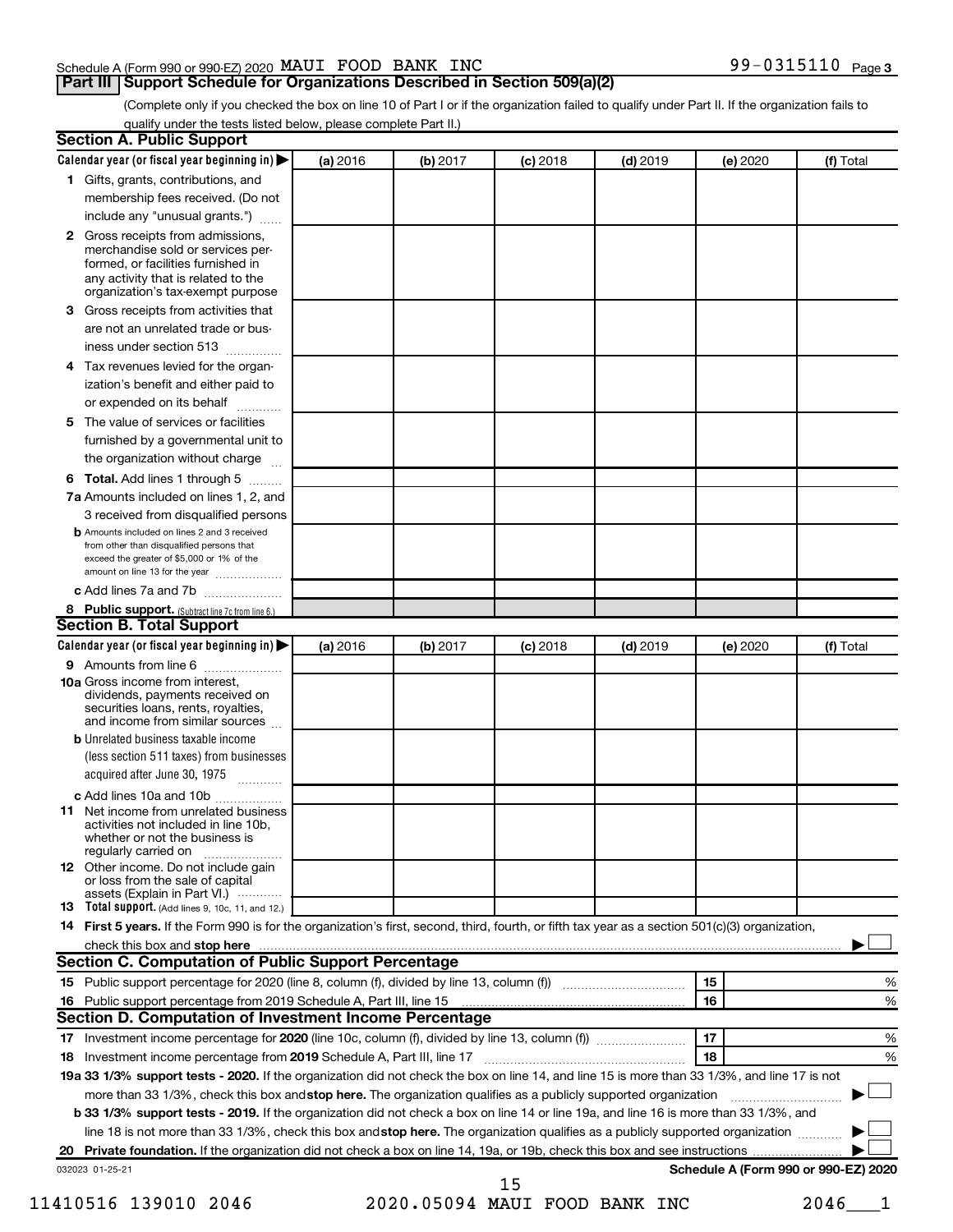1

2

3a

3b

3c

4a

4b

4c

5a

5b 5c

6

7

8

9a

9b

9c

10a

Yes | No

# **Part IV Supporting Organizations**

(Complete only if you checked a box in line 12 on Part I. If you checked box 12a, Part I, complete Sections A and B. If you checked box 12b, Part I, complete Sections A and C. If you checked box 12c, Part I, complete Sections A, D, and E. If you checked box 12d, Part I, complete Sections A and D, and complete Part V.)

# Section A. All Supporting Organizations

- 1 Are all of the organization's supported organizations listed by name in the organization's governing documents? If "No," describe in Part VI how the supported organizations are designated. If designated by class or purpose, describe the designation. If historic and continuing relationship, explain.
- 2 Did the organization have any supported organization that does not have an IRS determination of status under section 509(a)(1) or (2)? If "Yes," explain in Part VI how the organization determined that the supported organization was described in section 509(a)(1) or (2).
- 3a Did the organization have a supported organization described in section 501(c)(4), (5), or (6)? If "Yes," answer lines 3b and 3c below.
- b Did the organization confirm that each supported organization qualified under section 501(c)(4), (5), or (6) and satisfied the public support tests under section 509(a)(2)? If "Yes," describe in Part VI when and how the organization made the determination.
- c Did the organization ensure that all support to such organizations was used exclusively for section 170(c)(2)(B) purposes? If "Yes," explain in Part VI what controls the organization put in place to ensure such use.
- 4a Was any supported organization not organized in the United States ("foreign supported organization")? If "Yes," and if you checked box 12a or 12b in Part I, answer lines 4b and 4c below.
- b Did the organization have ultimate control and discretion in deciding whether to make grants to the foreign supported organization? If "Yes," describe in Part VI how the organization had such control and discretion despite being controlled or supervised by or in connection with its supported organizations.
- c Did the organization support any foreign supported organization that does not have an IRS determination under sections 501(c)(3) and 509(a)(1) or (2)? If "Yes," explain in Part VI what controls the organization used to ensure that all support to the foreign supported organization was used exclusively for section 170(c)(2)(B) purposes.
- 5a Did the organization add, substitute, or remove any supported organizations during the tax year? If "Yes," answer lines 5b and 5c below (if applicable). Also, provide detail in **Part VI,** including (i) the names and EIN numbers of the supported organizations added, substituted, or removed; (ii) the reasons for each such action; (iii) the authority under the organization's organizing document authorizing such action; and (iv) how the action was accomplished (such as by amendment to the organizing document).
- **b Type I or Type II only.** Was any added or substituted supported organization part of a class already designated in the organization's organizing document?
- c Substitutions only. Was the substitution the result of an event beyond the organization's control?
- 6 Did the organization provide support (whether in the form of grants or the provision of services or facilities) to Part VI. support or benefit one or more of the filing organization's supported organizations? If "Yes," provide detail in anyone other than (i) its supported organizations, (ii) individuals that are part of the charitable class benefited by one or more of its supported organizations, or (iii) other supporting organizations that also
- 7 Did the organization provide a grant, loan, compensation, or other similar payment to a substantial contributor regard to a substantial contributor? If "Yes," complete Part I of Schedule L (Form 990 or 990-EZ). (as defined in section 4958(c)(3)(C)), a family member of a substantial contributor, or a 35% controlled entity with
- 8 Did the organization make a loan to a disqualified person (as defined in section 4958) not described in line 7? If "Yes," complete Part I of Schedule L (Form 990 or 990-EZ).
- **9a** Was the organization controlled directly or indirectly at any time during the tax year by one or more in section 509(a)(1) or (2))? If "Yes," provide detail in Part VI. disqualified persons, as defined in section 4946 (other than foundation managers and organizations described
- b Did one or more disqualified persons (as defined in line 9a) hold a controlling interest in any entity in which the supporting organization had an interest? If "Yes," provide detail in Part VI.
- c Did a disqualified person (as defined in line 9a) have an ownership interest in, or derive any personal benefit from, assets in which the supporting organization also had an interest? If "Yes," provide detail in Part VI.
- 10a Was the organization subject to the excess business holdings rules of section 4943 because of section supporting organizations)? If "Yes," answer line 10b below. 4943(f) (regarding certain Type II supporting organizations, and all Type III non-functionally integrated
	- **b** Did the organization have any excess business holdings in the tax year? (Use Schedule C, Form 4720, to determine whether the organization had excess business holdings.)

032024 01-25-21

11410516 139010 2046 2020.05094 MAUI FOOD BANK INC 2046\_\_\_1 16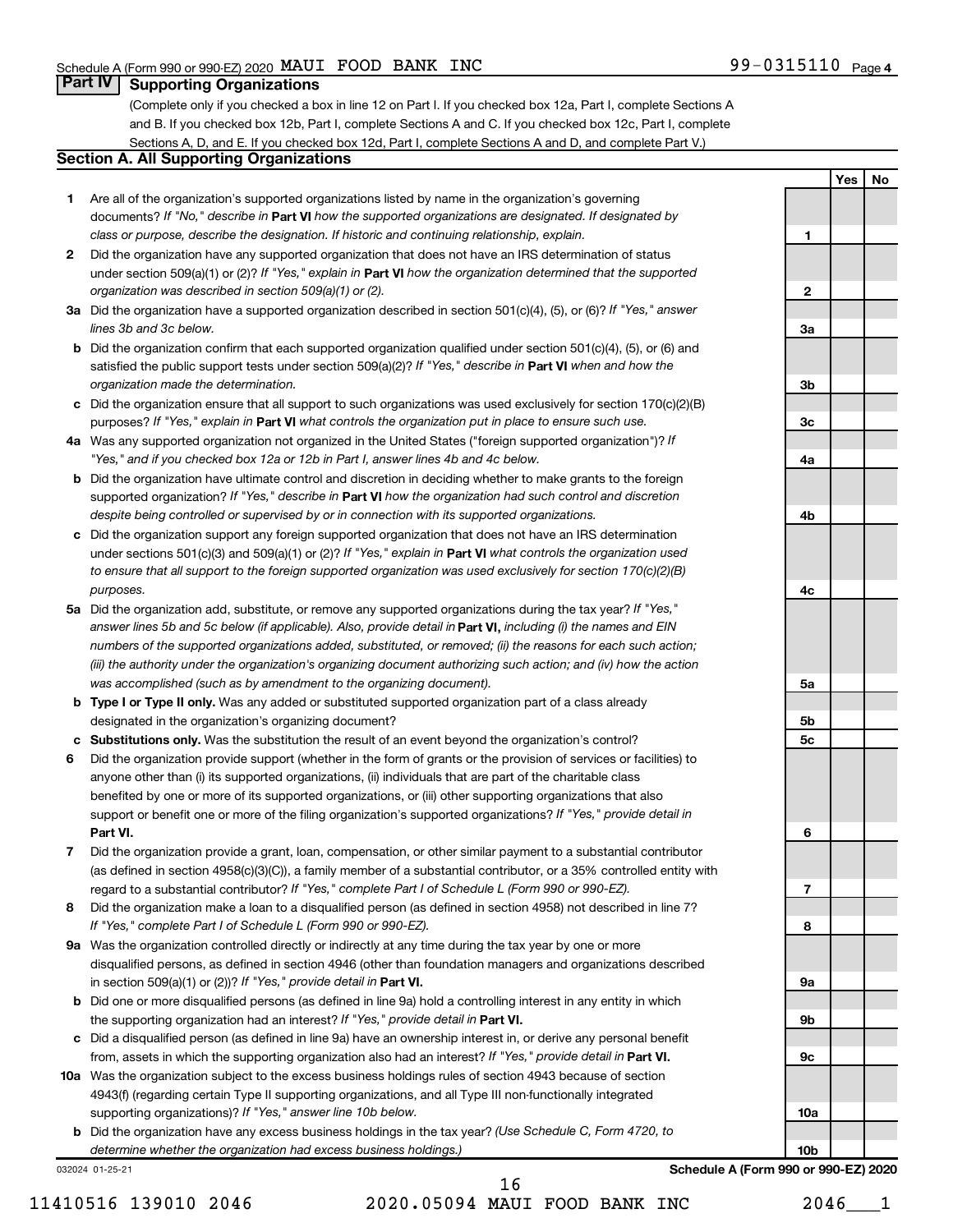|              |                                                                                                                                                                                                                                                           |              | Yes        | No |
|--------------|-----------------------------------------------------------------------------------------------------------------------------------------------------------------------------------------------------------------------------------------------------------|--------------|------------|----|
| 11.          | Has the organization accepted a gift or contribution from any of the following persons?                                                                                                                                                                   |              |            |    |
|              | a A person who directly or indirectly controls, either alone or together with persons described in lines 11b and                                                                                                                                          |              |            |    |
|              | 11c below, the governing body of a supported organization?                                                                                                                                                                                                | 11a          |            |    |
|              | <b>b</b> A family member of a person described in line 11a above?                                                                                                                                                                                         | 11b          |            |    |
|              | c A 35% controlled entity of a person described in line 11a or 11b above?If "Yes" to line 11a, 11b, or 11c, provide                                                                                                                                       |              |            |    |
|              | detail in Part VI.                                                                                                                                                                                                                                        | 11c          |            |    |
|              | <b>Section B. Type I Supporting Organizations</b>                                                                                                                                                                                                         |              |            |    |
|              |                                                                                                                                                                                                                                                           |              | Yes        | No |
| 1.           | Did the governing body, members of the governing body, officers acting in their official capacity, or membership of one or                                                                                                                                |              |            |    |
|              | more supported organizations have the power to regularly appoint or elect at least a majority of the organization's officers,                                                                                                                             |              |            |    |
|              | directors, or trustees at all times during the tax year? If "No," describe in Part VI how the supported organization(s)<br>effectively operated, supervised, or controlled the organization's activities. If the organization had more than one supported |              |            |    |
|              | organization, describe how the powers to appoint and/or remove officers, directors, or trustees were allocated among the                                                                                                                                  |              |            |    |
|              | supported organizations and what conditions or restrictions, if any, applied to such powers during the tax year.                                                                                                                                          | 1            |            |    |
| $\mathbf{2}$ | Did the organization operate for the benefit of any supported organization other than the supported                                                                                                                                                       |              |            |    |
|              | organization(s) that operated, supervised, or controlled the supporting organization? If "Yes," explain in                                                                                                                                                |              |            |    |
|              | Part VI how providing such benefit carried out the purposes of the supported organization(s) that operated,                                                                                                                                               |              |            |    |
|              | supervised, or controlled the supporting organization.                                                                                                                                                                                                    | $\mathbf{2}$ |            |    |
|              | <b>Section C. Type II Supporting Organizations</b>                                                                                                                                                                                                        |              |            |    |
|              |                                                                                                                                                                                                                                                           |              | <b>Yes</b> | No |
| 1.           | Were a majority of the organization's directors or trustees during the tax year also a majority of the directors                                                                                                                                          |              |            |    |
|              | or trustees of each of the organization's supported organization(s)? If "No," describe in Part VI how control                                                                                                                                             |              |            |    |
|              | or management of the supporting organization was vested in the same persons that controlled or managed                                                                                                                                                    |              |            |    |
|              | the supported organization(s).                                                                                                                                                                                                                            | 1            |            |    |
|              | Section D. All Type III Supporting Organizations                                                                                                                                                                                                          |              |            |    |
|              |                                                                                                                                                                                                                                                           |              | <b>Yes</b> | No |
| 1            | Did the organization provide to each of its supported organizations, by the last day of the fifth month of the                                                                                                                                            |              |            |    |
|              | organization's tax year, (i) a written notice describing the type and amount of support provided during the prior tax                                                                                                                                     |              |            |    |
|              | year, (ii) a copy of the Form 990 that was most recently filed as of the date of notification, and (iii) copies of the                                                                                                                                    |              |            |    |
|              | organization's governing documents in effect on the date of notification, to the extent not previously provided?                                                                                                                                          | 1            |            |    |
| $\mathbf{2}$ | Were any of the organization's officers, directors, or trustees either (i) appointed or elected by the supported                                                                                                                                          |              |            |    |
|              | organization(s) or (ii) serving on the governing body of a supported organization? If "No," explain in Part VI how<br>the organization maintained a close and continuous working relationship with the supported organization(s).                         |              |            |    |
| 3            |                                                                                                                                                                                                                                                           | 2            |            |    |
|              | By reason of the relationship described in line 2, above, did the organization's supported organizations have a<br>significant voice in the organization's investment policies and in directing the use of the organization's                             |              |            |    |
|              | income or assets at all times during the tax year? If "Yes," describe in Part VI the role the organization's                                                                                                                                              |              |            |    |
|              | supported organizations played in this regard.                                                                                                                                                                                                            | 3            |            |    |
|              | Section E. Type III Functionally Integrated Supporting Organizations                                                                                                                                                                                      |              |            |    |
| 1.           | Check the box next to the method that the organization used to satisfy the Integral Part Test during the yealsee instructions).                                                                                                                           |              |            |    |
| a            | The organization satisfied the Activities Test. Complete line 2 below.                                                                                                                                                                                    |              |            |    |
| b            | The organization is the parent of each of its supported organizations. Complete line 3 below.                                                                                                                                                             |              |            |    |
| C            | The organization supported a governmental entity. Describe in Part VI how you supported a governmental entity (see instructions).                                                                                                                         |              |            |    |
| 2            | Activities Test. Answer lines 2a and 2b below.                                                                                                                                                                                                            |              | Yes        | No |
| а            | Did substantially all of the organization's activities during the tax year directly further the exempt purposes of                                                                                                                                        |              |            |    |
|              | the supported organization(s) to which the organization was responsive? If "Yes," then in Part VI identify                                                                                                                                                |              |            |    |
|              | those supported organizations and explain how these activities directly furthered their exempt purposes,                                                                                                                                                  |              |            |    |
|              | how the organization was responsive to those supported organizations, and how the organization determined                                                                                                                                                 |              |            |    |
|              | that these activities constituted substantially all of its activities.                                                                                                                                                                                    | 2a           |            |    |
|              | <b>b</b> Did the activities described in line 2a, above, constitute activities that, but for the organization's involvement,                                                                                                                              |              |            |    |
|              | one or more of the organization's supported organization(s) would have been engaged in? If "Yes," explain in                                                                                                                                              |              |            |    |
|              | Part VI the reasons for the organization's position that its supported organization(s) would have engaged in                                                                                                                                              |              |            |    |
|              | these activities but for the organization's involvement.                                                                                                                                                                                                  | 2b           |            |    |
| З            | Parent of Supported Organizations. Answer lines 3a and 3b below.                                                                                                                                                                                          |              |            |    |
|              | a Did the organization have the power to regularly appoint or elect a majority of the officers, directors, or                                                                                                                                             |              |            |    |
|              | trustees of each of the supported organizations? If "Yes" or "No" provide details in Part VI.                                                                                                                                                             | За           |            |    |
|              | <b>b</b> Did the organization exercise a substantial degree of direction over the policies, programs, and activities of each                                                                                                                              |              |            |    |
|              | of its supported organizations? If "Yes," describe in Part VI the role played by the organization in this regard.                                                                                                                                         | 3b           |            |    |
|              | Schedule A (Form 990 or 990-EZ) 2020<br>032025 01-25-21                                                                                                                                                                                                   |              |            |    |
|              | 17                                                                                                                                                                                                                                                        |              |            |    |

11410516 139010 2046 2020.05094 MAUI FOOD BANK INC 2046\_\_\_1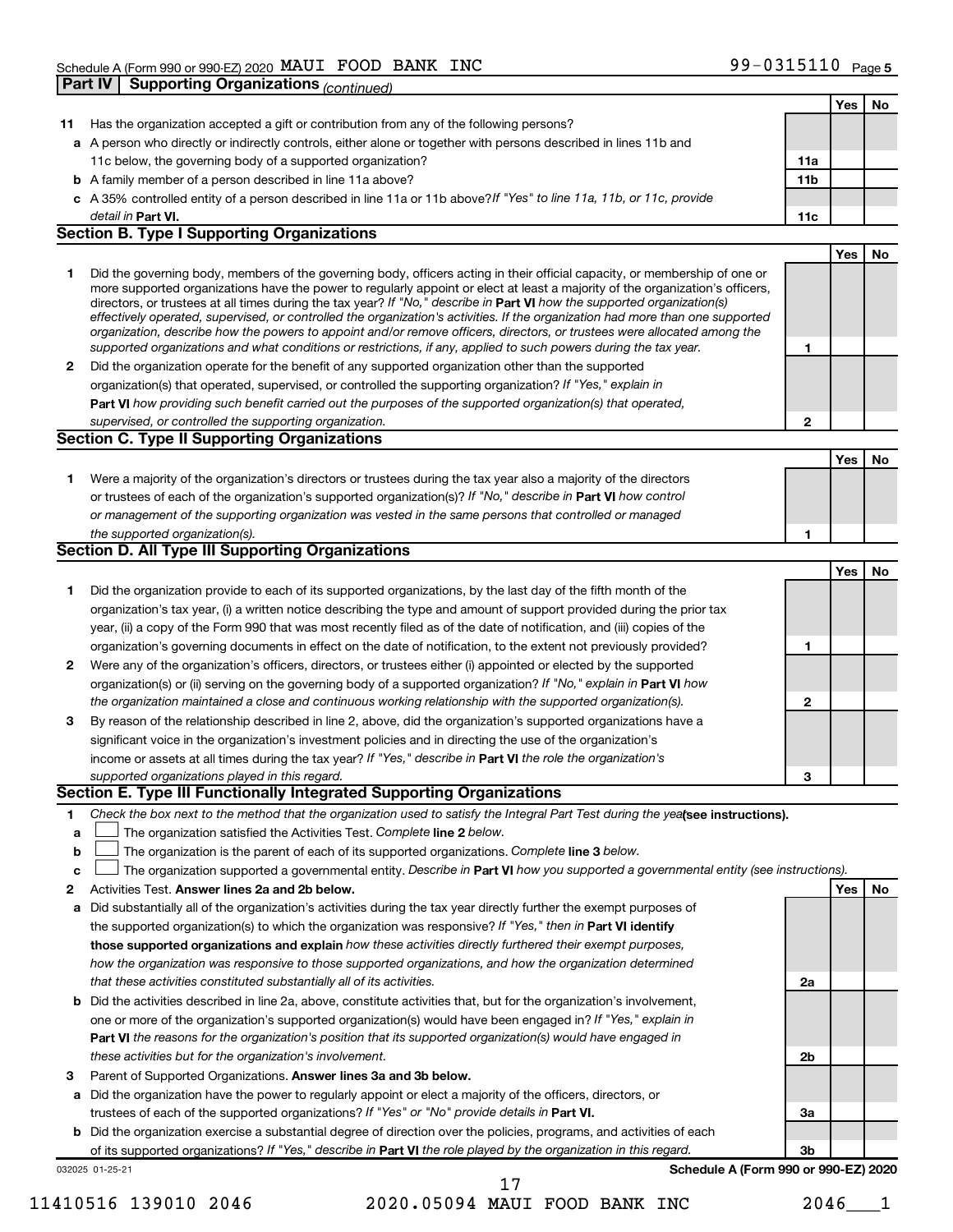### Schedule A (Form 990 or 990-EZ) 2020 MAUI FOOD BANK INC  $99-0315110$  Page **Part V** | Type III Non-Functionally Integrated 509(a)(3) Supporting Organizations

1 Check here if the organization satisfied the Integral Part Test as a qualifying trust on Nov. 20, 1970 (explain in Part VI). See instructions. All other Type III non-functionally integrated supporting organizations must complete Sections A through E.

|                                         | Section A - Adjusted Net Income                                             |                | (A) Prior Year | (B) Current Year<br>(optional) |
|-----------------------------------------|-----------------------------------------------------------------------------|----------------|----------------|--------------------------------|
| 1                                       | Net short-term capital gain                                                 | 1              |                |                                |
| 2                                       | Recoveries of prior-year distributions                                      | $\overline{2}$ |                |                                |
| З                                       | Other gross income (see instructions)                                       | 3              |                |                                |
| 4                                       | Add lines 1 through 3.                                                      | 4              |                |                                |
| 5                                       | Depreciation and depletion                                                  | 5              |                |                                |
| 6                                       | Portion of operating expenses paid or incurred for production or            |                |                |                                |
|                                         | collection of gross income or for management, conservation, or              |                |                |                                |
|                                         | maintenance of property held for production of income (see instructions)    | 6              |                |                                |
| 7                                       | Other expenses (see instructions)                                           | $\overline{7}$ |                |                                |
| 8                                       | <b>Adjusted Net Income</b> (subtract lines 5, 6, and 7 from line 4)         | 8              |                |                                |
|                                         | <b>Section B - Minimum Asset Amount</b>                                     |                | (A) Prior Year | (B) Current Year<br>(optional) |
| 1                                       | Aggregate fair market value of all non-exempt-use assets (see               |                |                |                                |
|                                         | instructions for short tax year or assets held for part of year):           |                |                |                                |
|                                         | a Average monthly value of securities                                       | 1a             |                |                                |
|                                         | <b>b</b> Average monthly cash balances                                      | 1 <sub>b</sub> |                |                                |
|                                         | c Fair market value of other non-exempt-use assets                          | 1 <sub>c</sub> |                |                                |
|                                         | d Total (add lines 1a, 1b, and 1c)                                          | 1d             |                |                                |
|                                         | <b>e</b> Discount claimed for blockage or other factors                     |                |                |                                |
|                                         | (explain in detail in <b>Part VI</b> ):                                     |                |                |                                |
| 2                                       | Acquisition indebtedness applicable to non-exempt-use assets                | $\mathbf{2}$   |                |                                |
| 3                                       | Subtract line 2 from line 1d.                                               | 3              |                |                                |
| 4                                       | Cash deemed held for exempt use. Enter 0.015 of line 3 (for greater amount, |                |                |                                |
|                                         | see instructions)                                                           | 4              |                |                                |
| 5                                       | Net value of non-exempt-use assets (subtract line 4 from line 3)            | 5              |                |                                |
| 6                                       | Multiply line 5 by 0.035.                                                   | 6              |                |                                |
| 7                                       | Recoveries of prior-year distributions                                      | $\overline{7}$ |                |                                |
| 8                                       | <b>Minimum Asset Amount (add line 7 to line 6)</b>                          | 8              |                |                                |
| <b>Section C - Distributable Amount</b> |                                                                             |                |                | <b>Current Year</b>            |
| 1                                       | Adjusted net income for prior year (from Section A, line 8, column A)       | 1              |                |                                |
| $\mathbf{2}$                            | Enter 0.85 of line 1.                                                       | $\mathbf{2}$   |                |                                |
| 3                                       | Minimum asset amount for prior year (from Section B, line 8, column A)      | 3              |                |                                |
| 4                                       | Enter greater of line 2 or line 3.                                          | 4              |                |                                |
| 5                                       | Income tax imposed in prior year                                            | 5              |                |                                |
| 6                                       | <b>Distributable Amount.</b> Subtract line 5 from line 4, unless subject to |                |                |                                |
|                                         | emergency temporary reduction (see instructions).                           | 6              |                |                                |
|                                         |                                                                             |                |                |                                |

7 Check here if the current year is the organization's first as a non-functionally integrated Type III supporting organization (see † instructions).

Schedule A (Form 990 or 990-EZ) 2020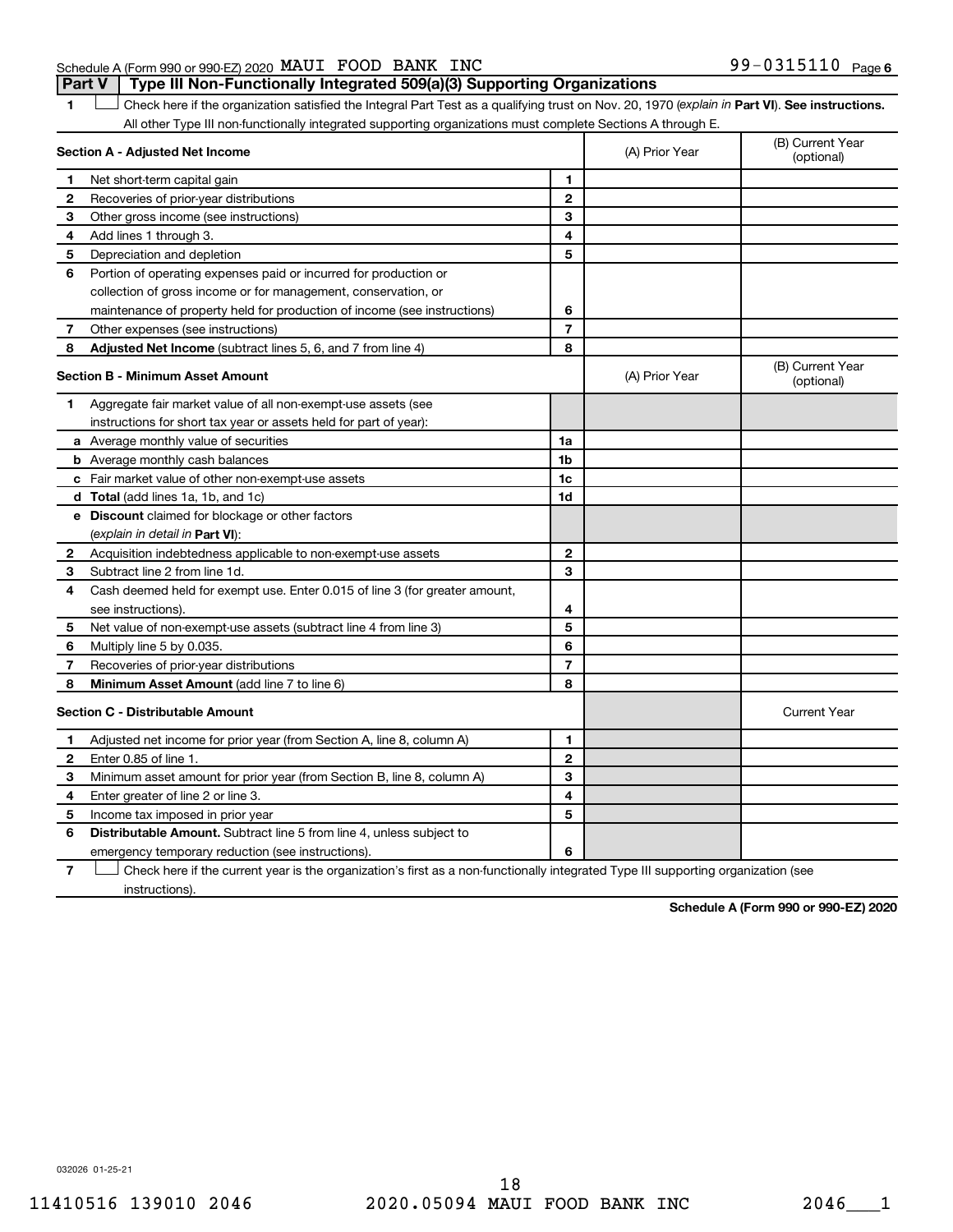| Part V | Type III Non-Functionally Integrated 509(a)(3) Supporting Organizations (continued)        |                                    |                                               |                                                  |
|--------|--------------------------------------------------------------------------------------------|------------------------------------|-----------------------------------------------|--------------------------------------------------|
|        | <b>Section D - Distributions</b>                                                           |                                    |                                               | <b>Current Year</b>                              |
| 1      | Amounts paid to supported organizations to accomplish exempt purposes                      | 1                                  |                                               |                                                  |
| 2      | Amounts paid to perform activity that directly furthers exempt purposes of supported       |                                    |                                               |                                                  |
|        | organizations, in excess of income from activity                                           | 2                                  |                                               |                                                  |
| 3      | Administrative expenses paid to accomplish exempt purposes of supported organizations      |                                    | 3                                             |                                                  |
| 4      | Amounts paid to acquire exempt-use assets                                                  |                                    | 4                                             |                                                  |
| 5      | Qualified set-aside amounts (prior IRS approval required - provide details in Part VI)     |                                    | 5                                             |                                                  |
| 6      | Other distributions ( <i>describe in Part VI</i> ). See instructions.                      |                                    | 6                                             |                                                  |
| 7      | Total annual distributions. Add lines 1 through 6.                                         |                                    | 7                                             |                                                  |
| 8      | Distributions to attentive supported organizations to which the organization is responsive |                                    |                                               |                                                  |
|        | ( <i>provide details in Part VI</i> ). See instructions.                                   |                                    | 8                                             |                                                  |
| 9      | Distributable amount for 2020 from Section C, line 6                                       |                                    | 9                                             |                                                  |
| 10     | Line 8 amount divided by line 9 amount                                                     |                                    | 10                                            |                                                  |
|        | <b>Section E - Distribution Allocations (see instructions)</b>                             | (i)<br><b>Excess Distributions</b> | (ii)<br><b>Underdistributions</b><br>Pre-2020 | (iii)<br><b>Distributable</b><br>Amount for 2020 |
| 1      | Distributable amount for 2020 from Section C, line 6                                       |                                    |                                               |                                                  |
| 2      | Underdistributions, if any, for years prior to 2020 (reason-                               |                                    |                                               |                                                  |
|        | able cause required - explain in Part VI). See instructions.                               |                                    |                                               |                                                  |
| 3      | Excess distributions carryover, if any, to 2020                                            |                                    |                                               |                                                  |
|        | a From 2015                                                                                |                                    |                                               |                                                  |
|        | $b$ From 2016                                                                              |                                    |                                               |                                                  |
|        | c From 2017                                                                                |                                    |                                               |                                                  |
|        | <b>d</b> From 2018                                                                         |                                    |                                               |                                                  |
|        | e From 2019                                                                                |                                    |                                               |                                                  |
|        | f Total of lines 3a through 3e                                                             |                                    |                                               |                                                  |
|        | g Applied to underdistributions of prior years                                             |                                    |                                               |                                                  |
|        | h Applied to 2020 distributable amount                                                     |                                    |                                               |                                                  |
| Ť.     | Carryover from 2015 not applied (see instructions)                                         |                                    |                                               |                                                  |
|        | Remainder. Subtract lines 3g, 3h, and 3i from line 3f.                                     |                                    |                                               |                                                  |
| 4      | Distributions for 2020 from Section D,                                                     |                                    |                                               |                                                  |
|        | line $7:$                                                                                  |                                    |                                               |                                                  |
|        | a Applied to underdistributions of prior years                                             |                                    |                                               |                                                  |
|        | <b>b</b> Applied to 2020 distributable amount                                              |                                    |                                               |                                                  |
|        | c Remainder. Subtract lines 4a and 4b from line 4.                                         |                                    |                                               |                                                  |
| 5      | Remaining underdistributions for years prior to 2020, if                                   |                                    |                                               |                                                  |
|        | any. Subtract lines 3g and 4a from line 2. For result greater                              |                                    |                                               |                                                  |
|        | than zero, explain in Part VI. See instructions.                                           |                                    |                                               |                                                  |
| 6      | Remaining underdistributions for 2020. Subtract lines 3h                                   |                                    |                                               |                                                  |
|        | and 4b from line 1. For result greater than zero, explain in                               |                                    |                                               |                                                  |
|        | <b>Part VI.</b> See instructions.                                                          |                                    |                                               |                                                  |
| 7      | Excess distributions carryover to 2021. Add lines 3j                                       |                                    |                                               |                                                  |
|        | and 4c.                                                                                    |                                    |                                               |                                                  |
| 8      | Breakdown of line 7:                                                                       |                                    |                                               |                                                  |
|        | a Excess from 2016                                                                         |                                    |                                               |                                                  |
|        | <b>b</b> Excess from 2017                                                                  |                                    |                                               |                                                  |
|        | c Excess from 2018                                                                         |                                    |                                               |                                                  |
|        | d Excess from 2019                                                                         |                                    |                                               |                                                  |
|        | e Excess from 2020                                                                         |                                    |                                               |                                                  |

Schedule A (Form 990 or 990-EZ) 2020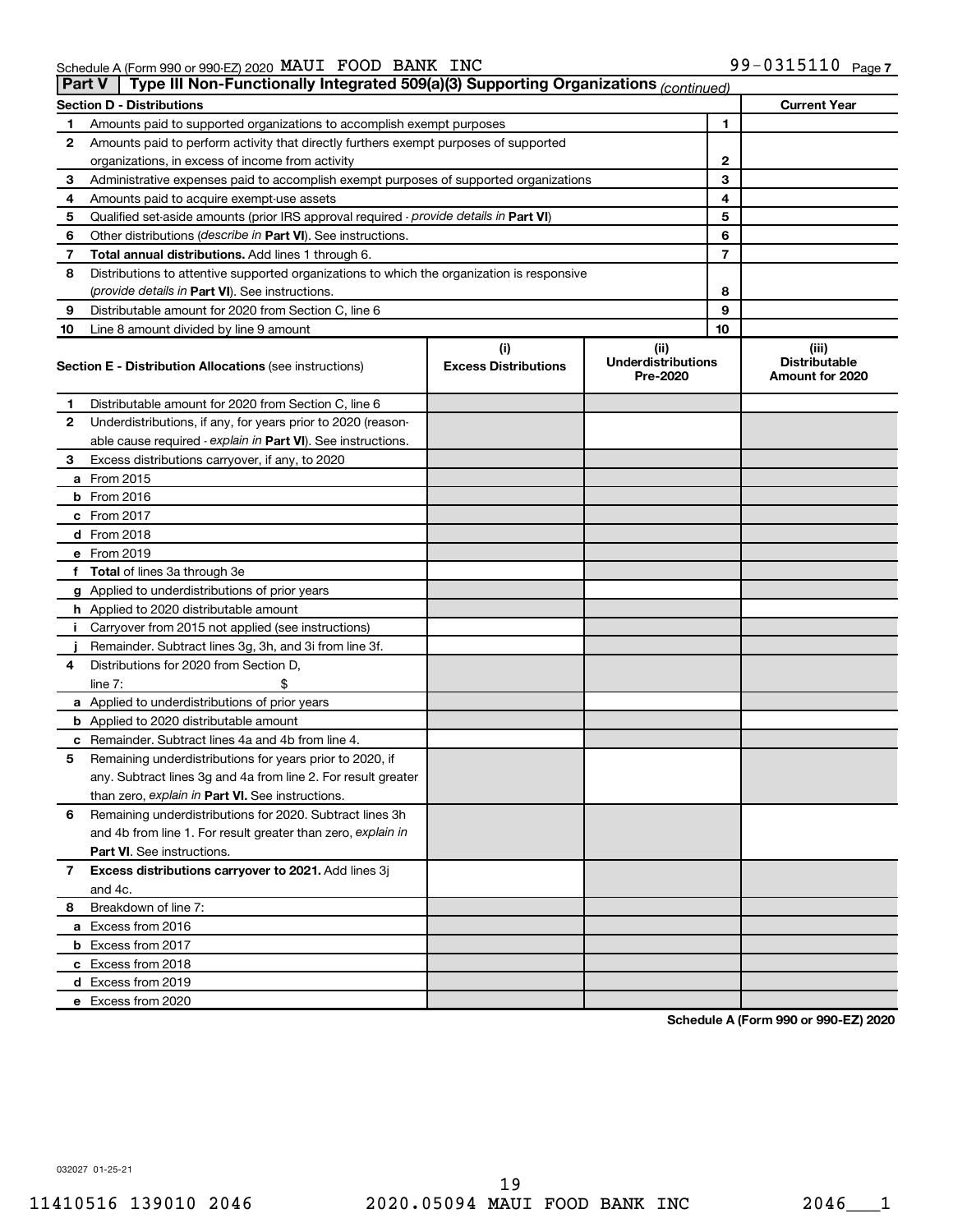### Schedule A (Form 990 or 990-EZ) 2020 MAUI FOOD BANK INC  $99-0315110$  Page

Part VI | Supplemental Information. Provide the explanations required by Part II, line 10; Part II, line 17a or 17b; Part III, line 12; Part IV, Section A, lines 1, 2, 3b, 3c, 4b, 4c, 5a, 6, 9a, 9b, 9c, 11a, 11b, and 11c; Part IV, Section B, lines 1 and 2; Part IV, Section C, line 1; Part IV, Section D, lines 2 and 3; Part IV, Section E, lines 1c, 2a, 2b, 3a, and 3b; Part V, line 1; Part V, Section B, line 1e; Part V, Section D, lines 5, 6, and 8; and Part V, Section E, lines 2, 5, and 6. Also complete this part for any additional information. (See instructions.)

## SCHEDULE A, PART II, LINE 10, EXPLANATION FOR OTHER INCOME:

#### OTHER INCOME

2020 AMOUNT: \$ 23,368.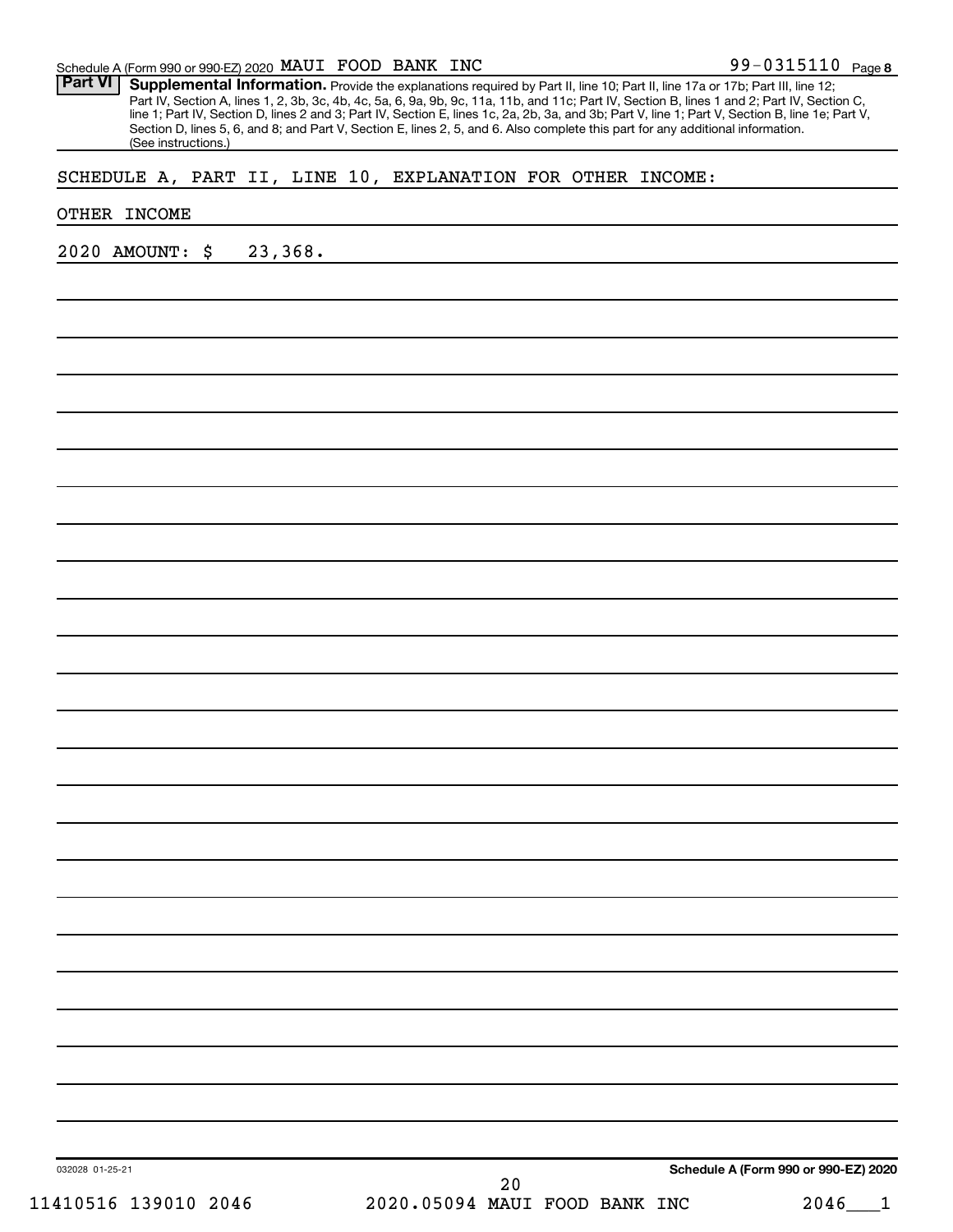Department of the Treasury Internal Revenue Service (Form 990, 990-EZ,<br>or 990-PF)

Name of the organization

Organization type (check one):

# \*\* PUBLIC DISCLOSURE COPY \*\*

# Schedule B The Schedule of Contributors

Attach to Form 990, Form 990-EZ, or Form 990-PF. ▶ Go to www.irs.gov/Form990 for the latest information. OMB No. 1545-0047

2020

Employer identification number

|  | MAUI FOOD BANK INC | 99-0315110 |
|--|--------------------|------------|
|  |                    |            |

| Filers of:         | Section:                                                                           |
|--------------------|------------------------------------------------------------------------------------|
| Form 990 or 990-FZ | $\boxed{\textbf{X}}$ 501(c)( 3) (enter number) organization                        |
|                    | $4947(a)(1)$ nonexempt charitable trust <b>not</b> treated as a private foundation |
|                    | 527 political organization                                                         |
| Form 990-PF        | 501(c)(3) exempt private foundation                                                |
|                    | 4947(a)(1) nonexempt charitable trust treated as a private foundation              |
|                    | 501(c)(3) taxable private foundation                                               |

Check if your organization is covered by the General Rule or a Special Rule.

Note: Only a section 501(c)(7), (8), or (10) organization can check boxes for both the General Rule and a Special Rule. See instructions.

#### General Rule

 $\Box$ 

 $\Box$ 

For an organization filing Form 990, 990-EZ, or 990-PF that received, during the year, contributions totaling \$5,000 or more (in money or property) from any one contributor. Complete Parts I and II. See instructions for determining a contributor's total contributions.

#### Special Rules

- any one contributor, during the year, total contributions of the greater of (1) \$5,000; or (2) 2% of the amount on (i) Form 990, Part VIII, line 1h;  $\boxed{\text{X}}$  For an organization described in section 501(c)(3) filing Form 990 or 990-EZ that met the 33 1/3% support test of the regulations under sections 509(a)(1) and 170(b)(1)(A)(vi), that checked Schedule A (Form 990 or 990-EZ), Part II, line 13, 16a, or 16b, and that received from or (ii) Form 990-EZ, line 1. Complete Parts I and II.
- For an organization described in section 501(c)(7), (8), or (10) filing Form 990 or 990-EZ that received from any one contributor, during the year, total contributions of more than \$1,000 exclusively for religious, charitable, scientific, literary, or educational purposes, or for the prevention of cruelty to children or animals. Complete Parts I (entering "N/A" in column (b) instead of the contributor name and address), II, and III.  $\Box$

purpose. Don't complete any of the parts unless the General Rule applies to this organization because it received nonexclusively year, contributions exclusively for religious, charitable, etc., purposes, but no such contributions totaled more than \$1,000. If this box is checked, enter here the total contributions that were received during the year for an exclusively religious, charitable, etc., For an organization described in section 501(c)(7), (8), or (10) filing Form 990 or 990-EZ that received from any one contributor, during the religious, charitable, etc., contributions totaling \$5,000 or more during the year  $\ldots$  $\ldots$  $\ldots$  $\ldots$  $\ldots$  $\ldots$ 

Caution: An organization that isn't covered by the General Rule and/or the Special Rules doesn't file Schedule B (Form 990, 990-EZ, or 990-PF), but it **must** answer "No" on Part IV, line 2, of its Form 990; or check the box on line H of its Form 990-EZ or on its Form 990-PF, Part I, line 2, to certify that it doesn't meet the filing requirements of Schedule B (Form 990, 990-EZ, or 990-PF).

LHA For Paperwork Reduction Act Notice, see the instructions for Form 990, 990-EZ, or 990-PF. Schedule B (Form 990, 990-EZ, or 990-PF) (2020)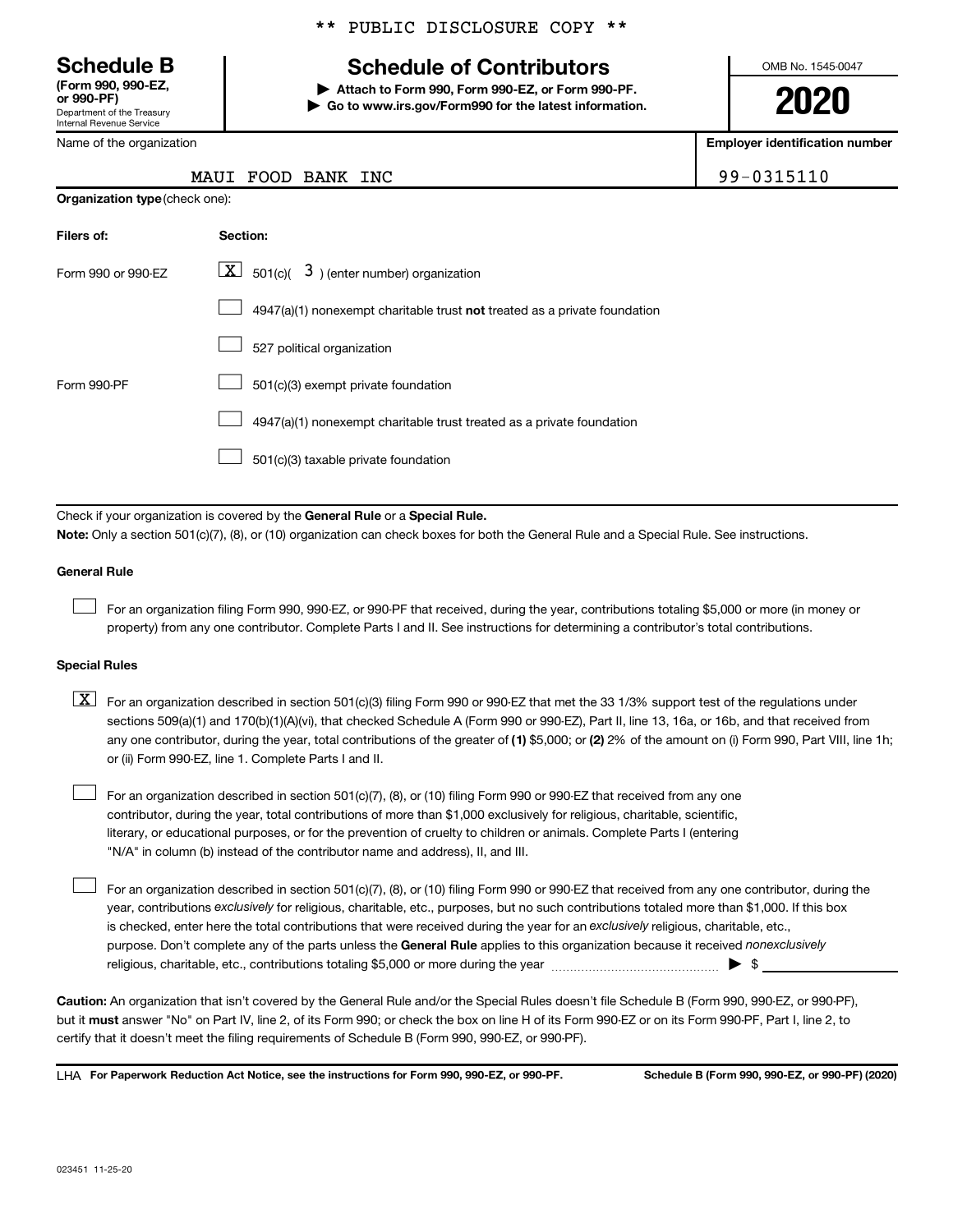### Schedule B (Form 990, 990-EZ, or 990-PF) (2020)

Name of organization

Employer identification number

# MAUI FOOD BANK INC 99-0315110

| Part I          | Contributors (see instructions). Use duplicate copies of Part I if additional space is needed. |                                   |                                                                                                             |
|-----------------|------------------------------------------------------------------------------------------------|-----------------------------------|-------------------------------------------------------------------------------------------------------------|
| (a)<br>No.      | (b)<br>Name, address, and ZIP + 4                                                              | (c)<br><b>Total contributions</b> | (d)<br>Type of contribution                                                                                 |
| 1               |                                                                                                | 2,972,322.<br>$$\mathbb{S}$$      | $\overline{\mathbf{X}}$<br>Person<br>Payroll<br>Noncash<br>(Complete Part II for<br>noncash contributions.) |
| (a)<br>No.      | (b)<br>Name, address, and ZIP + 4                                                              | (c)<br><b>Total contributions</b> | (d)<br>Type of contribution                                                                                 |
| 2               |                                                                                                | 995,207.<br>\$                    | x<br>Person<br>Payroll<br>Noncash<br>(Complete Part II for<br>noncash contributions.)                       |
| (a)<br>No.      | (b)<br>Name, address, and ZIP + 4                                                              | (c)<br><b>Total contributions</b> | (d)<br>Type of contribution                                                                                 |
|                 |                                                                                                | \$                                | Person<br>Payroll<br>Noncash<br>(Complete Part II for<br>noncash contributions.)                            |
| (a)<br>No.      | (b)<br>Name, address, and ZIP + 4                                                              | (c)<br><b>Total contributions</b> | (d)<br>Type of contribution                                                                                 |
|                 |                                                                                                | \$                                | Person<br>Payroll<br>Noncash<br>(Complete Part II for<br>noncash contributions.)                            |
| (a)<br>No.      | (b)<br>Name, address, and ZIP + 4                                                              | (c)<br><b>Total contributions</b> | (d)<br>Type of contribution                                                                                 |
|                 |                                                                                                | \$                                | Person<br>Payroll<br>Noncash<br>(Complete Part II for<br>noncash contributions.)                            |
| (a)<br>No.      | (b)<br>Name, address, and ZIP + 4                                                              | (c)<br><b>Total contributions</b> | (d)<br>Type of contribution                                                                                 |
|                 |                                                                                                | \$                                | Person<br>Payroll<br>Noncash<br>(Complete Part II for<br>noncash contributions.)                            |
| 023452 11-25-20 |                                                                                                | 22                                | Schedule B (Form 990, 990-EZ, or 990-PF) (2020)                                                             |

11410516 139010 2046 2020.05094 MAUI FOOD BANK INC 2046\_\_\_1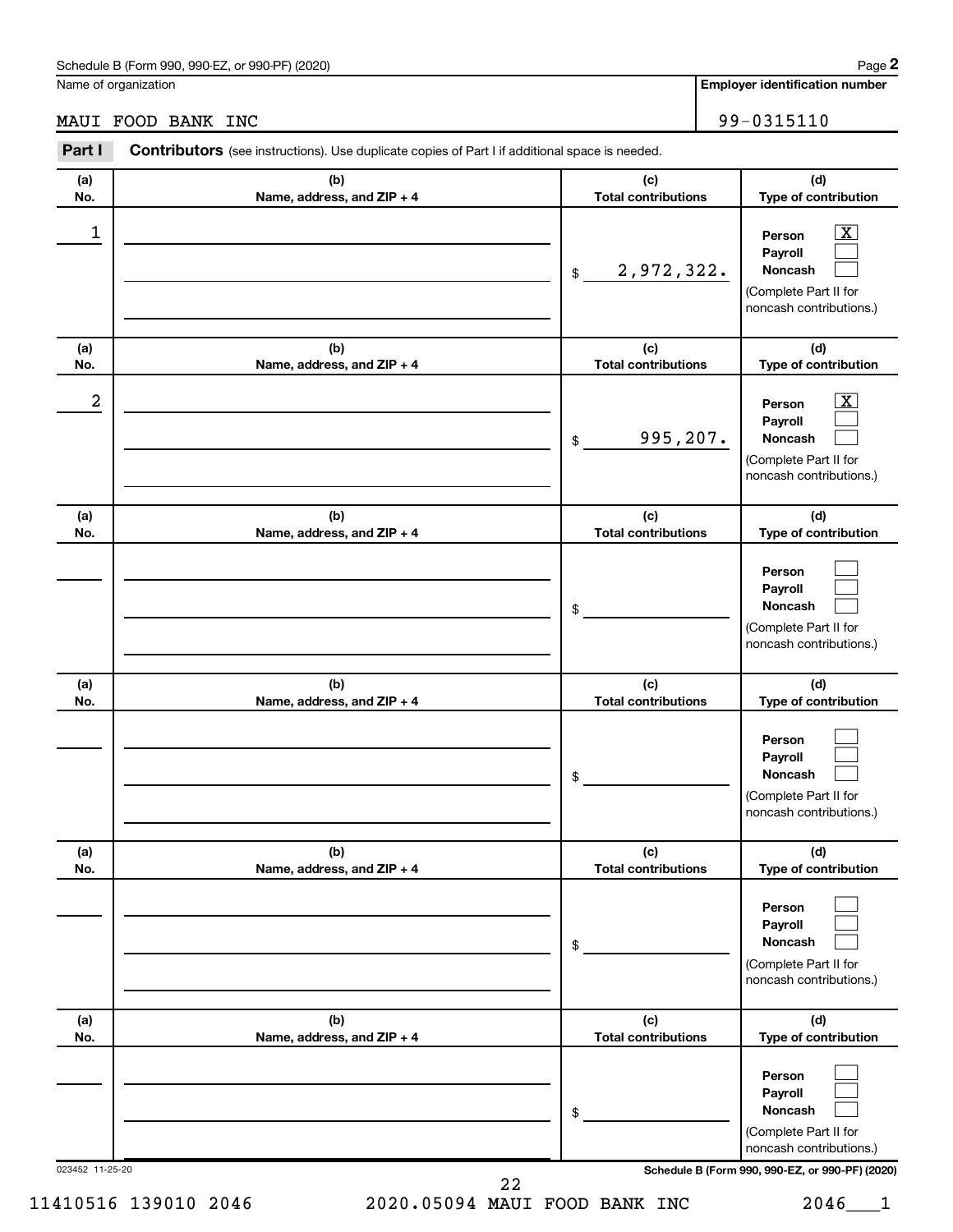Name of organization

# MAUI FOOD BANK INC 99-0315110

Part II Noncash Property (see instructions). Use duplicate copies of Part II if additional space is needed.

| (a)<br>No.<br>from<br>Part I | (b)<br>Description of noncash property given | (c)<br>FMV (or estimate)<br>(See instructions.) | (d)<br>Date received                            |
|------------------------------|----------------------------------------------|-------------------------------------------------|-------------------------------------------------|
|                              |                                              |                                                 |                                                 |
|                              |                                              | $$\tilde{\phantom{a}}$$                         |                                                 |
| (a)<br>No.<br>from<br>Part I | (b)<br>Description of noncash property given | (c)<br>FMV (or estimate)<br>(See instructions.) | (d)<br>Date received                            |
|                              |                                              | $$\tilde{\phantom{a}}$$                         |                                                 |
| (a)<br>No.<br>from<br>Part I | (b)<br>Description of noncash property given | (c)<br>FMV (or estimate)<br>(See instructions.) | (d)<br>Date received                            |
|                              |                                              | $$\tilde{\phantom{a}}$$                         |                                                 |
| (a)<br>No.<br>from<br>Part I | (b)<br>Description of noncash property given | (c)<br>FMV (or estimate)<br>(See instructions.) | (d)<br>Date received                            |
|                              |                                              | $\frac{1}{2}$                                   |                                                 |
| (a)<br>No.<br>from<br>Part I | (b)<br>Description of noncash property given | (c)<br>FMV (or estimate)<br>(See instructions.) | (d)<br>Date received                            |
|                              |                                              | \$                                              |                                                 |
| (a)<br>No.<br>from<br>Part I | (b)<br>Description of noncash property given | (c)<br>FMV (or estimate)<br>(See instructions.) | (d)<br>Date received                            |
|                              |                                              | \$                                              |                                                 |
| 023453 11-25-20              | 23                                           |                                                 | Schedule B (Form 990, 990-EZ, or 990-PF) (2020) |

Page 3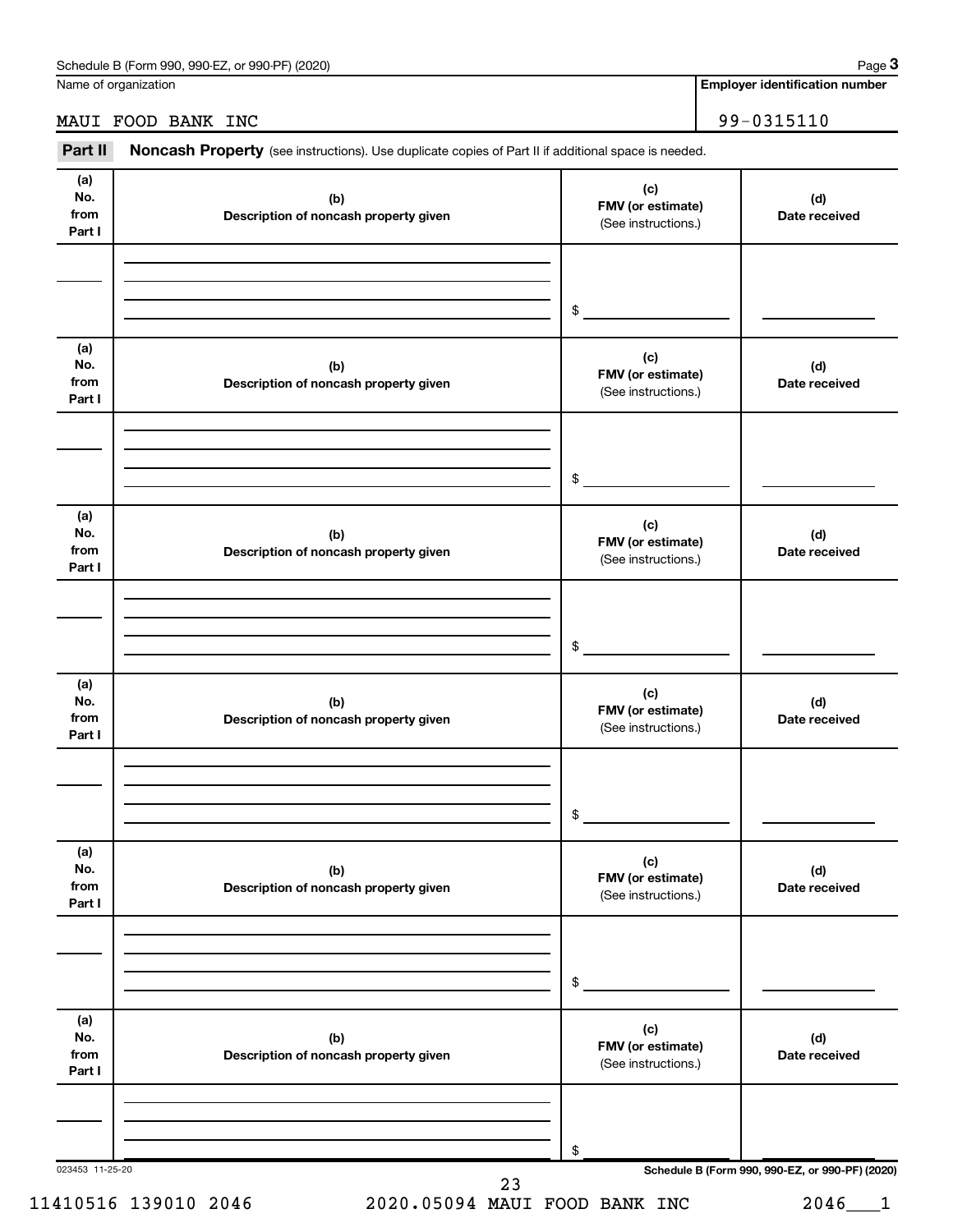Page 4

|                           | Name of organization                                                                                                                                                                                                                                                                                                                                                                                                                                                                                        |                      |  | <b>Employer identification number</b>           |  |  |  |
|---------------------------|-------------------------------------------------------------------------------------------------------------------------------------------------------------------------------------------------------------------------------------------------------------------------------------------------------------------------------------------------------------------------------------------------------------------------------------------------------------------------------------------------------------|----------------------|--|-------------------------------------------------|--|--|--|
|                           | MAUI FOOD BANK INC                                                                                                                                                                                                                                                                                                                                                                                                                                                                                          |                      |  | 99-0315110                                      |  |  |  |
| Part III                  | Exclusively religious, charitable, etc., contributions to organizations described in section 501(c)(7), (8), or (10) that total more than \$1,000 for the year<br>from any one contributor. Complete columns (a) through (e) and the following line entry. For organizations<br>completing Part III, enter the total of exclusively religious, charitable, etc., contributions of \$1,000 or less for the year. (Enter this info. once.)<br>Use duplicate copies of Part III if additional space is needed. |                      |  |                                                 |  |  |  |
| (a) No.<br>from<br>Part I | (b) Purpose of gift                                                                                                                                                                                                                                                                                                                                                                                                                                                                                         | (c) Use of gift      |  | (d) Description of how gift is held             |  |  |  |
|                           |                                                                                                                                                                                                                                                                                                                                                                                                                                                                                                             |                      |  |                                                 |  |  |  |
|                           |                                                                                                                                                                                                                                                                                                                                                                                                                                                                                                             | (e) Transfer of gift |  |                                                 |  |  |  |
|                           | Transferee's name, address, and ZIP + 4                                                                                                                                                                                                                                                                                                                                                                                                                                                                     |                      |  | Relationship of transferor to transferee        |  |  |  |
|                           |                                                                                                                                                                                                                                                                                                                                                                                                                                                                                                             |                      |  |                                                 |  |  |  |
| (a) No.<br>from<br>Part I | (b) Purpose of gift                                                                                                                                                                                                                                                                                                                                                                                                                                                                                         | (c) Use of gift      |  | (d) Description of how gift is held             |  |  |  |
|                           |                                                                                                                                                                                                                                                                                                                                                                                                                                                                                                             |                      |  |                                                 |  |  |  |
|                           |                                                                                                                                                                                                                                                                                                                                                                                                                                                                                                             | (e) Transfer of gift |  |                                                 |  |  |  |
|                           | Transferee's name, address, and ZIP + 4                                                                                                                                                                                                                                                                                                                                                                                                                                                                     |                      |  | Relationship of transferor to transferee        |  |  |  |
|                           |                                                                                                                                                                                                                                                                                                                                                                                                                                                                                                             |                      |  |                                                 |  |  |  |
| (a) No.<br>from<br>Part I | (b) Purpose of gift                                                                                                                                                                                                                                                                                                                                                                                                                                                                                         | (c) Use of gift      |  | (d) Description of how gift is held             |  |  |  |
|                           |                                                                                                                                                                                                                                                                                                                                                                                                                                                                                                             |                      |  |                                                 |  |  |  |
|                           | (e) Transfer of gift                                                                                                                                                                                                                                                                                                                                                                                                                                                                                        |                      |  |                                                 |  |  |  |
|                           | Transferee's name, address, and ZIP + 4                                                                                                                                                                                                                                                                                                                                                                                                                                                                     |                      |  | Relationship of transferor to transferee        |  |  |  |
|                           |                                                                                                                                                                                                                                                                                                                                                                                                                                                                                                             |                      |  |                                                 |  |  |  |
| (a) No.<br>from<br>Part I | (b) Purpose of gift                                                                                                                                                                                                                                                                                                                                                                                                                                                                                         | (c) Use of gift      |  | (d) Description of how gift is held             |  |  |  |
|                           |                                                                                                                                                                                                                                                                                                                                                                                                                                                                                                             |                      |  |                                                 |  |  |  |
|                           |                                                                                                                                                                                                                                                                                                                                                                                                                                                                                                             | (e) Transfer of gift |  |                                                 |  |  |  |
|                           | Transferee's name, address, and ZIP + 4                                                                                                                                                                                                                                                                                                                                                                                                                                                                     |                      |  | Relationship of transferor to transferee        |  |  |  |
|                           |                                                                                                                                                                                                                                                                                                                                                                                                                                                                                                             |                      |  |                                                 |  |  |  |
| 023454 11-25-20           |                                                                                                                                                                                                                                                                                                                                                                                                                                                                                                             | 24                   |  | Schedule B (Form 990, 990-EZ, or 990-PF) (2020) |  |  |  |

11410516 139010 2046 2020.05094 MAUI FOOD BANK INC 2046\_\_\_1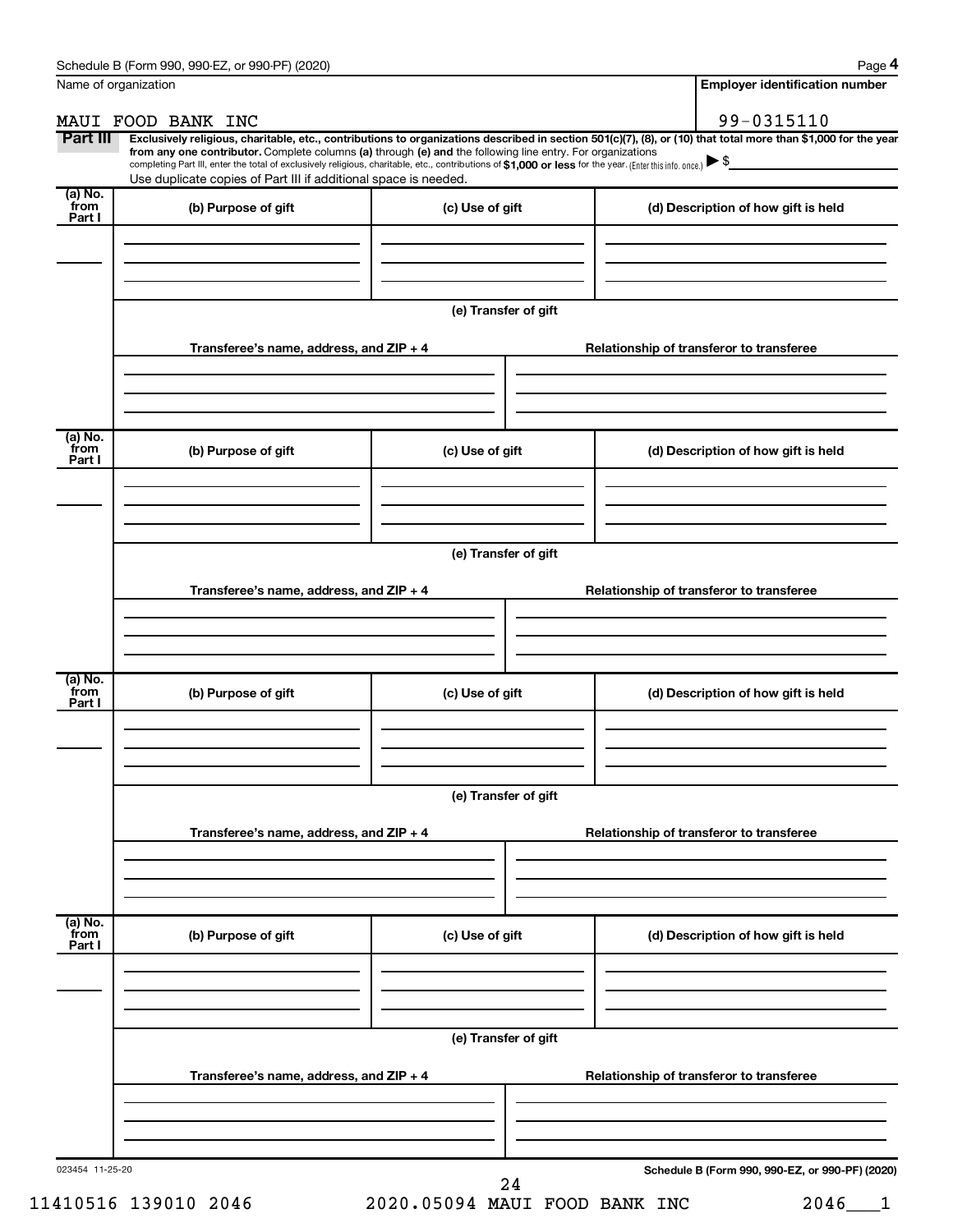| <b>SCHEDULE D</b><br>(Form 990)<br>Department of the Treasury<br>Go to www.irs.gov/Form990 for instructions and the latest information.<br><b>Internal Revenue Service</b> |                                |                                                                                                                                                                | <b>Supplemental Financial Statements</b><br>Complete if the organization answered "Yes" on Form 990,<br>Part IV, line 6, 7, 8, 9, 10, 11a, 11b, 11c, 11d, 11e, 11f, 12a, or 12b.<br>Attach to Form 990. | OMB No. 1545-0047<br>Inspection                    | <b>Open to Public</b>                               |           |
|----------------------------------------------------------------------------------------------------------------------------------------------------------------------------|--------------------------------|----------------------------------------------------------------------------------------------------------------------------------------------------------------|---------------------------------------------------------------------------------------------------------------------------------------------------------------------------------------------------------|----------------------------------------------------|-----------------------------------------------------|-----------|
|                                                                                                                                                                            | Name of the organization       | MAUI FOOD BANK INC                                                                                                                                             |                                                                                                                                                                                                         |                                                    | <b>Employer identification number</b><br>99-0315110 |           |
| Part I                                                                                                                                                                     |                                | Organizations Maintaining Donor Advised Funds or Other Similar Funds or Accounts. Complete if the<br>organization answered "Yes" on Form 990, Part IV, line 6. |                                                                                                                                                                                                         |                                                    |                                                     |           |
|                                                                                                                                                                            |                                |                                                                                                                                                                | (a) Donor advised funds                                                                                                                                                                                 |                                                    | (b) Funds and other accounts                        |           |
|                                                                                                                                                                            |                                |                                                                                                                                                                |                                                                                                                                                                                                         |                                                    |                                                     |           |
| 2                                                                                                                                                                          |                                | Aggregate value of contributions to (during year)                                                                                                              |                                                                                                                                                                                                         |                                                    |                                                     |           |
| з                                                                                                                                                                          |                                |                                                                                                                                                                |                                                                                                                                                                                                         |                                                    |                                                     |           |
| 4                                                                                                                                                                          |                                |                                                                                                                                                                |                                                                                                                                                                                                         |                                                    |                                                     |           |
| 5                                                                                                                                                                          |                                | Did the organization inform all donors and donor advisors in writing that the assets held in donor advised funds                                               |                                                                                                                                                                                                         |                                                    |                                                     |           |
|                                                                                                                                                                            |                                |                                                                                                                                                                |                                                                                                                                                                                                         |                                                    | Yes                                                 | <b>No</b> |
| 6                                                                                                                                                                          |                                | Did the organization inform all grantees, donors, and donor advisors in writing that grant funds can be used only                                              |                                                                                                                                                                                                         |                                                    |                                                     |           |
|                                                                                                                                                                            |                                | for charitable purposes and not for the benefit of the donor or donor advisor, or for any other purpose conferring                                             |                                                                                                                                                                                                         |                                                    |                                                     |           |
|                                                                                                                                                                            | impermissible private benefit? |                                                                                                                                                                |                                                                                                                                                                                                         |                                                    | Yes                                                 | No        |
|                                                                                                                                                                            | Part II                        | Conservation Easements. Complete if the organization answered "Yes" on Form 990, Part IV, line 7.                                                              |                                                                                                                                                                                                         |                                                    |                                                     |           |
| 1                                                                                                                                                                          |                                | Purpose(s) of conservation easements held by the organization (check all that apply).                                                                          |                                                                                                                                                                                                         |                                                    |                                                     |           |
|                                                                                                                                                                            |                                | Preservation of land for public use (for example, recreation or education)                                                                                     |                                                                                                                                                                                                         | Preservation of a historically important land area |                                                     |           |
|                                                                                                                                                                            |                                | Protection of natural habitat                                                                                                                                  |                                                                                                                                                                                                         | Preservation of a certified historic structure     |                                                     |           |
|                                                                                                                                                                            |                                | Preservation of open space                                                                                                                                     |                                                                                                                                                                                                         |                                                    |                                                     |           |
| 2                                                                                                                                                                          |                                | Complete lines 2a through 2d if the organization held a qualified conservation contribution in the form of a conservation easement on the last                 |                                                                                                                                                                                                         |                                                    |                                                     |           |
|                                                                                                                                                                            | day of the tax year.           |                                                                                                                                                                |                                                                                                                                                                                                         |                                                    | Held at the End of the Tax Year                     |           |

| а |                                                                                                                                           | 2a                      |                            |           |
|---|-------------------------------------------------------------------------------------------------------------------------------------------|-------------------------|----------------------------|-----------|
| b | Total acreage restricted by conservation easements                                                                                        | 2 <sub>b</sub>          |                            |           |
| с | Number of conservation easements on a certified historic structure included in (a) manufacture included in (a)                            | 2c                      |                            |           |
|   | d Number of conservation easements included in (c) acquired after 7/25/06, and not on a historic structure                                |                         |                            |           |
|   |                                                                                                                                           | 2d                      |                            |           |
| з | Number of conservation easements modified, transferred, released, extinguished, or terminated by the organization during the tax          |                         |                            |           |
|   | $year \blacktriangleright$                                                                                                                |                         |                            |           |
| 4 | Number of states where property subject to conservation easement is located >                                                             |                         |                            |           |
| 5 | Does the organization have a written policy regarding the periodic monitoring, inspection, handling of                                    |                         |                            |           |
|   |                                                                                                                                           |                         | Yes                        | No        |
| 6 | Staff and volunteer hours devoted to monitoring, inspecting, handling of violations, and enforcing conservation easements during the year |                         |                            |           |
|   |                                                                                                                                           |                         |                            |           |
| 7 | Amount of expenses incurred in monitoring, inspecting, handling of violations, and enforcing conservation easements during the year       |                         |                            |           |
|   | $\blacktriangleright$ S                                                                                                                   |                         |                            |           |
| 8 | Does each conservation easement reported on line 2(d) above satisfy the requirements of section 170(h)(4)(B)(i)                           |                         |                            |           |
|   |                                                                                                                                           |                         | Yes                        | <b>No</b> |
| 9 | In Part XIII, describe how the organization reports conservation easements in its revenue and expense statement and                       |                         |                            |           |
|   | balance sheet, and include, if applicable, the text of the footnote to the organization's financial statements that describes the         |                         |                            |           |
|   | organization's accounting for conservation easements.                                                                                     |                         |                            |           |
|   | Organizations Maintaining Collections of Art, Historical Treasures, or Other Similar Assets.<br>Part III                                  |                         |                            |           |
|   | Complete if the organization answered "Yes" on Form 990, Part IV, line 8.                                                                 |                         |                            |           |
|   | 1a If the organization elected, as permitted under FASB ASC 958, not to report in its revenue statement and balance sheet works           |                         |                            |           |
|   | of art, historical treasures, or other similar assets held for public exhibition, education, or research in furtherance of public         |                         |                            |           |
|   | service, provide in Part XIII the text of the footnote to its financial statements that describes these items.                            |                         |                            |           |
| b | If the organization elected, as permitted under FASB ASC 958, to report in its revenue statement and balance sheet works of               |                         |                            |           |
|   | art, historical treasures, or other similar assets held for public exhibition, education, or research in furtherance of public service,   |                         |                            |           |
|   | provide the following amounts relating to these items:                                                                                    |                         |                            |           |
|   |                                                                                                                                           |                         |                            |           |
|   | (ii) Assets included in Form 990, Part X                                                                                                  | $\blacktriangleright$ s |                            |           |
| 2 | If the organization received or held works of art, historical treasures, or other similar assets for financial gain, provide              |                         |                            |           |
|   | the following amounts required to be reported under FASB ASC 958 relating to these items:                                                 |                         |                            |           |
| a |                                                                                                                                           | ▶                       | - \$                       |           |
|   |                                                                                                                                           |                         |                            |           |
|   | LHA For Paperwork Reduction Act Notice, see the Instructions for Form 990.                                                                |                         | Schedule D (Form 990) 2020 |           |
|   | 032051 12-01-20                                                                                                                           |                         |                            |           |

<sup>11410516 139010 2046 2020.05094</sup> MAUI FOOD BANK INC 2046\_\_\_1 25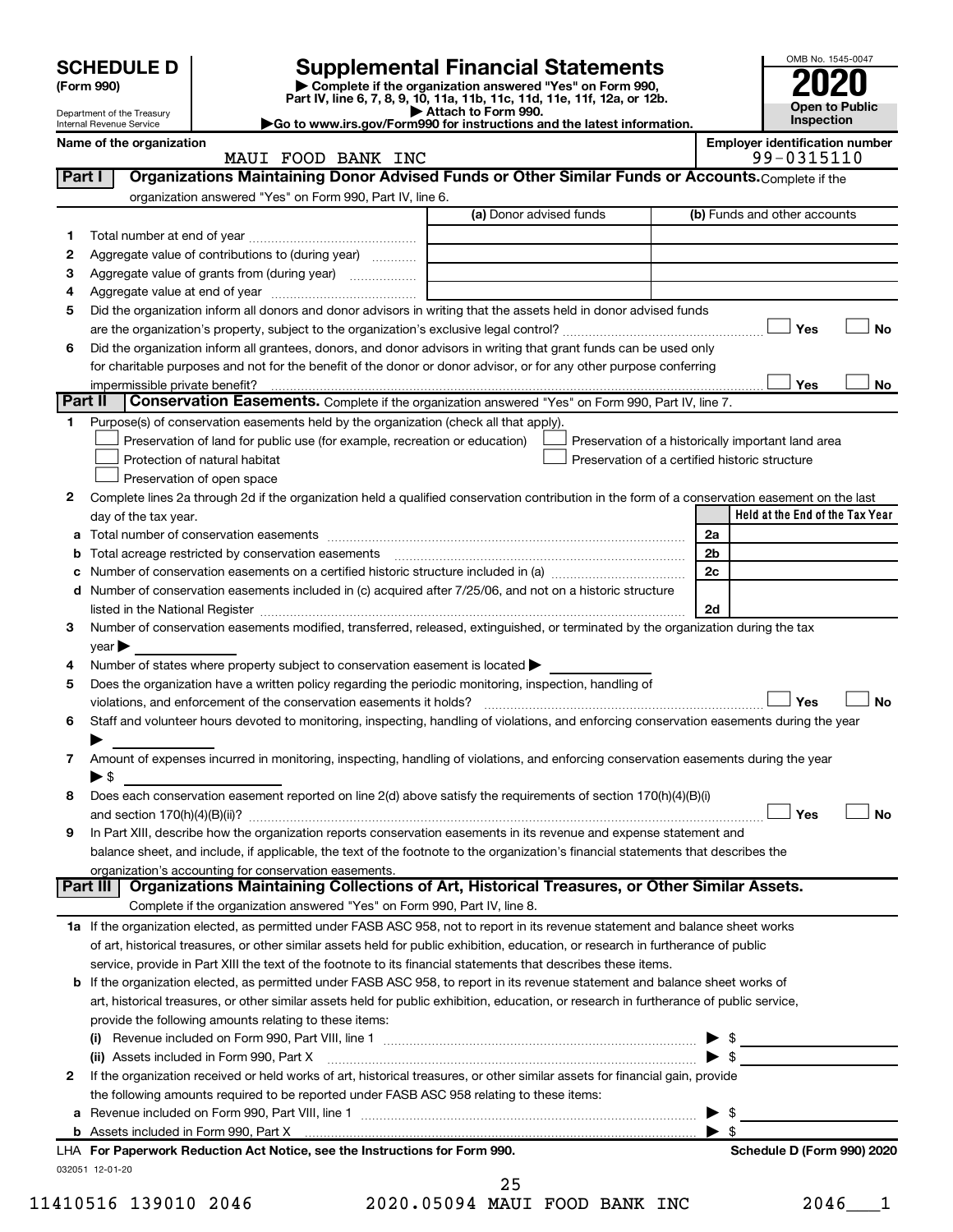|               | Schedule D (Form 990) 2020                                                                                                                                                                                                     | MAUI FOOD BANK INC                      |   |                |                                                                                                                                                                                                                               |                                                                             | 99-0315110 Page 2 |          |           |
|---------------|--------------------------------------------------------------------------------------------------------------------------------------------------------------------------------------------------------------------------------|-----------------------------------------|---|----------------|-------------------------------------------------------------------------------------------------------------------------------------------------------------------------------------------------------------------------------|-----------------------------------------------------------------------------|-------------------|----------|-----------|
|               | Part III<br>Organizations Maintaining Collections of Art, Historical Treasures, or Other Similar Assets (continued)                                                                                                            |                                         |   |                |                                                                                                                                                                                                                               |                                                                             |                   |          |           |
| 3             | Using the organization's acquisition, accession, and other records, check any of the following that make significant use of its                                                                                                |                                         |   |                |                                                                                                                                                                                                                               |                                                                             |                   |          |           |
|               | collection items (check all that apply):                                                                                                                                                                                       |                                         |   |                |                                                                                                                                                                                                                               |                                                                             |                   |          |           |
| a             | Public exhibition                                                                                                                                                                                                              |                                         |   |                | Loan or exchange program                                                                                                                                                                                                      |                                                                             |                   |          |           |
| b             | Scholarly research                                                                                                                                                                                                             |                                         |   |                | Other and the contract of the contract of the contract of the contract of the contract of the contract of the contract of the contract of the contract of the contract of the contract of the contract of the contract of the |                                                                             |                   |          |           |
| с             | Preservation for future generations                                                                                                                                                                                            |                                         |   |                |                                                                                                                                                                                                                               |                                                                             |                   |          |           |
| 4             | Provide a description of the organization's collections and explain how they further the organization's exempt purpose in Part XIII.                                                                                           |                                         |   |                |                                                                                                                                                                                                                               |                                                                             |                   |          |           |
| 5             | During the year, did the organization solicit or receive donations of art, historical treasures, or other similar assets                                                                                                       |                                         |   |                |                                                                                                                                                                                                                               |                                                                             |                   |          |           |
|               | Part IV I<br><b>Escrow and Custodial Arrangements.</b> Complete if the organization answered "Yes" on Form 990, Part IV, line 9, or                                                                                            |                                         |   |                |                                                                                                                                                                                                                               |                                                                             | Yes               |          | No        |
|               | reported an amount on Form 990, Part X, line 21.                                                                                                                                                                               |                                         |   |                |                                                                                                                                                                                                                               |                                                                             |                   |          |           |
|               | 1a Is the organization an agent, trustee, custodian or other intermediary for contributions or other assets not included                                                                                                       |                                         |   |                |                                                                                                                                                                                                                               |                                                                             |                   |          |           |
|               |                                                                                                                                                                                                                                |                                         |   |                |                                                                                                                                                                                                                               |                                                                             | Yes               |          | <b>No</b> |
|               | b If "Yes," explain the arrangement in Part XIII and complete the following table:                                                                                                                                             |                                         |   |                |                                                                                                                                                                                                                               |                                                                             |                   |          |           |
|               |                                                                                                                                                                                                                                |                                         |   |                |                                                                                                                                                                                                                               |                                                                             | Amount            |          |           |
|               |                                                                                                                                                                                                                                |                                         |   |                |                                                                                                                                                                                                                               | 1c                                                                          |                   |          |           |
|               |                                                                                                                                                                                                                                |                                         |   |                |                                                                                                                                                                                                                               | 1d                                                                          |                   |          |           |
|               | e Distributions during the year measurement contracts and all the product of the set of the set of the set of the set of the set of the set of the set of the set of the set of the set of the set of the set of the set of th |                                         |   |                |                                                                                                                                                                                                                               | 1e                                                                          |                   |          |           |
|               | f Ending balance measurements and the contract of the contract of the contract of the contract of the contract of the contract of the contract of the contract of the contract of the contract of the contract of the contract |                                         |   |                |                                                                                                                                                                                                                               | 1f                                                                          |                   |          |           |
|               | 2a Did the organization include an amount on Form 990, Part X, line 21, for escrow or custodial account liability?                                                                                                             |                                         |   |                |                                                                                                                                                                                                                               |                                                                             | Yes               |          | No        |
|               | b If "Yes," explain the arrangement in Part XIII. Check here if the explanation has been provided on Part XIII                                                                                                                 |                                         |   |                |                                                                                                                                                                                                                               |                                                                             |                   |          |           |
| <b>Part V</b> | <b>Endowment Funds.</b> Complete if the organization answered "Yes" on Form 990, Part IV, line 10.                                                                                                                             |                                         |   |                |                                                                                                                                                                                                                               |                                                                             |                   |          |           |
|               |                                                                                                                                                                                                                                | (a) Current year                        |   | (b) Prior year |                                                                                                                                                                                                                               | (c) Two years back $\vert$ (d) Three years back $\vert$ (e) Four years back |                   |          |           |
|               | 1a Beginning of year balance                                                                                                                                                                                                   |                                         |   |                |                                                                                                                                                                                                                               |                                                                             |                   |          |           |
| b             |                                                                                                                                                                                                                                |                                         |   |                |                                                                                                                                                                                                                               |                                                                             |                   |          |           |
| с             | Net investment earnings, gains, and losses                                                                                                                                                                                     |                                         |   |                |                                                                                                                                                                                                                               |                                                                             |                   |          |           |
|               |                                                                                                                                                                                                                                |                                         |   |                |                                                                                                                                                                                                                               |                                                                             |                   |          |           |
|               | e Other expenditures for facilities                                                                                                                                                                                            |                                         |   |                |                                                                                                                                                                                                                               |                                                                             |                   |          |           |
|               | and programs                                                                                                                                                                                                                   |                                         |   |                |                                                                                                                                                                                                                               |                                                                             |                   |          |           |
|               |                                                                                                                                                                                                                                |                                         |   |                |                                                                                                                                                                                                                               |                                                                             |                   |          |           |
| g<br>2        | Provide the estimated percentage of the current year end balance (line 1g, column (a)) held as:                                                                                                                                |                                         |   |                |                                                                                                                                                                                                                               |                                                                             |                   |          |           |
| а             | Board designated or quasi-endowment                                                                                                                                                                                            |                                         | % |                |                                                                                                                                                                                                                               |                                                                             |                   |          |           |
| b             | Permanent endowment                                                                                                                                                                                                            | %                                       |   |                |                                                                                                                                                                                                                               |                                                                             |                   |          |           |
|               | <b>c</b> Term endowment $\blacktriangleright$                                                                                                                                                                                  | $\frac{0}{0}$                           |   |                |                                                                                                                                                                                                                               |                                                                             |                   |          |           |
|               | The percentages on lines 2a, 2b, and 2c should equal 100%.                                                                                                                                                                     |                                         |   |                |                                                                                                                                                                                                                               |                                                                             |                   |          |           |
|               | 3a Are there endowment funds not in the possession of the organization that are held and administered for the organization                                                                                                     |                                         |   |                |                                                                                                                                                                                                                               |                                                                             |                   |          |           |
|               | by:                                                                                                                                                                                                                            |                                         |   |                |                                                                                                                                                                                                                               |                                                                             |                   | Yes      | No        |
|               | (i)                                                                                                                                                                                                                            |                                         |   |                |                                                                                                                                                                                                                               |                                                                             | 3a(i)             |          |           |
|               |                                                                                                                                                                                                                                |                                         |   |                |                                                                                                                                                                                                                               |                                                                             | 3a(ii)            |          |           |
|               |                                                                                                                                                                                                                                |                                         |   |                |                                                                                                                                                                                                                               |                                                                             | 3b                |          |           |
| 4             | Describe in Part XIII the intended uses of the organization's endowment funds.                                                                                                                                                 |                                         |   |                |                                                                                                                                                                                                                               |                                                                             |                   |          |           |
|               | Land, Buildings, and Equipment.<br><b>Part VI</b>                                                                                                                                                                              |                                         |   |                |                                                                                                                                                                                                                               |                                                                             |                   |          |           |
|               | Complete if the organization answered "Yes" on Form 990, Part IV, line 11a. See Form 990, Part X, line 10.                                                                                                                     |                                         |   |                |                                                                                                                                                                                                                               |                                                                             |                   |          |           |
|               | Description of property                                                                                                                                                                                                        | (a) Cost or other<br>basis (investment) |   |                | (b) Cost or other<br>basis (other)                                                                                                                                                                                            | (c) Accumulated<br>depreciation                                             | (d) Book value    |          |           |
|               |                                                                                                                                                                                                                                |                                         |   |                | 663,800.                                                                                                                                                                                                                      |                                                                             |                   | 663,800. |           |
|               |                                                                                                                                                                                                                                |                                         |   |                | 3, 155, 343.                                                                                                                                                                                                                  | 1,629,748.                                                                  | 1,525,595.        |          |           |
|               | c Leasehold improvements                                                                                                                                                                                                       |                                         |   |                |                                                                                                                                                                                                                               |                                                                             |                   |          |           |
|               |                                                                                                                                                                                                                                |                                         |   |                | 690, 108.                                                                                                                                                                                                                     | 422,276.                                                                    |                   | 267,832. |           |
|               |                                                                                                                                                                                                                                |                                         |   |                |                                                                                                                                                                                                                               |                                                                             |                   |          |           |
|               | Total. Add lines 1a through 1e. (Column (d) must equal Form 990, Part X, column (B), line 10c.)                                                                                                                                |                                         |   |                |                                                                                                                                                                                                                               |                                                                             | 2,457,227.        |          |           |
|               |                                                                                                                                                                                                                                |                                         |   |                |                                                                                                                                                                                                                               |                                                                             |                   |          |           |

Schedule D (Form 990) 2020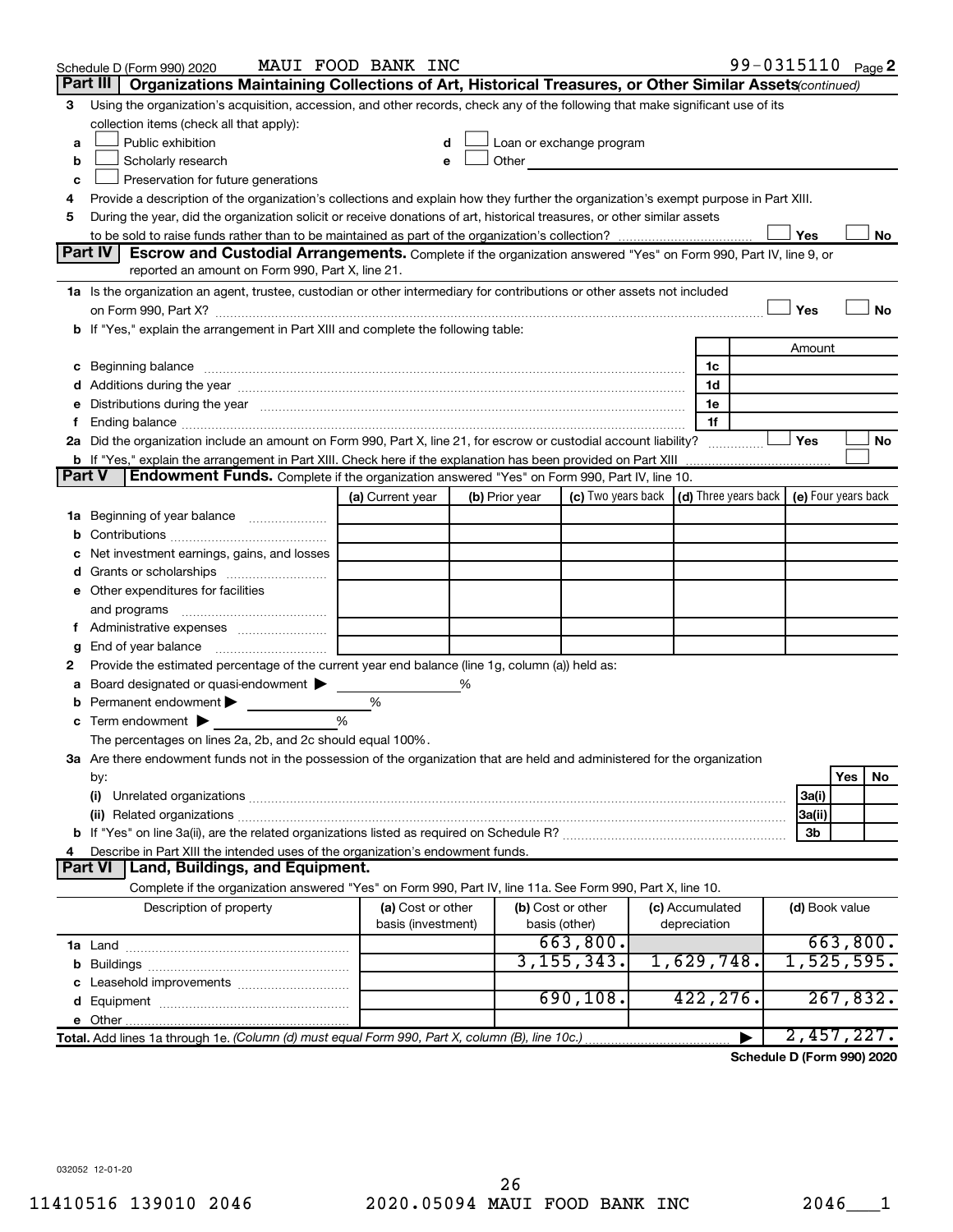| Complete if the organization answered "Yes" on Form 990, Part IV, line 11b. See Form 990, Part X, line 12.        |                 |                                                           |                |
|-------------------------------------------------------------------------------------------------------------------|-----------------|-----------------------------------------------------------|----------------|
| (a) Description of security or category (including name of security)                                              | (b) Book value  | (c) Method of valuation: Cost or end-of-year market value |                |
|                                                                                                                   |                 |                                                           |                |
|                                                                                                                   |                 |                                                           |                |
| $(3)$ Other                                                                                                       |                 |                                                           |                |
| (A)                                                                                                               |                 |                                                           |                |
| (B)                                                                                                               |                 |                                                           |                |
| (C)                                                                                                               |                 |                                                           |                |
|                                                                                                                   |                 |                                                           |                |
| (D)                                                                                                               |                 |                                                           |                |
| (E)                                                                                                               |                 |                                                           |                |
| (F)                                                                                                               |                 |                                                           |                |
| (G)                                                                                                               |                 |                                                           |                |
| (H)                                                                                                               |                 |                                                           |                |
| Total. (Col. (b) must equal Form 990, Part X, col. (B) line 12.)                                                  |                 |                                                           |                |
| Part VIII Investments - Program Related.                                                                          |                 |                                                           |                |
| Complete if the organization answered "Yes" on Form 990, Part IV, line 11c. See Form 990, Part X, line 13.        |                 |                                                           |                |
| (a) Description of investment                                                                                     | (b) Book value  | (c) Method of valuation: Cost or end-of-year market value |                |
| (1)                                                                                                               |                 |                                                           |                |
| (2)                                                                                                               |                 |                                                           |                |
| (3)                                                                                                               |                 |                                                           |                |
| (4)                                                                                                               |                 |                                                           |                |
| (5)                                                                                                               |                 |                                                           |                |
| (6)                                                                                                               |                 |                                                           |                |
| (7)                                                                                                               |                 |                                                           |                |
| (8)                                                                                                               |                 |                                                           |                |
|                                                                                                                   |                 |                                                           |                |
| (9)                                                                                                               |                 |                                                           |                |
| Total. (Col. (b) must equal Form 990, Part X, col. (B) line 13.)<br>Part IX<br><b>Other Assets.</b>               |                 |                                                           |                |
|                                                                                                                   |                 |                                                           |                |
| Complete if the organization answered "Yes" on Form 990, Part IV, line 11d. See Form 990, Part X, line 15.        |                 |                                                           |                |
|                                                                                                                   | (a) Description |                                                           | (b) Book value |
| (1)                                                                                                               |                 |                                                           |                |
| (2)                                                                                                               |                 |                                                           |                |
| (3)                                                                                                               |                 |                                                           |                |
| (4)                                                                                                               |                 |                                                           |                |
| (5)                                                                                                               |                 |                                                           |                |
| (6)                                                                                                               |                 |                                                           |                |
| (7)                                                                                                               |                 |                                                           |                |
| (8)                                                                                                               |                 |                                                           |                |
| (9)                                                                                                               |                 |                                                           |                |
| Total. (Column (b) must equal Form 990, Part X, col. (B) line 15.)                                                |                 |                                                           |                |
| <b>Other Liabilities.</b><br>Part X                                                                               |                 |                                                           |                |
| Complete if the organization answered "Yes" on Form 990, Part IV, line 11e or 11f. See Form 990, Part X, line 25. |                 |                                                           |                |
| (a) Description of liability                                                                                      |                 |                                                           | (b) Book value |
| 1.                                                                                                                |                 |                                                           |                |
| Federal income taxes<br>(1)                                                                                       |                 |                                                           |                |
| (2)                                                                                                               |                 |                                                           |                |
| (3)                                                                                                               |                 |                                                           |                |
| (4)                                                                                                               |                 |                                                           |                |
| (5)                                                                                                               |                 |                                                           |                |
| (6)                                                                                                               |                 |                                                           |                |
| (7)                                                                                                               |                 |                                                           |                |
| (8)                                                                                                               |                 |                                                           |                |
| (9)                                                                                                               |                 |                                                           |                |
| Total. (Column (b) must equal Form 990, Part X, col. (B) line 25.)                                                |                 |                                                           |                |
|                                                                                                                   |                 |                                                           |                |

2. Liability for uncertain tax positions. In Part XIII, provide the text of the footnote to the organization's financial statements that reports the organization's liability for uncertain tax positions under FASB ASC 740. Check here if the text of the footnote has been provided in Part XIII…  $\boxed{\mathrm{X}}$ 

Schedule D (Form 990) 2020

032053 12-01-20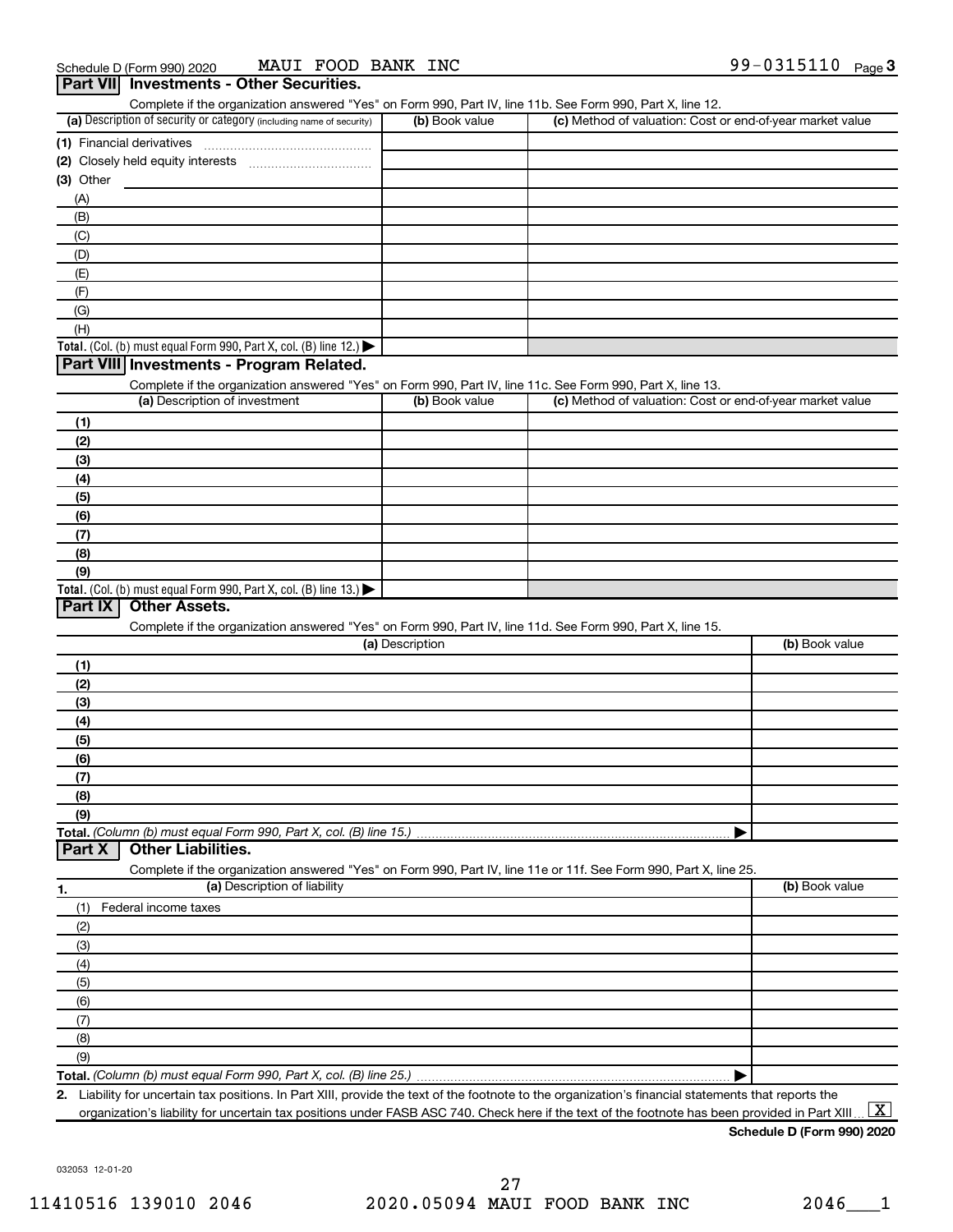|   | MAUI FOOD BANK INC<br>Schedule D (Form 990) 2020                                                                                                                                                                                                                                                                                                                                                                                                             |                |          |                | 99-0315110 Page 4   |          |
|---|--------------------------------------------------------------------------------------------------------------------------------------------------------------------------------------------------------------------------------------------------------------------------------------------------------------------------------------------------------------------------------------------------------------------------------------------------------------|----------------|----------|----------------|---------------------|----------|
|   | Reconciliation of Revenue per Audited Financial Statements With Revenue per Return.<br><b>Part XI</b>                                                                                                                                                                                                                                                                                                                                                        |                |          |                |                     |          |
|   | Complete if the organization answered "Yes" on Form 990, Part IV, line 12a.                                                                                                                                                                                                                                                                                                                                                                                  |                |          |                |                     |          |
| 1 | Total revenue, gains, and other support per audited financial statements [11] [11] Total revenue, gains, and other support per audited financial statements                                                                                                                                                                                                                                                                                                  |                |          | $\mathbf 1$    | 17,806,751.         |          |
| 2 | Amounts included on line 1 but not on Form 990, Part VIII, line 12:                                                                                                                                                                                                                                                                                                                                                                                          |                |          |                |                     |          |
| a | Net unrealized gains (losses) on investments [111] [12] matter contracts and the unrealized gains (losses) on investments [11] matter contracts and the unrealized gains (losses) on investments [11] matter contracts and the                                                                                                                                                                                                                               | 2a             | 126,769. |                |                     |          |
| b |                                                                                                                                                                                                                                                                                                                                                                                                                                                              | 2 <sub>b</sub> |          |                |                     |          |
| с |                                                                                                                                                                                                                                                                                                                                                                                                                                                              | 2c             |          |                |                     |          |
| d |                                                                                                                                                                                                                                                                                                                                                                                                                                                              | 2d             |          |                |                     |          |
| е | Add lines 2a through 2d                                                                                                                                                                                                                                                                                                                                                                                                                                      |                |          | 2e             |                     | 126,769. |
| з |                                                                                                                                                                                                                                                                                                                                                                                                                                                              |                |          | $\mathbf{3}$   | 17,679,982.         |          |
|   | Amounts included on Form 990, Part VIII, line 12, but not on line 1:                                                                                                                                                                                                                                                                                                                                                                                         |                |          |                |                     |          |
| a |                                                                                                                                                                                                                                                                                                                                                                                                                                                              | 4a             |          |                |                     |          |
|   | Other (Describe in Part XIII.)<br>$\overline{a_1, \ldots, a_n, \ldots, a_n, \ldots, a_n, \ldots, a_n, \ldots, a_n, \ldots, a_n, \ldots, a_n, \ldots, a_n, \ldots, a_n, \ldots, a_n, \ldots, a_n, \ldots, a_n, \ldots, a_n, \ldots, a_n, \ldots, a_n, \ldots, a_n, \ldots, a_n, \ldots, a_n, \ldots, a_n, \ldots, a_n, \ldots, a_n, \ldots, a_n, \ldots, a_n, \ldots, a_n, \ldots, a_n, \ldots, a_n, \ldots, a_n, \ldots, a_n, \ldots, a_n, \ldots, a_n, \ld$ | 4 <sub>b</sub> |          |                |                     |          |
|   | Add lines 4a and 4b                                                                                                                                                                                                                                                                                                                                                                                                                                          |                |          | 4с             |                     | υ.       |
| 5 |                                                                                                                                                                                                                                                                                                                                                                                                                                                              |                |          | 5              | 17,679,982.         |          |
|   | Part XII   Reconciliation of Expenses per Audited Financial Statements With Expenses per Return.                                                                                                                                                                                                                                                                                                                                                             |                |          |                |                     |          |
|   | Complete if the organization answered "Yes" on Form 990, Part IV, line 12a.                                                                                                                                                                                                                                                                                                                                                                                  |                |          |                |                     |          |
| 1 |                                                                                                                                                                                                                                                                                                                                                                                                                                                              |                |          | $\blacksquare$ | 15,787,146.         |          |
| 2 | Amounts included on line 1 but not on Form 990, Part IX, line 25:                                                                                                                                                                                                                                                                                                                                                                                            |                |          |                |                     |          |
| a |                                                                                                                                                                                                                                                                                                                                                                                                                                                              | 2a             |          |                |                     |          |
| b |                                                                                                                                                                                                                                                                                                                                                                                                                                                              | 2 <sub>b</sub> |          |                |                     |          |
|   |                                                                                                                                                                                                                                                                                                                                                                                                                                                              | 2c             |          |                |                     |          |
| d |                                                                                                                                                                                                                                                                                                                                                                                                                                                              | 2d             |          |                |                     |          |
| e | Add lines 2a through 2d <b>[10]</b> [20] <b>All (20)</b> [20] [20] <b>All (20)</b> [30] <b>All (20)</b> [30] <b>All (20)</b> [30] <b>All (20)</b> [30] <b>All (20)</b> [30] <b>All (20)</b> [30] <b>All (20)</b> [30] <b>All (20)</b> [30] <b>All (20) All (20) All (20) All</b>                                                                                                                                                                             |                |          | <b>2e</b>      |                     |          |
| З |                                                                                                                                                                                                                                                                                                                                                                                                                                                              |                |          | 3              | 15,787,146.         |          |
| 4 | Amounts included on Form 990, Part IX, line 25, but not on line 1:                                                                                                                                                                                                                                                                                                                                                                                           |                |          |                |                     |          |
| a |                                                                                                                                                                                                                                                                                                                                                                                                                                                              | 4a             |          |                |                     |          |
|   |                                                                                                                                                                                                                                                                                                                                                                                                                                                              | 4 <sub>b</sub> |          |                |                     |          |
|   | Add lines 4a and 4b                                                                                                                                                                                                                                                                                                                                                                                                                                          |                |          | 4c             |                     |          |
| 5 |                                                                                                                                                                                                                                                                                                                                                                                                                                                              |                |          | 5              | 15,787,146 <b>.</b> |          |
|   | Part XIII Supplemental Information.                                                                                                                                                                                                                                                                                                                                                                                                                          |                |          |                |                     |          |

Provide the descriptions required for Part II, lines 3, 5, and 9; Part III, lines 1a and 4; Part IV, lines 1b and 2b; Part V, line 4; Part X, line 2; Part XI, lines 2d and 4b; and Part XII, lines 2d and 4b. Also complete this part to provide any additional information.

# PART X, LINE 2:

| U.S. GAAP REOUIRES UNCERTAIN TAX POSITIONS TO BE RECOGNIZED IN THE        |
|---------------------------------------------------------------------------|
| FINANCIAL STATEMENTS IF THEY ARE MORE LIKELY THAN NOT TO FAIL UPON        |
| REGULATORY EXAMINATION. MANAGEMENT HAS EVALUATED THE ORGANIZATION'S TAX   |
| POSITIONS AS OF JUNE 30, 2021 AND 2020 AND FOR THE YEARS THEN ENDED, AND  |
| DETERMINED THE ORGANIZATION HAD NO UNCERTAIN TAX POSITIONS REQUIRED TO BE |
| REPORTED IN ACCORDANCE WITH U.S. GAAP. THE ORGANIZATION IS SUBJECT TO     |
| ROUTINE AUDITS BY TAXING JURISDICTIONS; HOWEVER, THERE ARE CURRENTLY NO   |
| AUDITS IN PROGRESS FOR ANY OPEN TAX PERIODS.                              |

032054 12-01-20

Schedule D (Form 990) 2020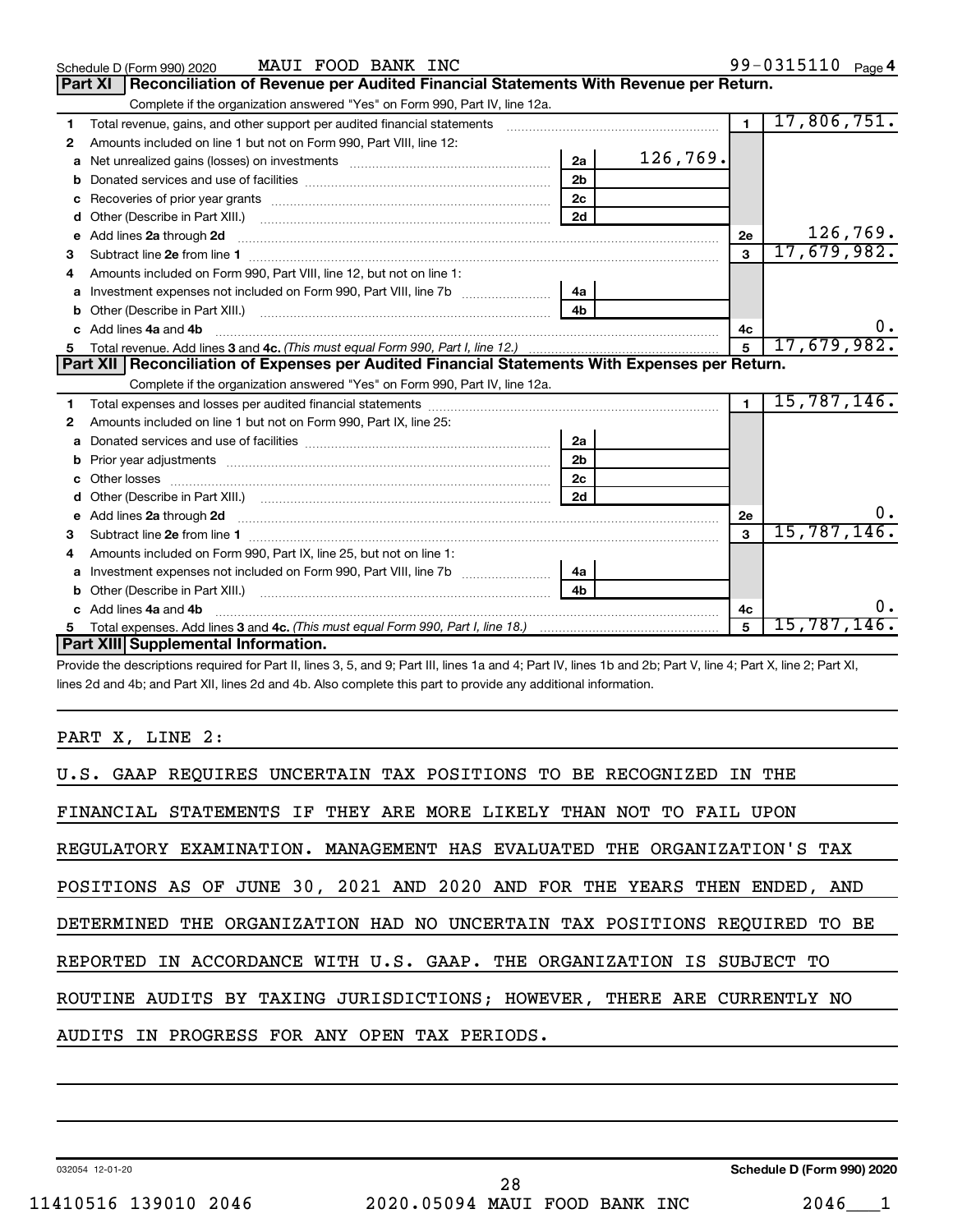| 032055 12-01-20 | Schedule D (Form 990) 2020 |
|-----------------|----------------------------|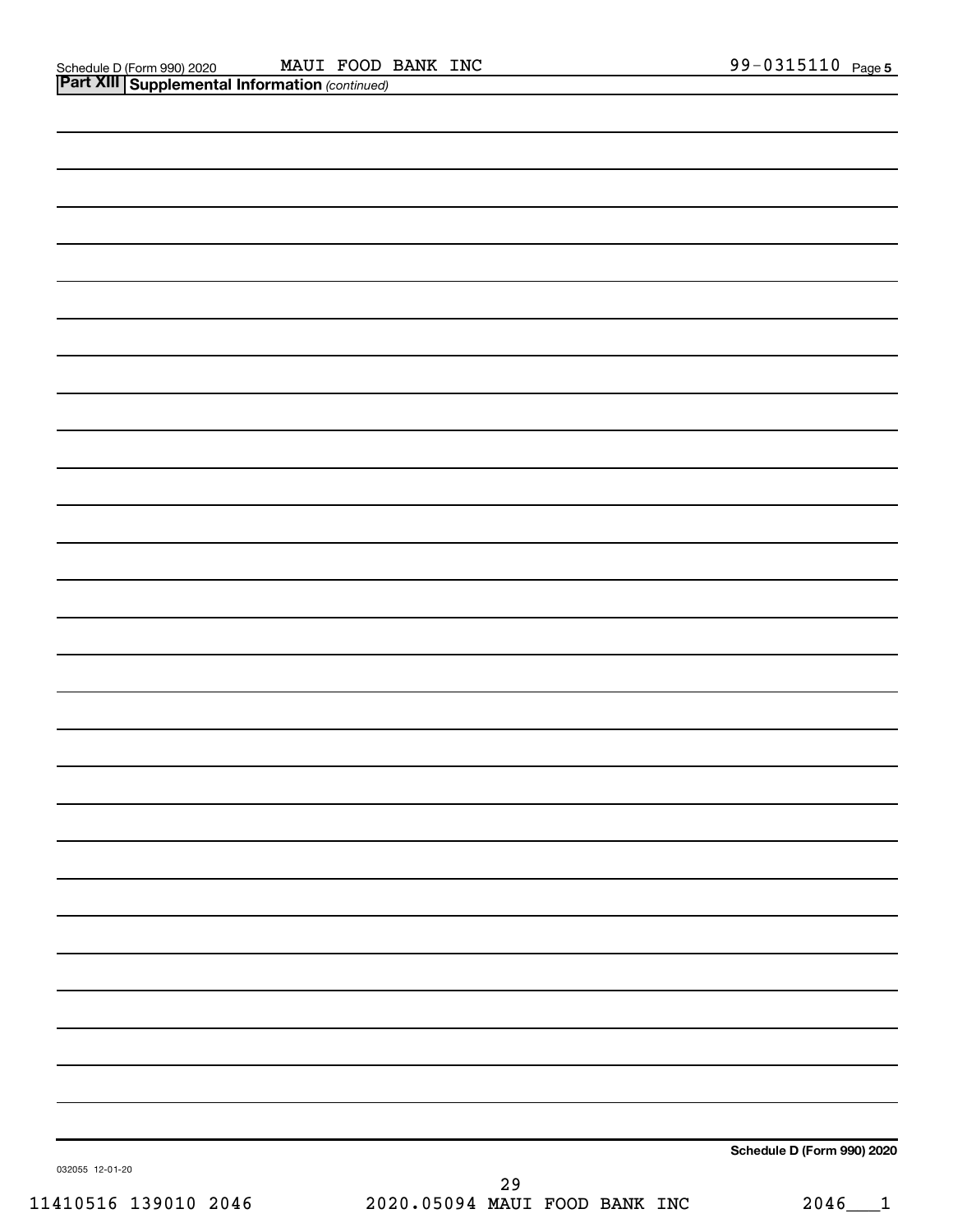|    | <b>SCHEDULE J</b>                       | <b>Compensation Information</b>                                                                                           |                                       | OMB No. 1545-0047          |     |             |
|----|-----------------------------------------|---------------------------------------------------------------------------------------------------------------------------|---------------------------------------|----------------------------|-----|-------------|
|    | (Form 990)                              | For certain Officers, Directors, Trustees, Key Employees, and Highest                                                     |                                       | 2020                       |     |             |
|    |                                         | <b>Compensated Employees</b>                                                                                              |                                       |                            |     |             |
|    | Department of the Treasury              | Complete if the organization answered "Yes" on Form 990, Part IV, line 23.<br>Attach to Form 990.                         |                                       | <b>Open to Public</b>      |     |             |
|    | Internal Revenue Service                | Go to www.irs.gov/Form990 for instructions and the latest information.                                                    |                                       | Inspection                 |     |             |
|    | Name of the organization                |                                                                                                                           | <b>Employer identification number</b> |                            |     |             |
|    |                                         | MAUI FOOD BANK INC                                                                                                        |                                       | 99-0315110                 |     |             |
|    | Part I                                  | <b>Questions Regarding Compensation</b>                                                                                   |                                       |                            |     |             |
|    |                                         |                                                                                                                           |                                       |                            | Yes | No          |
|    |                                         | 1a Check the appropriate box(es) if the organization provided any of the following to or for a person listed on Form 990, |                                       |                            |     |             |
|    |                                         | Part VII, Section A, line 1a. Complete Part III to provide any relevant information regarding these items.                |                                       |                            |     |             |
|    | First-class or charter travel           | Housing allowance or residence for personal use                                                                           |                                       |                            |     |             |
|    | Travel for companions                   | Payments for business use of personal residence                                                                           |                                       |                            |     |             |
|    |                                         | Health or social club dues or initiation fees<br>Tax indemnification and gross-up payments                                |                                       |                            |     |             |
|    |                                         | Discretionary spending account<br>Personal services (such as maid, chauffeur, chef)                                       |                                       |                            |     |             |
|    |                                         |                                                                                                                           |                                       |                            |     |             |
|    |                                         | <b>b</b> If any of the boxes on line 1a are checked, did the organization follow a written policy regarding payment or    |                                       |                            |     |             |
|    |                                         |                                                                                                                           |                                       | 1b                         |     |             |
| 2  |                                         | Did the organization require substantiation prior to reimbursing or allowing expenses incurred by all directors,          |                                       |                            |     |             |
|    |                                         |                                                                                                                           |                                       | $\mathbf{2}$               |     |             |
|    |                                         | Indicate which, if any, of the following the organization used to establish the compensation of the organization's        |                                       |                            |     |             |
| з  |                                         | CEO/Executive Director. Check all that apply. Do not check any boxes for methods used by a related organization to        |                                       |                            |     |             |
|    |                                         | establish compensation of the CEO/Executive Director, but explain in Part III.                                            |                                       |                            |     |             |
|    | Compensation committee                  | Written employment contract                                                                                               |                                       |                            |     |             |
|    |                                         | Compensation survey or study<br>Independent compensation consultant                                                       |                                       |                            |     |             |
|    |                                         | $\mathbf{X}$ Approval by the board or compensation committee<br>Form 990 of other organizations                           |                                       |                            |     |             |
|    |                                         |                                                                                                                           |                                       |                            |     |             |
| 4  |                                         | During the year, did any person listed on Form 990, Part VII, Section A, line 1a, with respect to the filing              |                                       |                            |     |             |
|    | organization or a related organization: |                                                                                                                           |                                       |                            |     |             |
| а  |                                         | Receive a severance payment or change-of-control payment?                                                                 |                                       | 4a                         |     | х           |
| b  |                                         |                                                                                                                           |                                       | 4b                         |     | х           |
|    |                                         |                                                                                                                           |                                       | 4c                         |     | $\mathbf x$ |
|    |                                         | If "Yes" to any of lines 4a-c, list the persons and provide the applicable amounts for each item in Part III.             |                                       |                            |     |             |
|    |                                         |                                                                                                                           |                                       |                            |     |             |
|    |                                         | Only section 501(c)(3), 501(c)(4), and 501(c)(29) organizations must complete lines 5-9.                                  |                                       |                            |     |             |
|    |                                         | For persons listed on Form 990, Part VII, Section A, line 1a, did the organization pay or accrue any compensation         |                                       |                            |     |             |
|    | contingent on the revenues of:          |                                                                                                                           |                                       |                            |     |             |
|    |                                         |                                                                                                                           |                                       | 5а                         |     | х           |
|    |                                         |                                                                                                                           |                                       | 5b                         |     | x           |
|    |                                         | If "Yes" on line 5a or 5b, describe in Part III.                                                                          |                                       |                            |     |             |
| 6. |                                         | For persons listed on Form 990, Part VII, Section A, line 1a, did the organization pay or accrue any compensation         |                                       |                            |     |             |
|    | contingent on the net earnings of:      |                                                                                                                           |                                       |                            |     |             |
|    |                                         |                                                                                                                           |                                       | 6a                         |     | х           |
|    |                                         |                                                                                                                           |                                       | 6b                         |     | x           |
|    |                                         | If "Yes" on line 6a or 6b, describe in Part III.                                                                          |                                       |                            |     |             |
|    |                                         | 7 For persons listed on Form 990, Part VII, Section A, line 1a, did the organization provide any nonfixed payments        |                                       |                            |     |             |
|    |                                         |                                                                                                                           |                                       | 7                          |     | х           |
| 8  |                                         | Were any amounts reported on Form 990, Part VII, paid or accrued pursuant to a contract that was subject to the           |                                       |                            |     |             |
|    |                                         |                                                                                                                           |                                       | 8                          |     | х           |
| 9  |                                         | If "Yes" on line 8, did the organization also follow the rebuttable presumption procedure described in                    |                                       |                            |     |             |
|    |                                         |                                                                                                                           |                                       | 9                          |     |             |
|    |                                         | LHA For Paperwork Reduction Act Notice, see the Instructions for Form 990.                                                |                                       | Schedule J (Form 990) 2020 |     |             |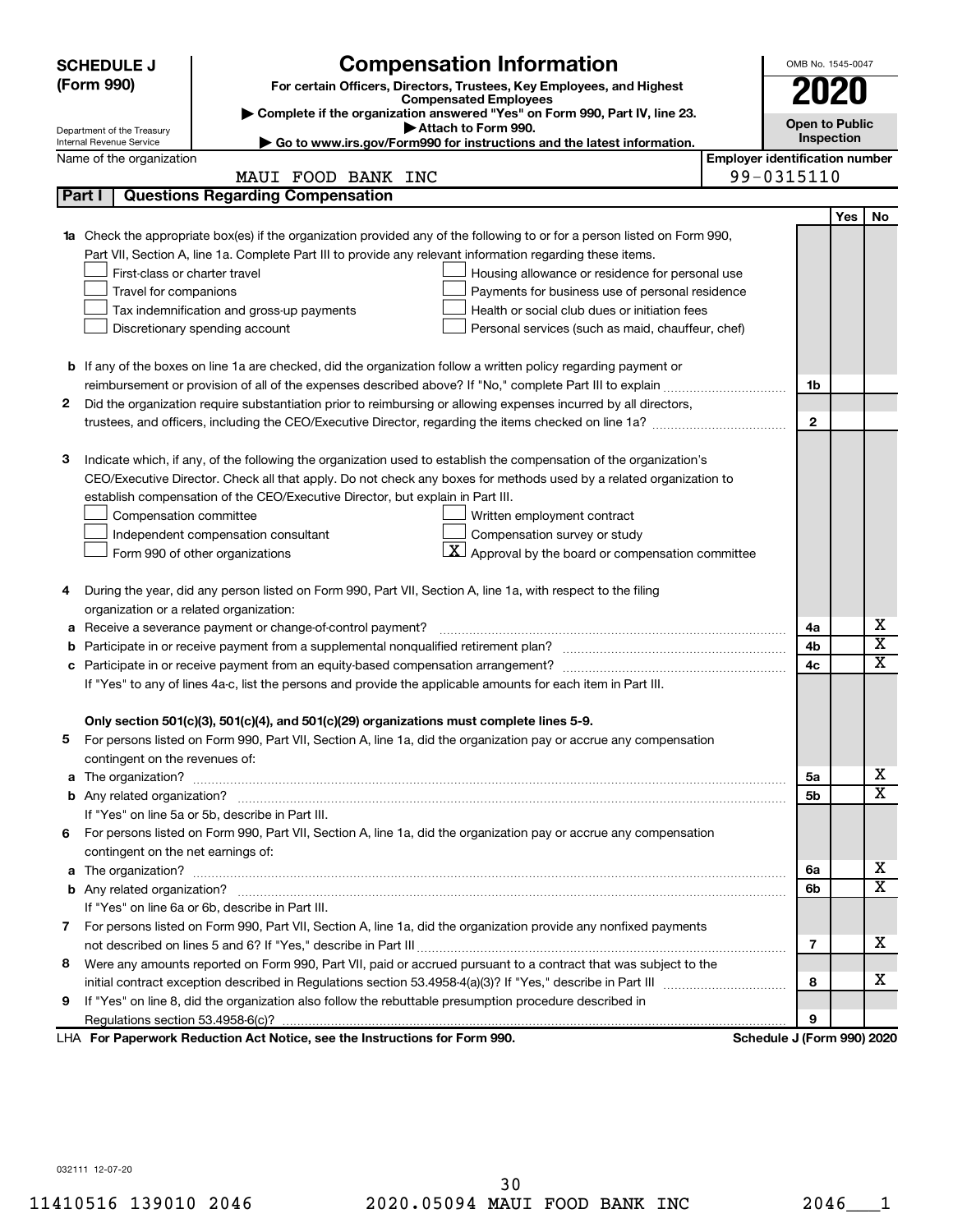| Schedule J (Form 990) 2020                |                                       |                                                                                 |                                      |                                           |                                                    |                          |                                                                                                                                                                                                  |
|-------------------------------------------|---------------------------------------|---------------------------------------------------------------------------------|--------------------------------------|-------------------------------------------|----------------------------------------------------|--------------------------|--------------------------------------------------------------------------------------------------------------------------------------------------------------------------------------------------|
|                                           |                                       |                                                                                 |                                      |                                           |                                                    |                          | Œ                                                                                                                                                                                                |
|                                           |                                       |                                                                                 |                                      |                                           |                                                    |                          | $\widehat{=}$                                                                                                                                                                                    |
|                                           |                                       |                                                                                 |                                      |                                           |                                                    |                          | ι≣                                                                                                                                                                                               |
|                                           |                                       |                                                                                 |                                      |                                           |                                                    |                          | $\widehat{=}$                                                                                                                                                                                    |
|                                           |                                       |                                                                                 |                                      |                                           |                                                    |                          | ι≣                                                                                                                                                                                               |
|                                           |                                       |                                                                                 |                                      |                                           |                                                    |                          | $\widehat{=}$                                                                                                                                                                                    |
|                                           |                                       |                                                                                 |                                      |                                           |                                                    |                          | ι≣                                                                                                                                                                                               |
|                                           |                                       |                                                                                 |                                      |                                           |                                                    |                          | $\widehat{=}$                                                                                                                                                                                    |
|                                           |                                       |                                                                                 |                                      |                                           |                                                    |                          | િ                                                                                                                                                                                                |
|                                           |                                       |                                                                                 |                                      |                                           |                                                    |                          | $\widehat{=}$                                                                                                                                                                                    |
|                                           |                                       |                                                                                 |                                      |                                           |                                                    |                          | ι≣                                                                                                                                                                                               |
|                                           |                                       |                                                                                 |                                      |                                           |                                                    |                          | $\widehat{=}$                                                                                                                                                                                    |
|                                           |                                       |                                                                                 |                                      |                                           |                                                    |                          | ε                                                                                                                                                                                                |
|                                           |                                       |                                                                                 |                                      |                                           |                                                    |                          | $\widehat{=}$                                                                                                                                                                                    |
|                                           |                                       |                                                                                 |                                      |                                           |                                                    |                          | ε                                                                                                                                                                                                |
|                                           |                                       |                                                                                 |                                      |                                           |                                                    |                          | $\widehat{=}$                                                                                                                                                                                    |
|                                           |                                       |                                                                                 |                                      |                                           |                                                    |                          | ι≣                                                                                                                                                                                               |
|                                           |                                       |                                                                                 |                                      |                                           |                                                    |                          | $\widehat{=}$                                                                                                                                                                                    |
|                                           |                                       |                                                                                 |                                      |                                           |                                                    |                          | ι≣                                                                                                                                                                                               |
|                                           |                                       |                                                                                 |                                      |                                           |                                                    |                          | $\widehat{=}$                                                                                                                                                                                    |
|                                           |                                       |                                                                                 |                                      |                                           |                                                    |                          | ε                                                                                                                                                                                                |
|                                           |                                       |                                                                                 |                                      |                                           |                                                    |                          | $\widehat{=}$                                                                                                                                                                                    |
|                                           |                                       |                                                                                 |                                      |                                           |                                                    |                          | ι≣                                                                                                                                                                                               |
|                                           |                                       |                                                                                 |                                      |                                           |                                                    |                          | $\widehat{=}$                                                                                                                                                                                    |
|                                           |                                       |                                                                                 |                                      |                                           |                                                    |                          | ι≣                                                                                                                                                                                               |
|                                           |                                       |                                                                                 |                                      |                                           |                                                    |                          | $\widehat{=}$                                                                                                                                                                                    |
|                                           |                                       |                                                                                 |                                      |                                           |                                                    |                          | β                                                                                                                                                                                                |
|                                           |                                       |                                                                                 |                                      |                                           |                                                    |                          | $\widehat{=}$                                                                                                                                                                                    |
|                                           |                                       |                                                                                 |                                      |                                           |                                                    |                          | ε                                                                                                                                                                                                |
|                                           |                                       |                                                                                 |                                      |                                           |                                                    |                          | $\widehat{=}$                                                                                                                                                                                    |
| $\ddot{\phantom{0}}$                      | $\ddot{\phantom{0}}$                  | $\ddot{\phantom{0}}$                                                            | $\cdot$                              | $\overset{\circ}{\cdot}$                  | $\overset{\circ}{\cdot}$                           | $\ddot{\circ}$           | EXECUTIVE DIRECTOR<br>ε                                                                                                                                                                          |
| $\ddot{\phantom{0}}$                      | ۳<br>99<br>814.                       | ৩<br>.070                                                                       | 17<br>$-212.$                        | $\ddot{\circ}$                            | $\ddot{\cdot}$                                     | 139<br>.832.             | (1)<br>RICHARD YUST<br>$\widehat{=}$                                                                                                                                                             |
| reported as deferred<br>on prior Form 990 |                                       |                                                                                 | compensation                         | compensation<br>reportable<br>(iii) Other | compensation<br>(ii) Bonus &<br>incentive          | compensation<br>(i) Base | (A) Name and Title                                                                                                                                                                               |
| (F) Compensation<br>in column (B)         | (E) Total of columns<br>$\Theta(0,0)$ | (D) Nontaxable<br>benefits                                                      | (C) Retirement and<br>other deferred |                                           | (B) Breakdown of W-2 and/or 1099-MISC compensation |                          |                                                                                                                                                                                                  |
|                                           |                                       | 1a, applicable column (D) and (E) amounts for that individual.                  |                                      |                                           |                                                    |                          | <b>Note:</b> The sum of columns (B)(i); for each listed individual must equal the total amount of Form 990, Part VII, Section A, line                                                            |
|                                           |                                       | (i) and from related organizations, described in the instructions, on row (ii). |                                      |                                           |                                                    |                          | Do not list any individuals that aren't listed on Form 990, Part VII.<br>For each individual whose compensation must be reported on Schedule J, report compensation from the organization on row |
|                                           |                                       |                                                                                 |                                      |                                           |                                                    |                          | Part II<br>Officers, Directors, Trustees, Key Employees, and Highest Compensated Employees. Use duplicate copies if additional space is needed.                                                  |
| Page 2                                    |                                       |                                                                                 | $9 - 0315110$                        |                                           |                                                    | MAUI FOOD BANK INC       | Schedule J (Form 990) 2020                                                                                                                                                                       |

31

032112 12-07-20

032112 12-07-20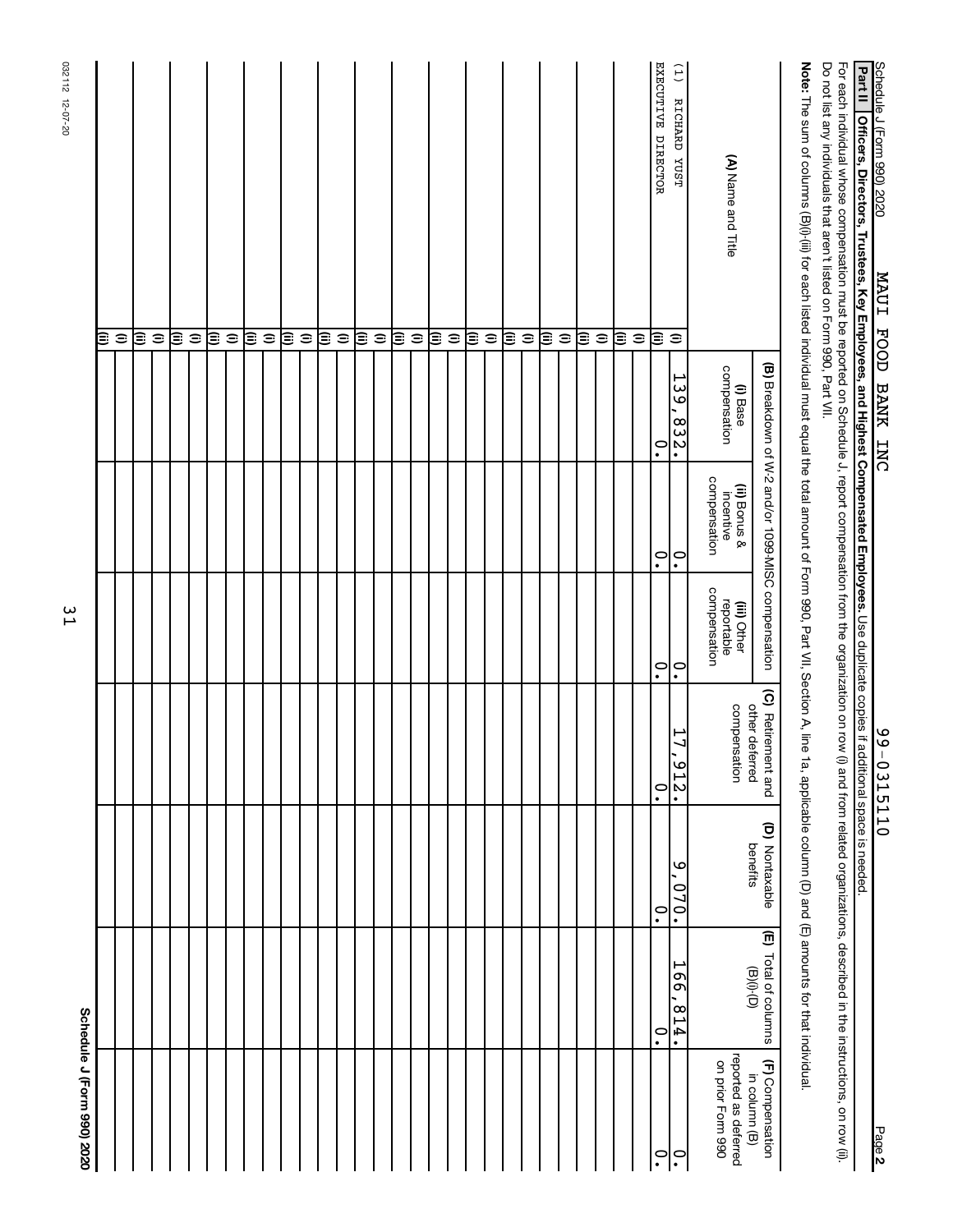|        | 32<br>Schedule J (Form 990) 2020                                                                                                                                                                  | 032113 12-07-20 |
|--------|---------------------------------------------------------------------------------------------------------------------------------------------------------------------------------------------------|-----------------|
|        |                                                                                                                                                                                                   |                 |
|        |                                                                                                                                                                                                   |                 |
|        |                                                                                                                                                                                                   |                 |
|        |                                                                                                                                                                                                   |                 |
|        |                                                                                                                                                                                                   |                 |
|        |                                                                                                                                                                                                   |                 |
|        |                                                                                                                                                                                                   |                 |
|        |                                                                                                                                                                                                   |                 |
|        |                                                                                                                                                                                                   |                 |
|        |                                                                                                                                                                                                   |                 |
|        |                                                                                                                                                                                                   |                 |
|        |                                                                                                                                                                                                   |                 |
|        |                                                                                                                                                                                                   |                 |
|        |                                                                                                                                                                                                   |                 |
|        |                                                                                                                                                                                                   |                 |
|        |                                                                                                                                                                                                   |                 |
|        |                                                                                                                                                                                                   |                 |
|        |                                                                                                                                                                                                   |                 |
|        |                                                                                                                                                                                                   |                 |
|        | Provide the information, explanation, or descriptions required for Part I, lines 1a, 1b, 3, 4a, 4b, 4c, 5a, 6b, 7, and 8, and for Part I. Also complete this part for any additional information. |                 |
| Page 3 | Schedule J (Form 990) 2020<br><b>Part III   Supplemental Information</b><br>MAUI FOOD BANK INC<br>$9 - 0315110$                                                                                   |                 |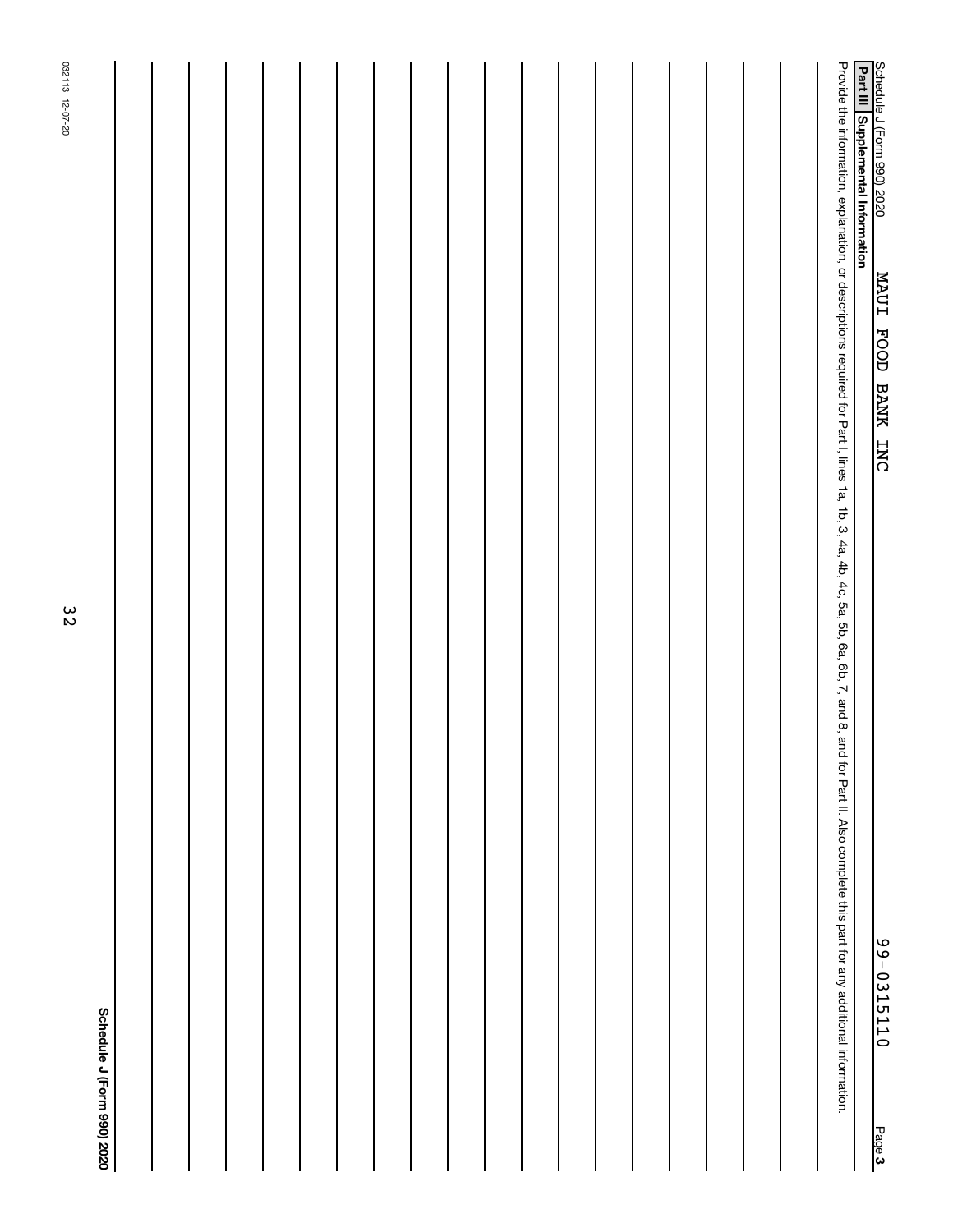## SCHEDULE M (Form 990)

# Noncash Contributions

OMB No. 1545-0047

Employer identification number

| Department of the Treasury |  |
|----------------------------|--|
| Internal Revenue Service   |  |

Complete if the organizations answered "Yes" on Form 990, Part IV, lines 29 or 30. Attach to Form 990.

Go to www.irs.gov/Form990 for instructions and the latest information. J

Open to Public Inspection

| . |                |       |            |
|---|----------------|-------|------------|
|   | MAUI FOOD BANK | : INC | 99-0315110 |

| <b>Part I</b> | <b>Types of Property</b>                                                                                                       |                               |                                      |                                                                                                      |                                                              |            |     |    |
|---------------|--------------------------------------------------------------------------------------------------------------------------------|-------------------------------|--------------------------------------|------------------------------------------------------------------------------------------------------|--------------------------------------------------------------|------------|-----|----|
|               |                                                                                                                                | (a)<br>Check if<br>applicable | (b)<br>Number of<br>contributions or | (c)<br>Noncash contribution<br>amounts reported on<br>items contributed Form 990, Part VIII, line 1g | (d)<br>Method of determining<br>noncash contribution amounts |            |     |    |
| 1.            |                                                                                                                                |                               |                                      |                                                                                                      |                                                              |            |     |    |
| 2             | Art - Historical treasures                                                                                                     |                               |                                      |                                                                                                      |                                                              |            |     |    |
| з             | Art - Fractional interests                                                                                                     |                               |                                      |                                                                                                      |                                                              |            |     |    |
| 4             | Books and publications                                                                                                         |                               |                                      |                                                                                                      |                                                              |            |     |    |
| 5             | Clothing and household goods                                                                                                   |                               |                                      |                                                                                                      |                                                              |            |     |    |
| 6             |                                                                                                                                |                               |                                      |                                                                                                      |                                                              |            |     |    |
| 7             |                                                                                                                                |                               |                                      |                                                                                                      |                                                              |            |     |    |
| 8             |                                                                                                                                |                               |                                      |                                                                                                      |                                                              |            |     |    |
| 9             | Securities - Publicly traded                                                                                                   |                               |                                      |                                                                                                      |                                                              |            |     |    |
| 10            | Securities - Closely held stock                                                                                                |                               |                                      |                                                                                                      |                                                              |            |     |    |
| 11            | Securities - Partnership, LLC, or<br>trust interests                                                                           |                               |                                      |                                                                                                      |                                                              |            |     |    |
| 12            | Securities - Miscellaneous                                                                                                     |                               |                                      |                                                                                                      |                                                              |            |     |    |
| 13            | Qualified conservation contribution -                                                                                          |                               |                                      |                                                                                                      |                                                              |            |     |    |
|               |                                                                                                                                |                               |                                      |                                                                                                      |                                                              |            |     |    |
| 14            | Qualified conservation contribution - Other                                                                                    |                               |                                      |                                                                                                      |                                                              |            |     |    |
| 15            | Real estate - Residential                                                                                                      |                               |                                      |                                                                                                      |                                                              |            |     |    |
| 16            |                                                                                                                                |                               |                                      |                                                                                                      |                                                              |            |     |    |
| 17            |                                                                                                                                |                               |                                      |                                                                                                      |                                                              |            |     |    |
| 18            |                                                                                                                                |                               |                                      |                                                                                                      |                                                              |            |     |    |
| 19            |                                                                                                                                | $\overline{\text{x}}$         | 1                                    | 8, 147, 335. COST                                                                                    |                                                              |            |     |    |
| 20            | Drugs and medical supplies                                                                                                     |                               |                                      |                                                                                                      |                                                              |            |     |    |
| 21            |                                                                                                                                |                               |                                      |                                                                                                      |                                                              |            |     |    |
| 22            |                                                                                                                                |                               |                                      |                                                                                                      |                                                              |            |     |    |
| 23            |                                                                                                                                |                               |                                      |                                                                                                      |                                                              |            |     |    |
| 24            |                                                                                                                                |                               |                                      |                                                                                                      |                                                              |            |     |    |
| 25            | Other $\blacktriangleright$                                                                                                    |                               |                                      |                                                                                                      |                                                              |            |     |    |
| 26            | Other                                                                                                                          |                               |                                      |                                                                                                      |                                                              |            |     |    |
| 27            | Other $\blacktriangleright$<br><u> 1980 - Johann Barbara, martin a</u>                                                         |                               |                                      |                                                                                                      |                                                              |            |     |    |
| 28            | Other                                                                                                                          |                               |                                      |                                                                                                      |                                                              |            |     |    |
| 29            | Number of Forms 8283 received by the organization during the tax year for contributions                                        |                               |                                      |                                                                                                      |                                                              |            |     |    |
|               | for which the organization completed Form 8283, Part V, Donee Acknowledgement                                                  |                               |                                      | 29                                                                                                   |                                                              |            | 0   |    |
|               |                                                                                                                                |                               |                                      |                                                                                                      |                                                              |            | Yes | No |
|               | 30a During the year, did the organization receive by contribution any property reported in Part I, lines 1 through 28, that it |                               |                                      |                                                                                                      |                                                              |            |     |    |
|               | must hold for at least three years from the date of the initial contribution, and which isn't required to be used for          |                               |                                      |                                                                                                      |                                                              |            |     |    |
|               |                                                                                                                                |                               |                                      |                                                                                                      |                                                              | <b>30a</b> |     | х  |
|               | <b>b</b> If "Yes," describe the arrangement in Part II.                                                                        |                               |                                      |                                                                                                      |                                                              |            |     |    |
| 31            | Does the organization have a gift acceptance policy that requires the review of any nonstandard contributions?                 |                               |                                      |                                                                                                      |                                                              | 31         |     | х  |
|               | 32a Does the organization hire or use third parties or related organizations to solicit, process, or sell noncash              |                               |                                      |                                                                                                      |                                                              |            |     |    |
|               | contributions?                                                                                                                 |                               |                                      |                                                                                                      |                                                              | 32a        |     | х  |
|               | <b>b</b> If "Yes," describe in Part II.                                                                                        |                               |                                      |                                                                                                      |                                                              |            |     |    |
| 33            | If the organization didn't report an amount in column (c) for a type of property for which column (a) is checked,              |                               |                                      |                                                                                                      |                                                              |            |     |    |
| <b>IIIA</b>   | describe in Part II.<br>expects Reduction Act Notice, and the Instructions for Form 000                                        |                               |                                      |                                                                                                      | Calcadola M (Fause 000) 0000                                 |            |     |    |

For Paperwork Reduction Act Notice, see the Instructions for Form 990. Schedule M (Form 990) 2020 LHA

032141 11-23-20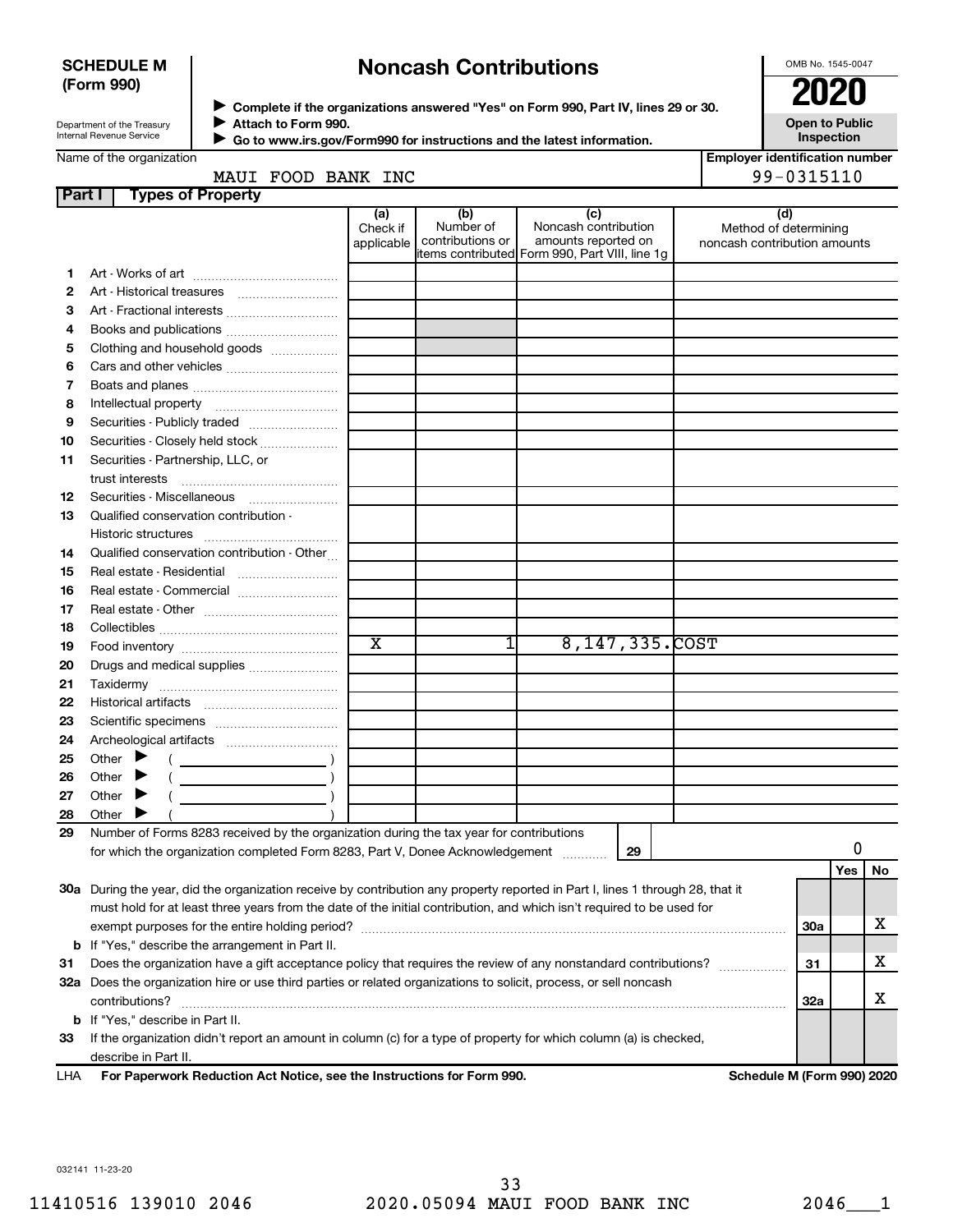| Schedule M (Form 990) 2020 MAUI FOOD BANK INC |  |  |  |  |  |  | 99-0315110 | Page |  |
|-----------------------------------------------|--|--|--|--|--|--|------------|------|--|
|-----------------------------------------------|--|--|--|--|--|--|------------|------|--|

Part II | Supplemental Information. Provide the information required by Part I, lines 30b, 32b, and 33, and whether the organization is reporting in Part I, column (b), the number of contributions, the number of items received, or a combination of both. Also complete this part for any additional information.

SCHEDULE M, PART I, COLUMN (B):

THE ORGANIZATION IS REPORTING THE NUMBER OF CONTRIBUTIONS.

Schedule M (Form 990) 2020

032142 11-23-20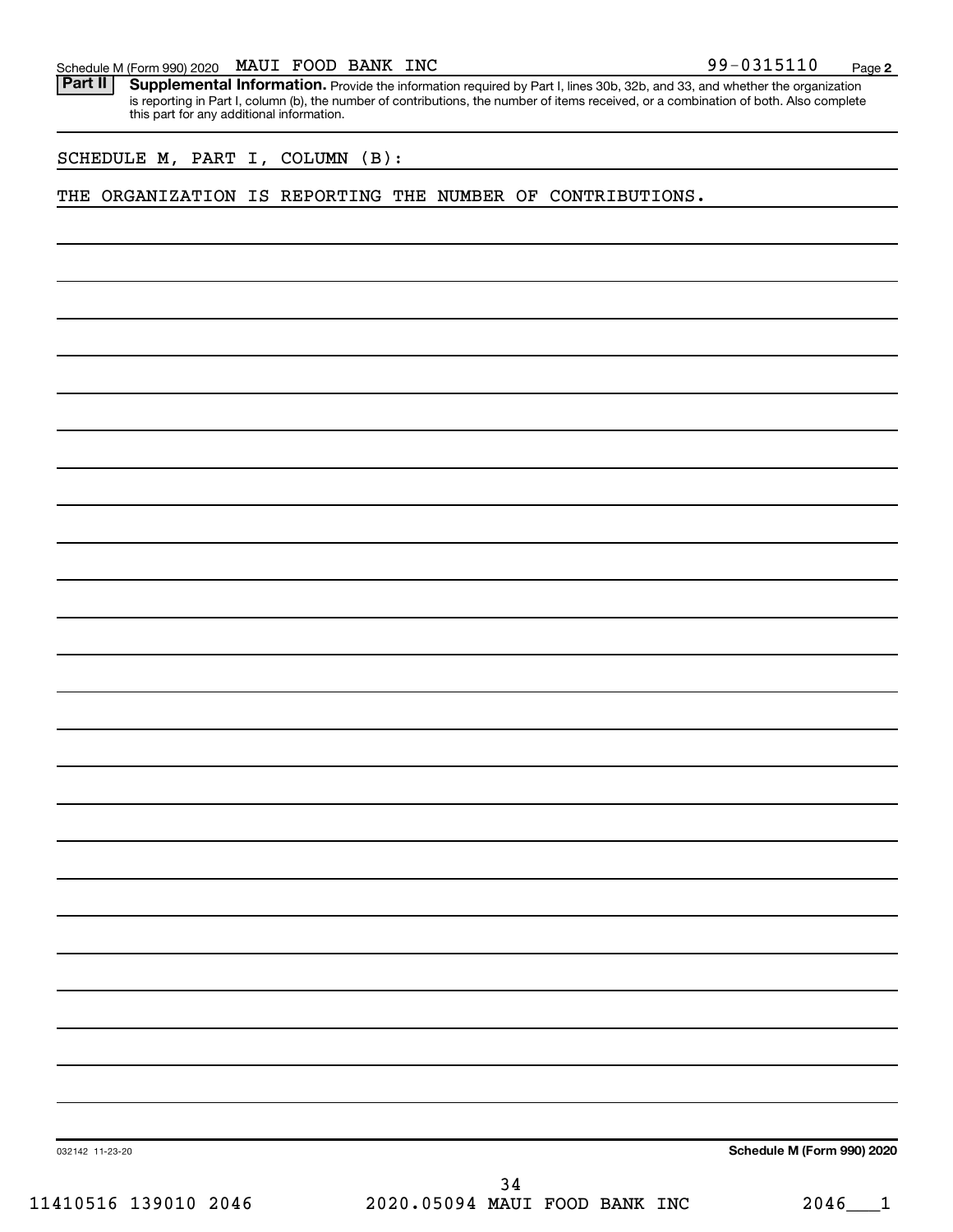Department of the Treasury (Form 990 or 990-EZ)

Name of the organization

Internal Revenue Service

SCHEDULE O Supplemental Information to Form 990 or 990-EZ  $\frac{1008 \text{ Na} \cdot \text{Si} \cdot \text{Si}}{2020}$ 

Complete to provide information for responses to specific questions on Form 990 or 990-EZ or to provide any additional information. | Attach to Form 990 or 990-EZ.

| Go to www.irs.gov/Form990 for the latest information.

MAUI FOOD BANK INC

FORM 990, PART I, LINE 1, DESCRIPTION OF ORGANIZATION MISSION:

DISTRIBUTING FOOD THROUGH COMMUNITY PARTNERSHIPS.

FORM 990, PART VI, SECTION A, LINE 7A:

THE GOVERNING BODY CAN VOTE TO ELECT OTHER MEMBERS.

FORM 990, PART VI, SECTION A, LINE 7B:

ALL DECISIONS ARE VOTED ON BY MEMBERS OF THE GOVERNING BODY.

FORM 990, PART VI, SECTION B, LINE 11B:

THE BOARD WILL REVIEW AND VOTE TO APPROVE THE FORM 990. THE CHAIRMAN OF THE BOARD WILL REVIEW AND SIGN THE FORM 990.

FORM 990, PART VI, SECTION B, LINE 12C:

EACH BOARD MEMBER SIGNS AN ACKNOWLEDGEMENT FORM REGARDING CONFLICTS ON A FISCAL YEAR BASIS.

FORM 990, PART VI, SECTION B, LINE 15A:

THE EXECUTIVE DIRECTOR'S COMPENSATION IS REVIEWED BY THE FINANCE COMMITTEE WITH THE FINAL BUDGET APPROVAL BY THE BOARD OF DIRECTORS. COMPARABLE DATA, SUCH AS COST OF LIVING INDEX AND OTHER NON-PROFIT COMPENSATION, IS USED. THE BUDGET IS DOCUMENTED IN THE BOARD MINUTES AND CORRESPONDING CHANGE OF STATUS IS KEPT IN THE EMPLOYEE FILE. THIS PROCESS WAS LAST UNDERTAKEN IN 2021.

FORM 990, PART VI, SECTION C, LINE 19:

032211 11-20-20 LHA For Paperwork Reduction Act Notice, see the Instructions for Form 990 or 990-EZ. Schedule O (Form 990 or 990-EZ) 2020 בולא

OMB No. 1545-0047

Open to Public Inspection

Employer identification number<br>99 - 0315110